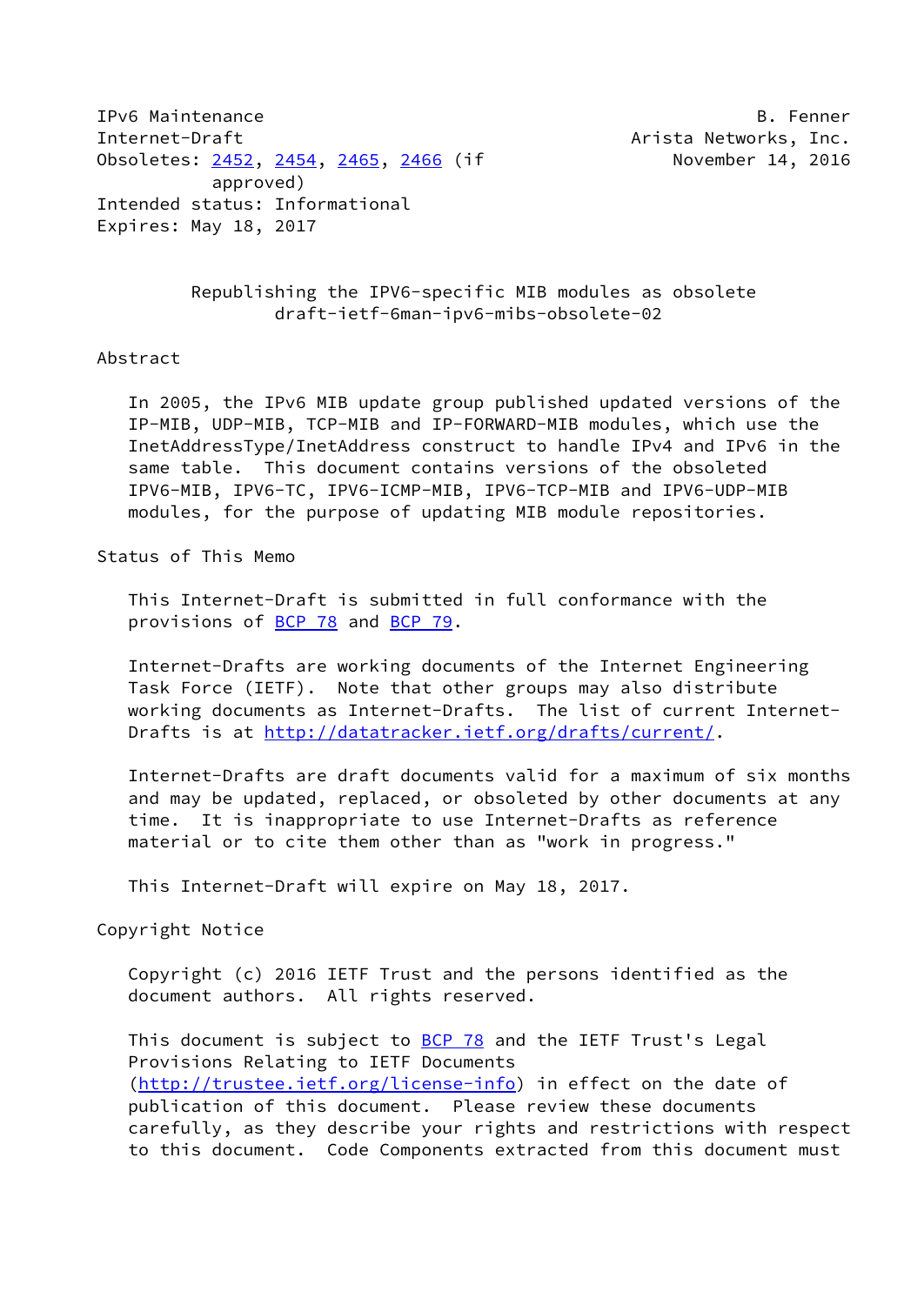Fenner Expires May 18, 2017 [Page 1]

<span id="page-1-1"></span>Internet-Draft ipv6-mibs-obsolete November 2016

 include Simplified BSD License text as described in Section 4.e of the Trust Legal Provisions and are provided without warranty as described in the Simplified BSD License.

 This document may contain material from IETF Documents or IETF Contributions published or made publicly available before November 10, 2008. The person(s) controlling the copyright in some of this material may not have granted the IETF Trust the right to allow modifications of such material outside the IETF Standards Process. Without obtaining an adequate license from the person(s) controlling the copyright in such materials, this document may not be modified outside the IETF Standards Process, and derivative works of it may not be created outside the IETF Standards Process, except to format it for publication as an RFC or to translate it into languages other than English.

## Table of Contents

|                  |                                                                     |  | $\overline{2}$ |
|------------------|---------------------------------------------------------------------|--|----------------|
| 2.               |                                                                     |  | $\overline{3}$ |
| 3.               |                                                                     |  | $\frac{5}{2}$  |
| $\overline{4}$ . |                                                                     |  | <u>39</u>      |
| $\overline{5}$ . |                                                                     |  | 52             |
| 6.               |                                                                     |  | 56             |
| $\mathbf{I}$ .   |                                                                     |  | <u>61</u>      |
| 8.               |                                                                     |  | 61             |
| 9.               |                                                                     |  | 61             |
|                  |                                                                     |  | 62             |
|                  | Normative References<br>10.1.                                       |  | 62             |
|                  | Informative References<br>10.2.                                     |  | 62             |
|                  | 10.3.                                                               |  | 63             |
|                  |                                                                     |  | 63             |
|                  | Changes since draft-ietf-6man-ipv6-mibs-obsolete-01<br><u>A.1</u> . |  | 63             |
|                  | Changes since draft-ietf-6man-ipv6-mibs-obsolete-00<br>A.2.         |  | 63             |
|                  | Changes since draft-fenner-ipv6-mibs-obsolete-00<br>A.3.            |  | 63             |
|                  | Changes since draft-fenner-ipv6-mibs-obsolete-01<br>A.4.            |  | 64             |
|                  | Changes since draft-fenner-ipv6-mibs-obsolete-02<br>A.5.            |  | 64             |
|                  | Author's Address                                                    |  | 64             |

<span id="page-1-0"></span>[1](#page-1-0). Motivation

 In 2005, the IPv6 MIB update group published updated versions of the IP-MIB [\[RFC4293](https://datatracker.ietf.org/doc/pdf/rfc4293)], UDP-MIB [[RFC4113](https://datatracker.ietf.org/doc/pdf/rfc4113)], TCP-MIB [\[RFC4022](https://datatracker.ietf.org/doc/pdf/rfc4022)] and IP-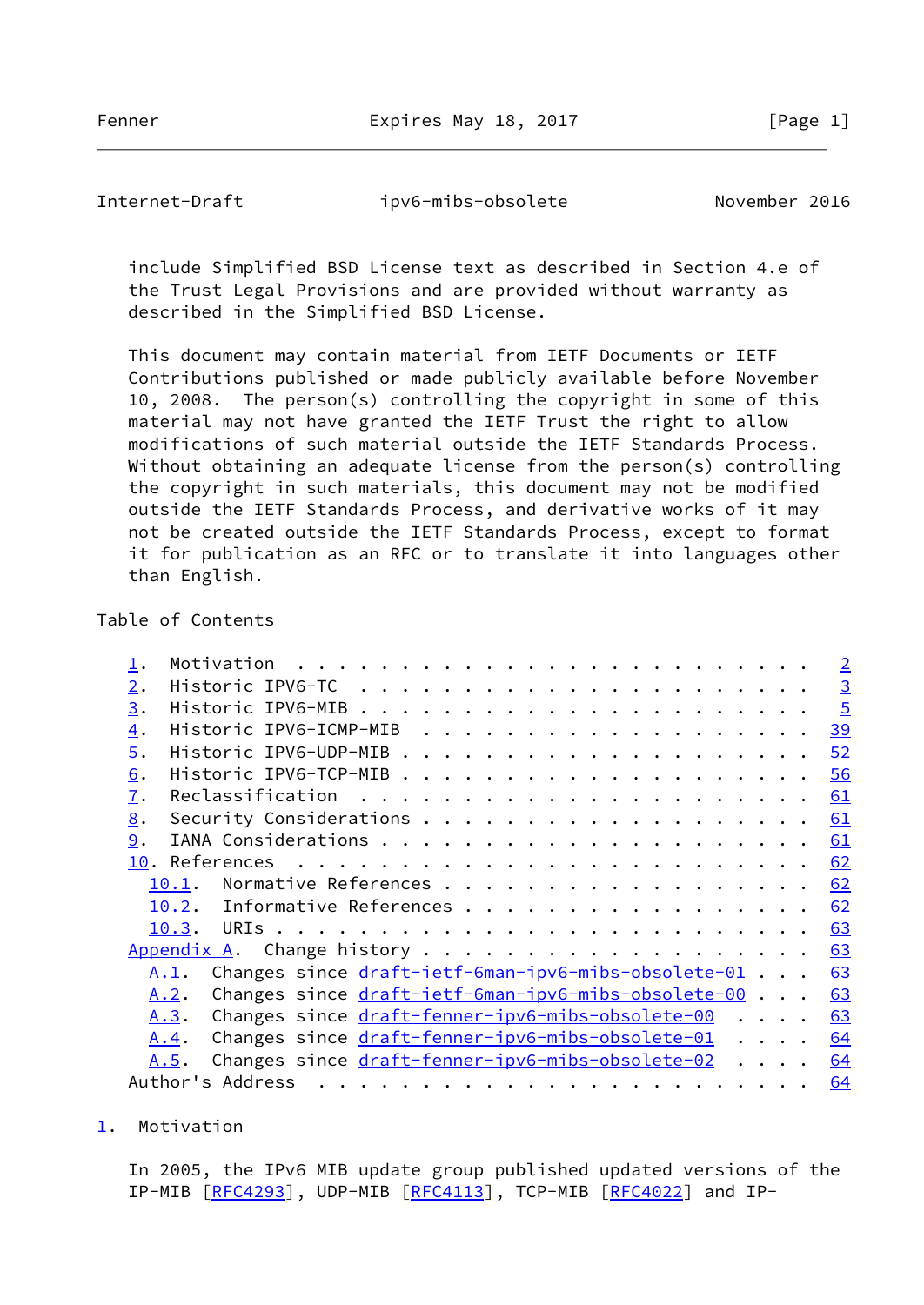FORWARD-MIB [\[RFC4292](https://datatracker.ietf.org/doc/pdf/rfc4292)] modules, which use the InetAddressType/ InetAddress construct to handle IPv4 and IPv6 in the same table. These documents were marked in the RFC Index as obsoleting the corresponding IPV6-MIBs, but the extracted content of these MIBs

Fenner Expires May 18, 2017 [Page 2]

<span id="page-2-1"></span>

Internet-Draft ipv6-mibs-obsolete November 2016

 never changed in MIB repositories, and the original RFCs (as is normal IETF policy) never changed from being Proposed Standard.

 Note that the timeline of these MIB modules looks like shown below (and it is the added support for IPv6 in the later revision of the original modules that people often overlook).

> $IPv6-MIB------X$  $\mathcal{N}$ IP-MIB-------------------IP-MIB--->

 This causes an unclear situation when simply looking at MIB repositories, so we are simply republishing these MIB modules with the SMI syntax changed to obsolete. This is an unusual step, and is not the intended path with every obsolete MIB module; the special history of these modules lead to this special step.

<span id="page-2-0"></span>[2](#page-2-0). Historic IPV6-TC

IPV6-TC DEFINITIONS ::= BEGIN

**TMPORTS**  Integer32 FROM SNMPv2-SMI TEXTUAL-CONVENTION FROM SNMPv2-TC; -- definition of textual conventions

 Ipv6Address ::= TEXTUAL-CONVENTION DISPLAY-HINT "2x:" STATUS obsolete DESCRIPTION "This data type is used to model IPv6 addresses. This is a binary string of 16 octets in network byte-order.

 This object is obsoleted by INET-ADDRESS-MIB::InetAddress." SYNTAX OCTET STRING (SIZE (16))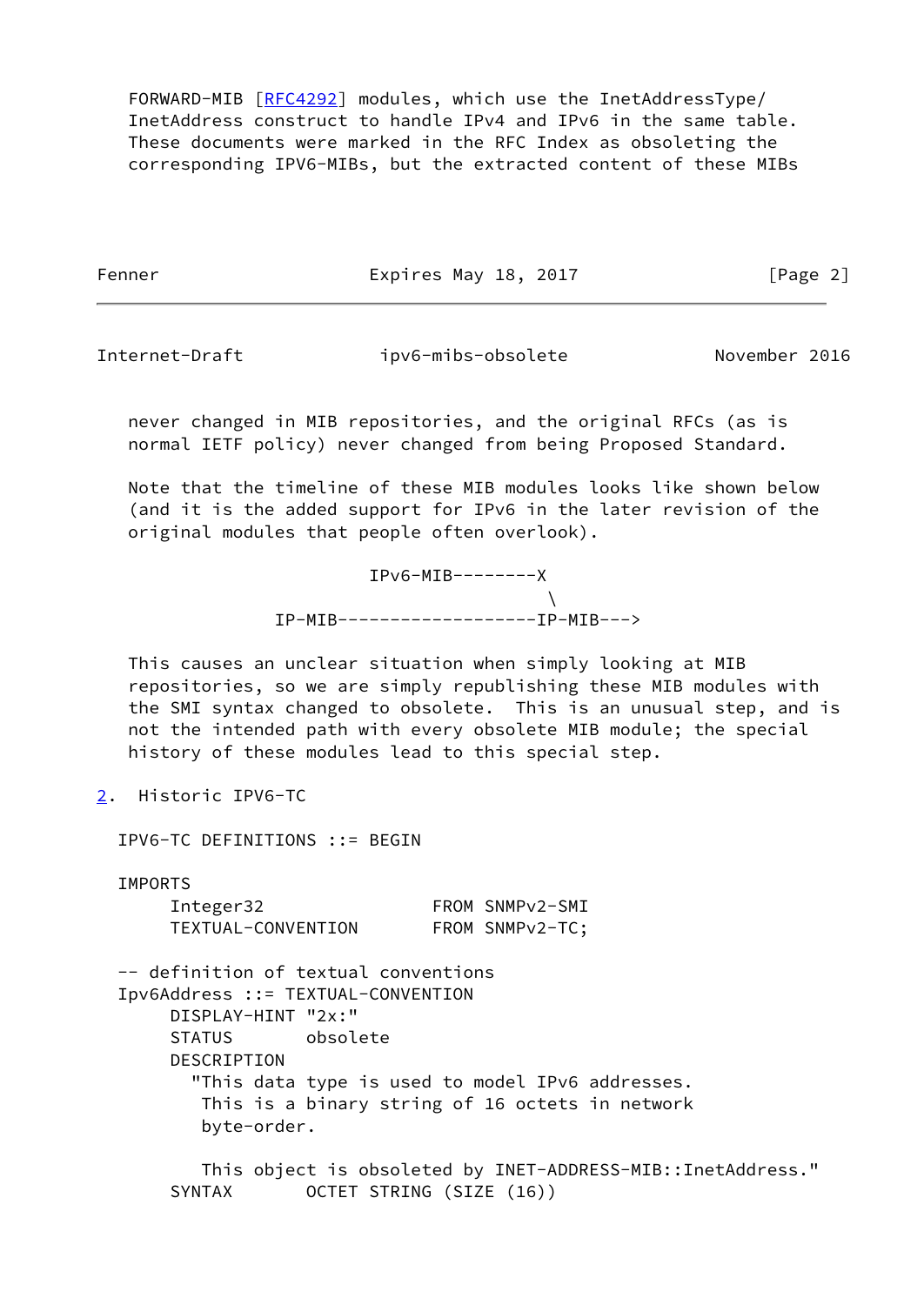Ipv6AddressPrefix ::= TEXTUAL-CONVENTION DISPLAY-HINT "2x:" STATUS obsolete DESCRIPTION "This data type is used to model IPv6 address prefixes. This is a binary string of up to 16 octets in network byte-order. This object is obsoleted by INET-ADDRESS-MIB::InetAddress." SYNTAX OCTET STRING (SIZE  $(0..16)$ ) Fenner Fenner Expires May 18, 2017 Fenner Fage 3 Internet-Draft ipv6-mibs-obsolete November 2016 Ipv6AddressIfIdentifier ::= TEXTUAL-CONVENTION DISPLAY-HINT "2x:" STATUS obsolete DESCRIPTION "This data type is used to model IPv6 address interface identifiers. This is a binary string of up to 8 octets in network byte-order. This object is obsoleted by IP-MIB::Ipv6AddressIfIdentifierTC." SYNTAX OCTET STRING (SIZE  $(0..8)$ ) Ipv6IfIndex ::= TEXTUAL-CONVENTION DISPLAY-HINT "d" STATUS obsolete DESCRIPTION "A unique value, greater than zero for each internetwork-layer interface in the managed system. It is recommended that values are assigned contiguously starting from 1. The value for each internetwork-layer interface must remain constant at least from one re-initialization of the entity's network management system to the next re-initialization. This object is obsoleted by IF-MIB::InterfaceIndex." SYNTAX Integer32 (1..2147483647) Ipv6IfIndexOrZero ::= TEXTUAL-CONVENTION DISPLAY-HINT "d"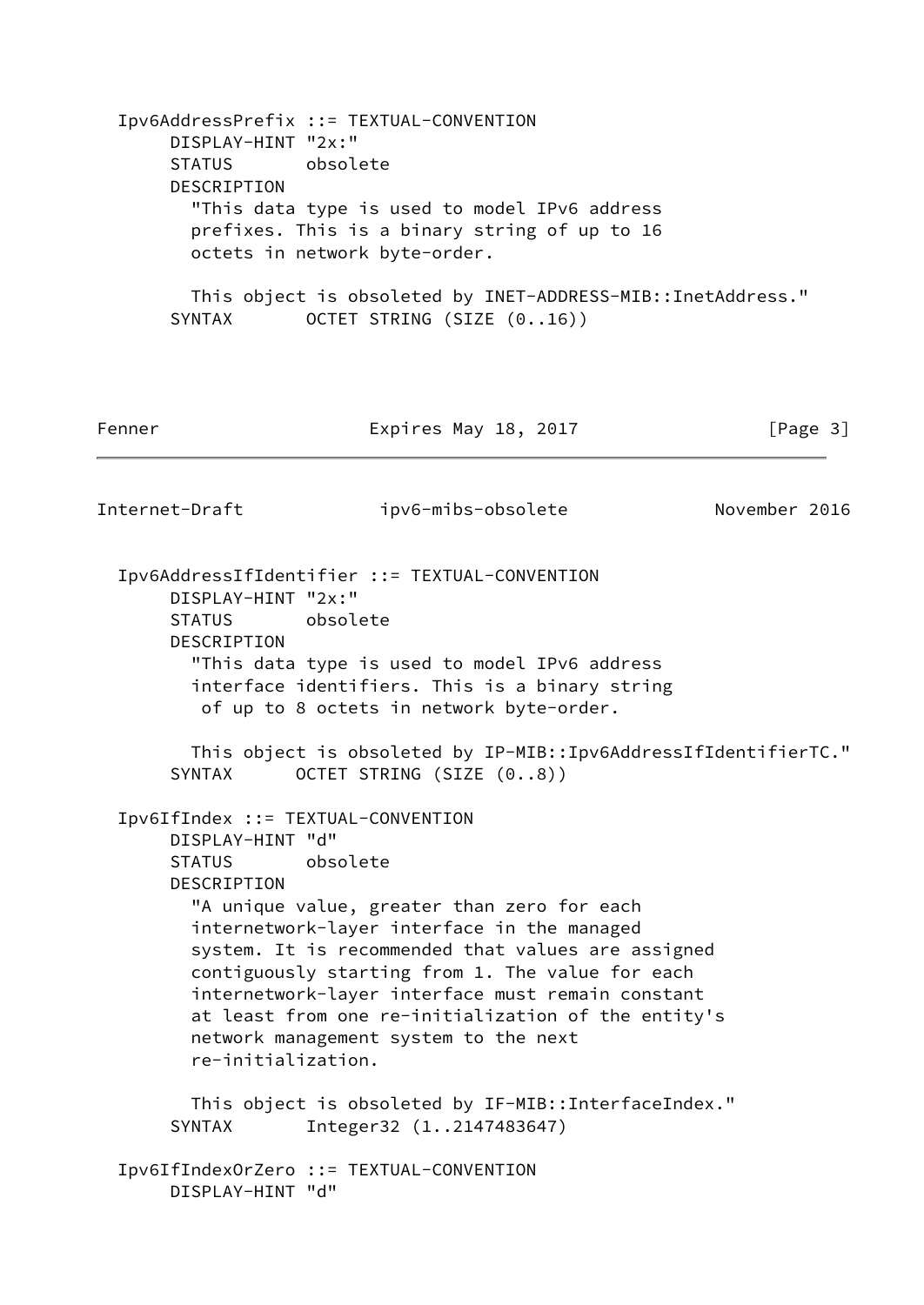## STATUS obsolete DESCRIPTION "This textual convention is an extension of the Ipv6IfIndex convention. The latter defines a greater than zero value used to identify an IPv6 interface in the managed system. This extension permits the additional value of zero. The value zero is object-specific and must therefore be defined as part of the description of any object which uses this syntax. Examples of the usage of zero might include situations where interface was unknown, or when none or all interfaces need to be referenced.

 This object is obsoleted by IF-MIB::InterfaceIndexOrZero." SYNTAX Integer32 (0..2147483647)

END

<span id="page-4-1"></span><span id="page-4-0"></span>

| Fenner                                                                                                                          | Expires May 18, 2017                                                                                                                                                                                                                                     | [Page 4]                                             |
|---------------------------------------------------------------------------------------------------------------------------------|----------------------------------------------------------------------------------------------------------------------------------------------------------------------------------------------------------------------------------------------------------|------------------------------------------------------|
| Internet-Draft                                                                                                                  | ipv6-mibs-obsolete                                                                                                                                                                                                                                       | November 2016                                        |
| Historic IPV6-MIB<br>3.                                                                                                         |                                                                                                                                                                                                                                                          |                                                      |
| IPV6-MIB DEFINITIONS ::= BEGIN                                                                                                  |                                                                                                                                                                                                                                                          |                                                      |
| <b>IMPORTS</b><br>Gauge32<br>VariablePointer, RowPointer<br>NOTIFICATION-GROUP<br>Ipv6AddressIfIdentifier,<br>Ipv6IfIndex0rZero | MODULE-IDENTITY, OBJECT-TYPE, NOTIFICATION-TYPE,<br>mib-2, Counter32, Unsigned32, Integer32,<br>DisplayString, PhysAddress, TruthValue, TimeStamp,<br>FROM SNMPv2-TC<br>MODULE-COMPLIANCE, OBJECT-GROUP,<br>Ipv6IfIndex, Ipv6Address, Ipv6AddressPrefix, | FROM SNMPv2-SMI<br>FROM SNMPv2-CONF<br>FROM IPV6-TC; |
| ipv6MIB MODULE-IDENTITY<br>LAST-UPDATED "201505282112Z"<br>CONTACT-INFO<br>п                                                    | ORGANIZATION "IETF IPv6 Working Group"<br>Dimitry Haskin                                                                                                                                                                                                 |                                                      |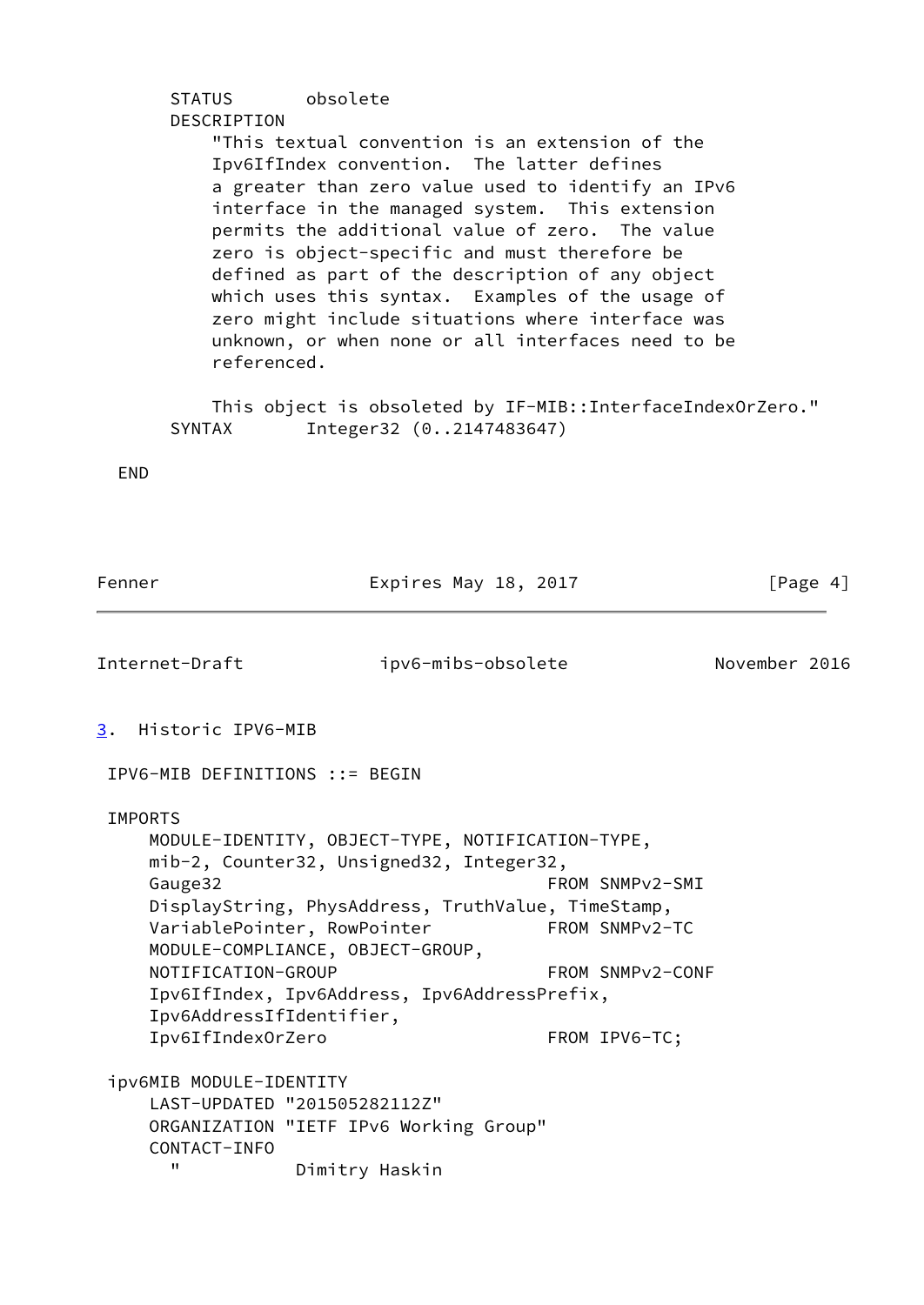Postal: Bay Networks, Inc. 660 Techology Park Drive. Billerica, MA 01821 US And the Contract of the US Tel: +1-978-916-8124 E-mail: dhaskin@baynetworks.com Steve Onishi Postal: Bay Networks, Inc. 3 Federal Street Billerica, MA 01821 US And the Contract of the US Tel: +1-978-916-3816 E-mail: sonishi@baynetworks.com" DESCRIPTION "The obsolete MIB module for entities implementing the IPv6 protocol. Use the IP-MIB or IP-FORWARD-MIB instead." REVISION "201505282112Z" DESCRIPTION "Obsoleting this MIB module; it has been replaced by the revised IP-MIB [\(RFC4293](https://datatracker.ietf.org/doc/pdf/rfc4293)) and IP-FORWARD-MIB [\(RFC4292](https://datatracker.ietf.org/doc/pdf/rfc4292))."

Fenner Expires May 18, 2017 [Page 5]

Internet-Draft ipv6-mibs-obsolete November 2016 REVISION "9802052155Z" DESCRIPTION "First revision, published as [RFC2465](https://datatracker.ietf.org/doc/pdf/rfc2465)" ::= { mib-2 55 } -- the IPv6 general group ipv6MIBObjects OBJECT IDENTIFIER ::= { ipv6MIB 1 } ipv6Forwarding OBJECT-TYPE SYNTAX INTEGER { forwarding $(1)$ , -- acting as a router -- NOT acting as notForwarding $(2)$  -- a router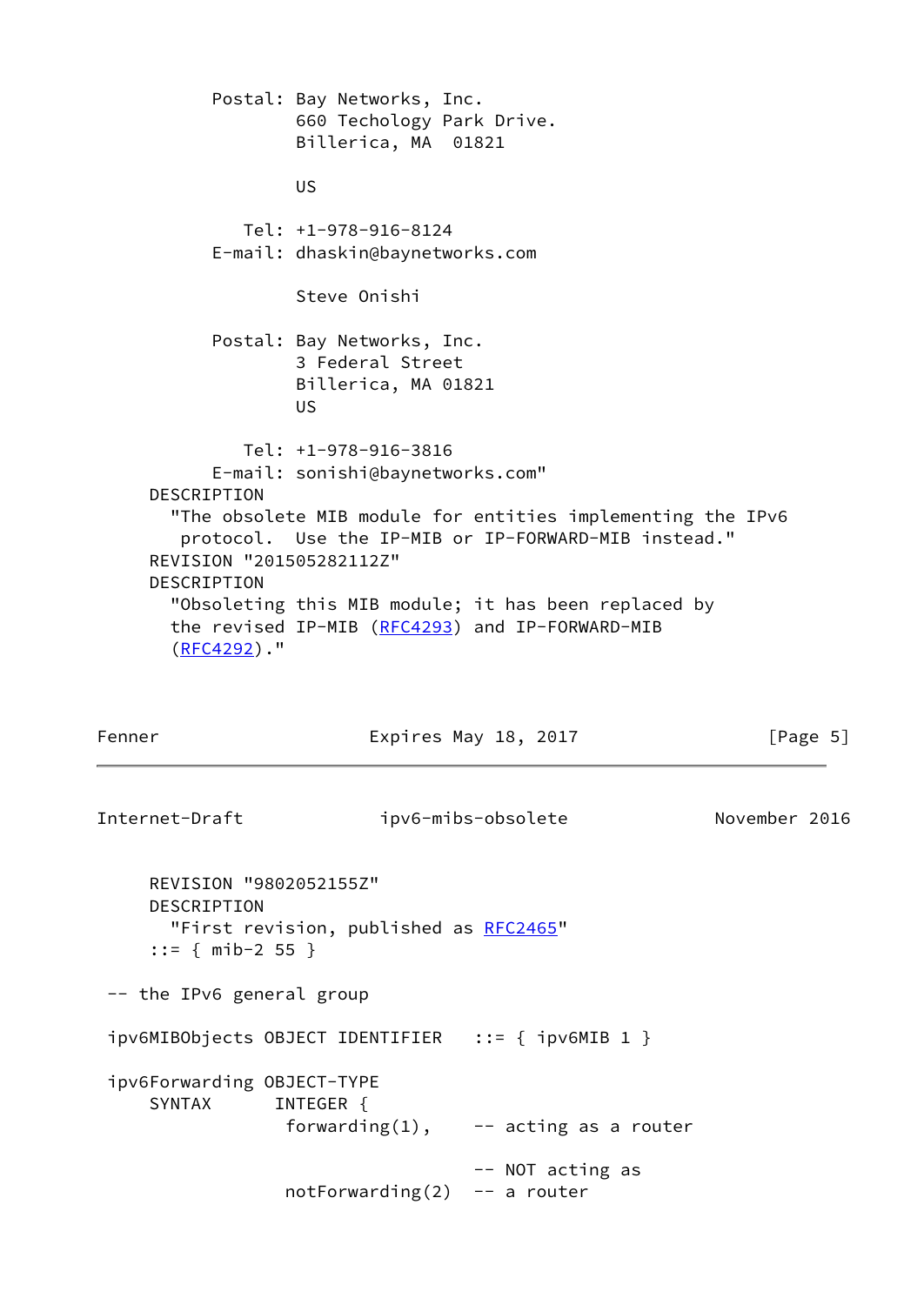} MAX-ACCESS read-write STATUS obsolete DESCRIPTION "The indication of whether this entity is acting as an IPv6 router in respect to the forwarding of datagrams received by, but not addressed to, this entity. IPv6 routers forward datagrams. IPv6 hosts do not (except those source-routed via the host). Note that for some managed nodes, this object may take on only a subset of the values possible. Accordingly, it is appropriate for an agent to return a `wrongValue' response if a management station attempts to change this object to an inappropriate value. This object is obsoleted by IP-MIB::ipv6IpForwarding." ::= { ipv6MIBObjects 1 } ipv6DefaultHopLimit OBJECT-TYPE SYNTAX INTEGER(0..255) MAX-ACCESS read-write STATUS obsolete DESCRIPTION "The default value inserted into the Hop Limit field of the IPv6 header of datagrams originated at this entity, whenever a Hop Limit value is not supplied by the transport layer protocol. This object is obsoleted by IP-MIB::ipv6IpDefaultHopLimit." DEFVAL { 64 } Fenner Expires May 18, 2017 [Page 6] Internet-Draft ipv6-mibs-obsolete November 2016 ::= { ipv6MIBObjects 2 } ipv6Interfaces OBJECT-TYPE SYNTAX Unsigned32 MAX-ACCESS read-only STATUS obsolete DESCRIPTION "The number of IPv6 interfaces (regardless of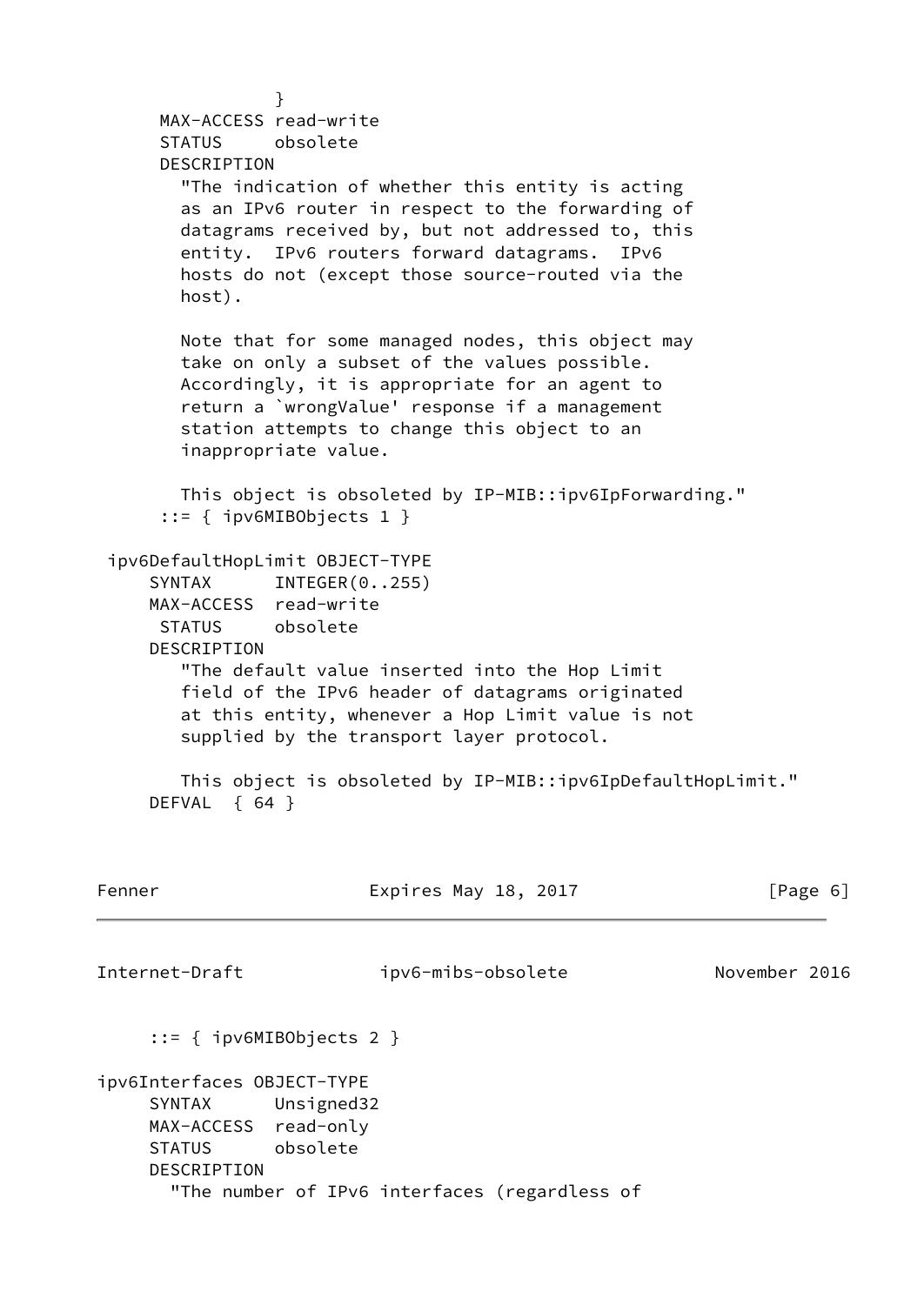```
 their current state) present on this system.
        This object is obsolete; there is no direct replacement
        but its value can be derived from the number of rows
        in the IP-MIB::ipv6InterfaceTable."
      ::= { ipv6MIBObjects 3 }
ipv6IfTableLastChange OBJECT-TYPE
      SYNTAX TimeStamp
     MAX-ACCESS read-only
     STATUS obsolete
     DESCRIPTION
        "The value of sysUpTime at the time of the last
       insertion or removal of an entry in the
       ipv6IfTable. If the number of entries has been
       unchanged since the last re-initialization of
       the local network management subsystem, then this
       object contains a zero value.
       This object is obsoleted by
       IP-MIB::ipv6InterfaceTableLastChange."
      ::= { ipv6MIBObjects 4 }
-- the IPv6 Interfaces table
ipv6IfTable OBJECT-TYPE
     SYNTAX SEQUENCE OF Ipv6IfEntry
     MAX-ACCESS not-accessible
     STATUS obsolete
     DESCRIPTION
        "The IPv6 Interfaces table contains information
       on the entity's internetwork-layer interfaces.
       An IPv6 interface constitutes a logical network
       layer attachment to the layer immediately below
       IPv6 including internet layer 'tunnels', such as
       tunnels over IPv4 or IPv6 itself.
       This table is obsoleted by IP-MIB::ipv6InterfaceTable."
      ::= { ipv6MIBObjects 5 }
Fenner Expires May 18, 2017 [Page 7]
```
Internet-Draft ipv6-mibs-obsolete November 2016

ipv6IfEntry OBJECT-TYPE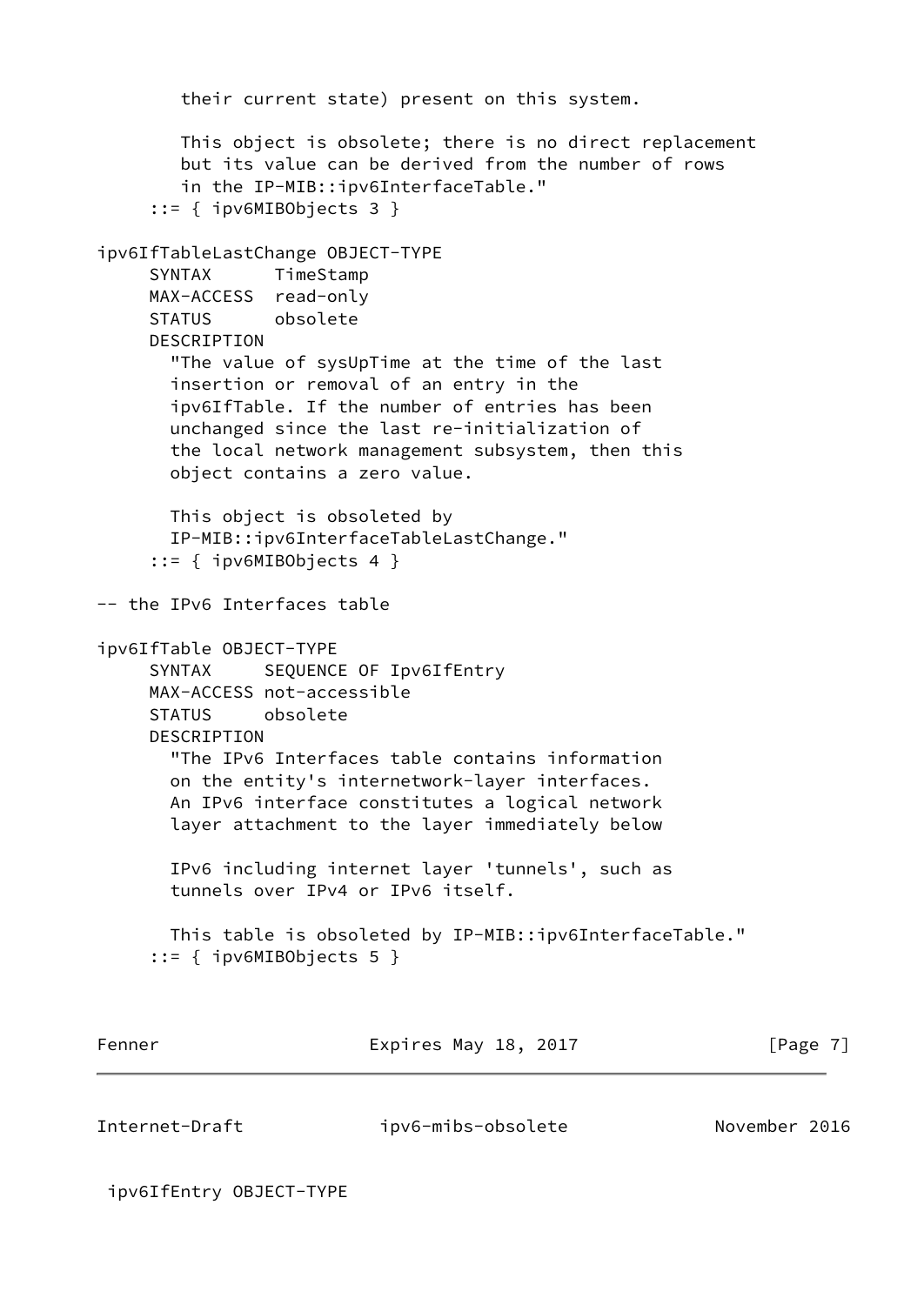```
 SYNTAX Ipv6IfEntry
    MAX-ACCESS not-accessible
    STATUS obsolete
    DESCRIPTION
      "An interface entry containing objects
       about a particular IPv6 interface.
       This object is obsoleted by IP-MIB::ipv6InterfaceEntry."
    INDEX { ipv6IfIndex }
   ::= \{ ipv6IfTable 1 \} Ipv6IfEntry ::= SEQUENCE {
        ipv6IfIndex Ipv6IfIndex,
       ipv6IfDescr DisplayString,
        ipv6IfLowerLayer VariablePointer,
        ipv6IfEffectiveMtu Unsigned32,
        ipv6IfReasmMaxSize Unsigned32,
        ipv6IfIdentifier Ipv6AddressIfIdentifier,
        ipv6IfIdentifierLength INTEGER,
        ipv6IfPhysicalAddress PhysAddress,
        ipv6IfAdminStatus INTEGER,
        ipv6IfOperStatus INTEGER,
       ipv6IfLastChange TimeStamp
    }
 ipv6IfIndex OBJECT-TYPE
    SYNTAX Ipv6IfIndex
    MAX-ACCESS not-accessible
    STATUS obsolete
    DESCRIPTION
      "A unique non-zero value identifying
       the particular IPv6 interface.
       This object is obsoleted. In the IP-MIB,
       interfaces are simply identified by IfIndex."
    ::= { ipv6IfEntry 1 }
 ipv6IfDescr OBJECT-TYPE
    SYNTAX DisplayString
    MAX-ACCESS read-write
    STATUS obsolete
    DESCRIPTION
      "A textual string containing information about the
      interface. This string may be set by the network
      management system.
      This object is obsoleted by IF-MIB::ifDescr."
```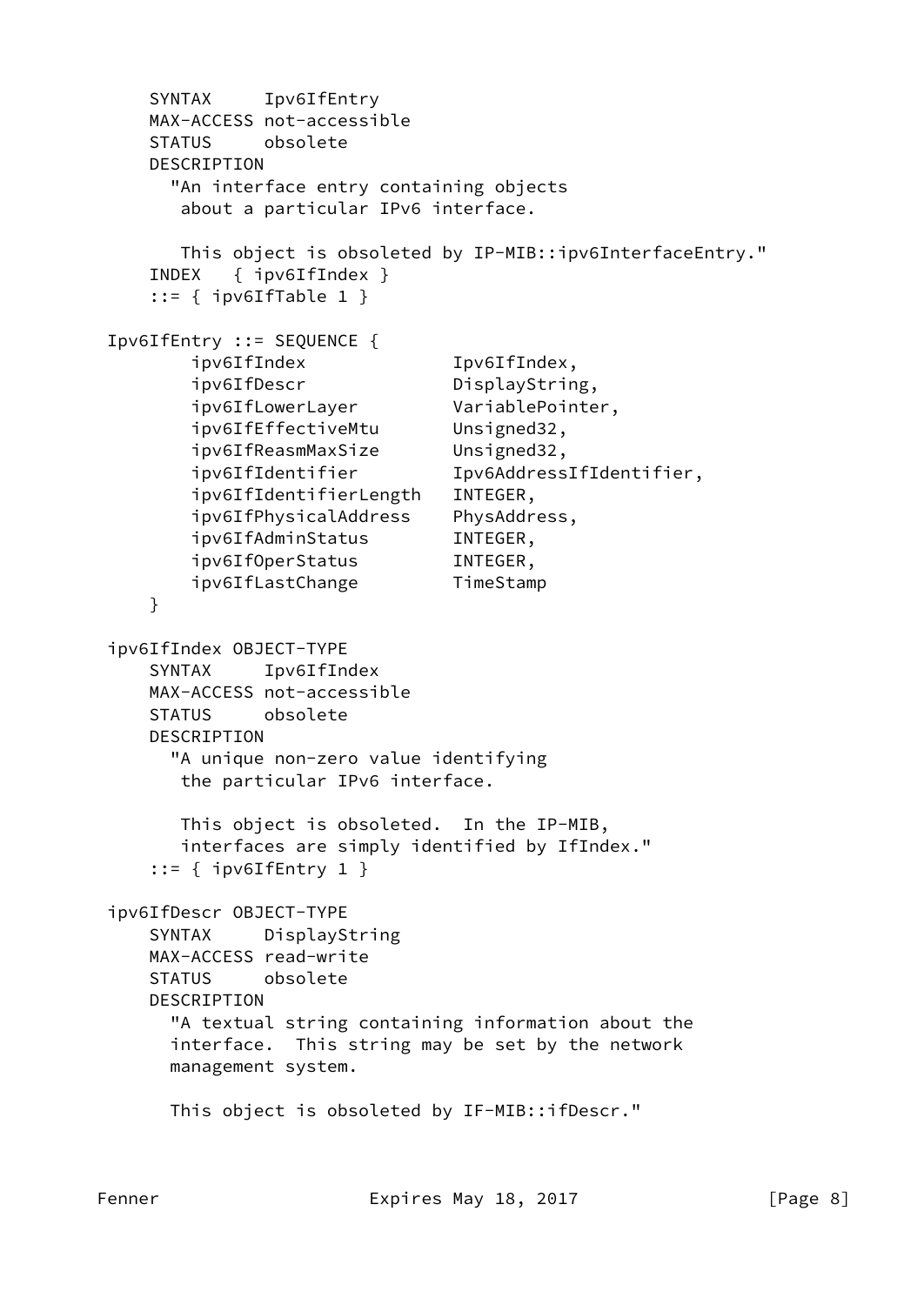Internet-Draft ipv6-mibs-obsolete November 2016 ::= { ipv6IfEntry 2 } ipv6IfLowerLayer OBJECT-TYPE SYNTAX VariablePointer MAX-ACCESS read-only STATUS obsolete DESCRIPTION "This object identifies the protocol layer over which this network interface operates. If this network interface operates over the data-link layer, then the value of this object refers to an instance of ifIndex [6]. If this network interface operates over an IPv4 interface, the value of this object refers to an instance of ipAdEntAddr [3]. If this network interface operates over another IPv6 interface, the value of this object refers to an instance of ipv6IfIndex. If this network interface is not currently operating over an active protocol layer, then the value of this object should be set to the OBJECT ID  $\{ 0 0 \}$ . This object is obsolete. The IF-STACK-TABLE may be used to express relationships between interfaces." ::= { ipv6IfEntry 3 } ipv6IfEffectiveMtu OBJECT-TYPE SYNTAX Unsigned32 UNITS "octets" MAX-ACCESS read-only STATUS obsolete DESCRIPTION "The size of the largest IPv6 packet which can be sent/received on the interface, specified in octets. This object is obsolete. The value of IF-MIB::ifMtu for the corresponding value of ifIndex represents the MTU of the interface." ::=  $\{$  ipv6IfEntry 4  $\}$  ipv6IfReasmMaxSize OBJECT-TYPE SYNTAX Unsigned32 (0..65535) UNITS "octets" MAX-ACCESS read-only STATUS obsolete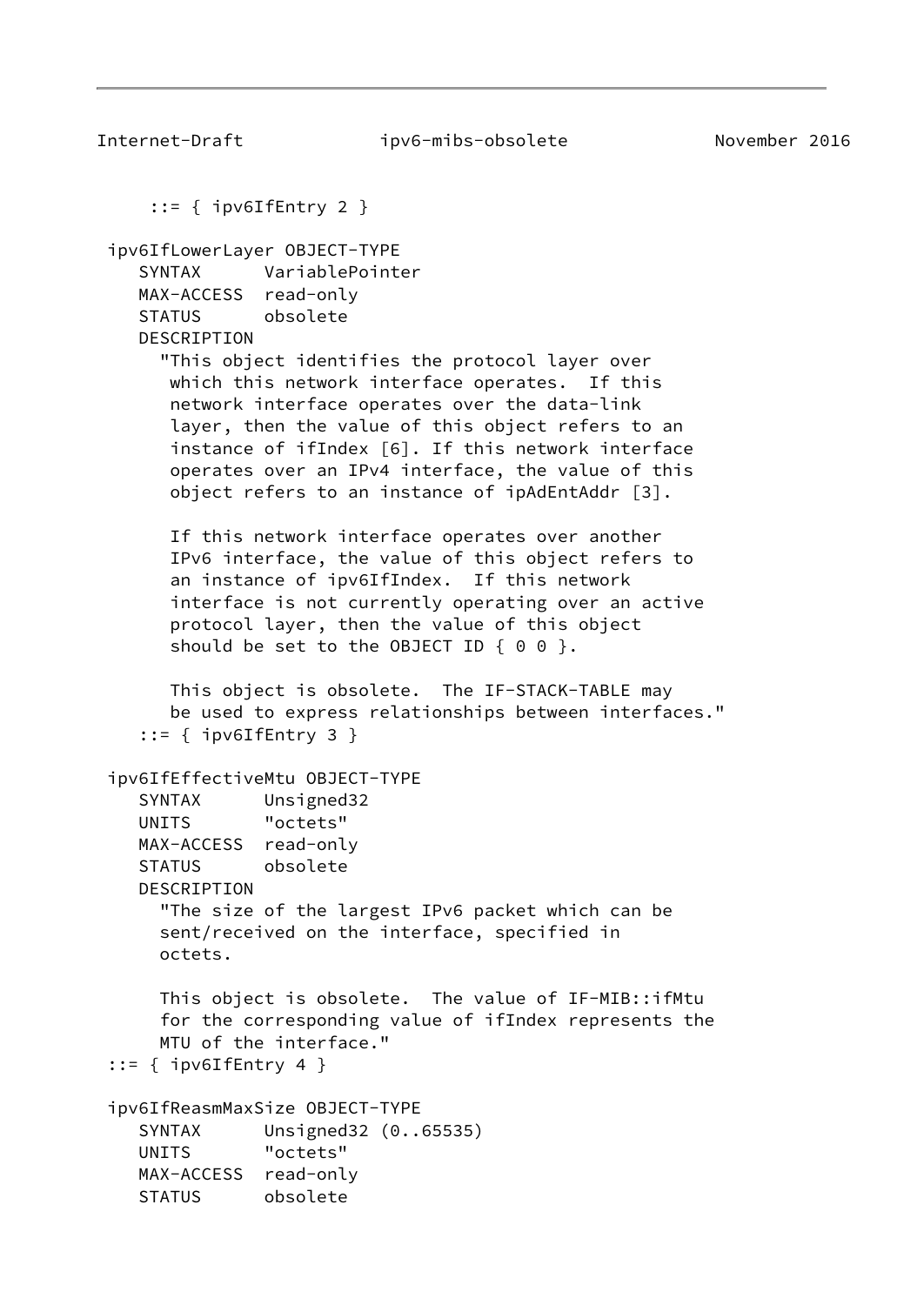DESCRIPTION "The size of the largest IPv6 datagram which this

Fenner Expires May 18, 2017 [Page 9] Internet-Draft ipv6-mibs-obsolete November 2016 entity can re-assemble from incoming IPv6 fragmented datagrams received on this interface. This object is obsoleted by IP-MIB::ipv6InterfaceReasmMaxSize." ::=  $\{$  ipv6IfEntry 5  $\}$  ipv6IfIdentifier OBJECT-TYPE SYNTAX Ipv6AddressIfIdentifier MAX-ACCESS read-write STATUS obsolete DESCRIPTION "The Interface Identifier for this interface that is (at least) unique on the link this interface is attached to. The Interface Identifier is combined with an address prefix to form an interface address. By default, the Interface Identifier is autoconfigured according to the rules of the link type this interface is attached to. This object is obsoleted by IP-MIB::ipv6InterfaceIdentifier." ::= { ipv6IfEntry 6 } ipv6IfIdentifierLength OBJECT-TYPE SYNTAX INTEGER (0..64) UNITS "bits" MAX-ACCESS read-write STATUS obsolete DESCRIPTION "The length of the Interface Identifier in bits. This object is obsolete. It can be derived from the length of IP-MIB::ipv6InterfaceIdentifier; Interface Identifiers that are not an even number of octets are not supported."  $::=$  { ipv6IfEntry 7 } ipv6IfPhysicalAddress OBJECT-TYPE SYNTAX PhysAddress MAX-ACCESS read-only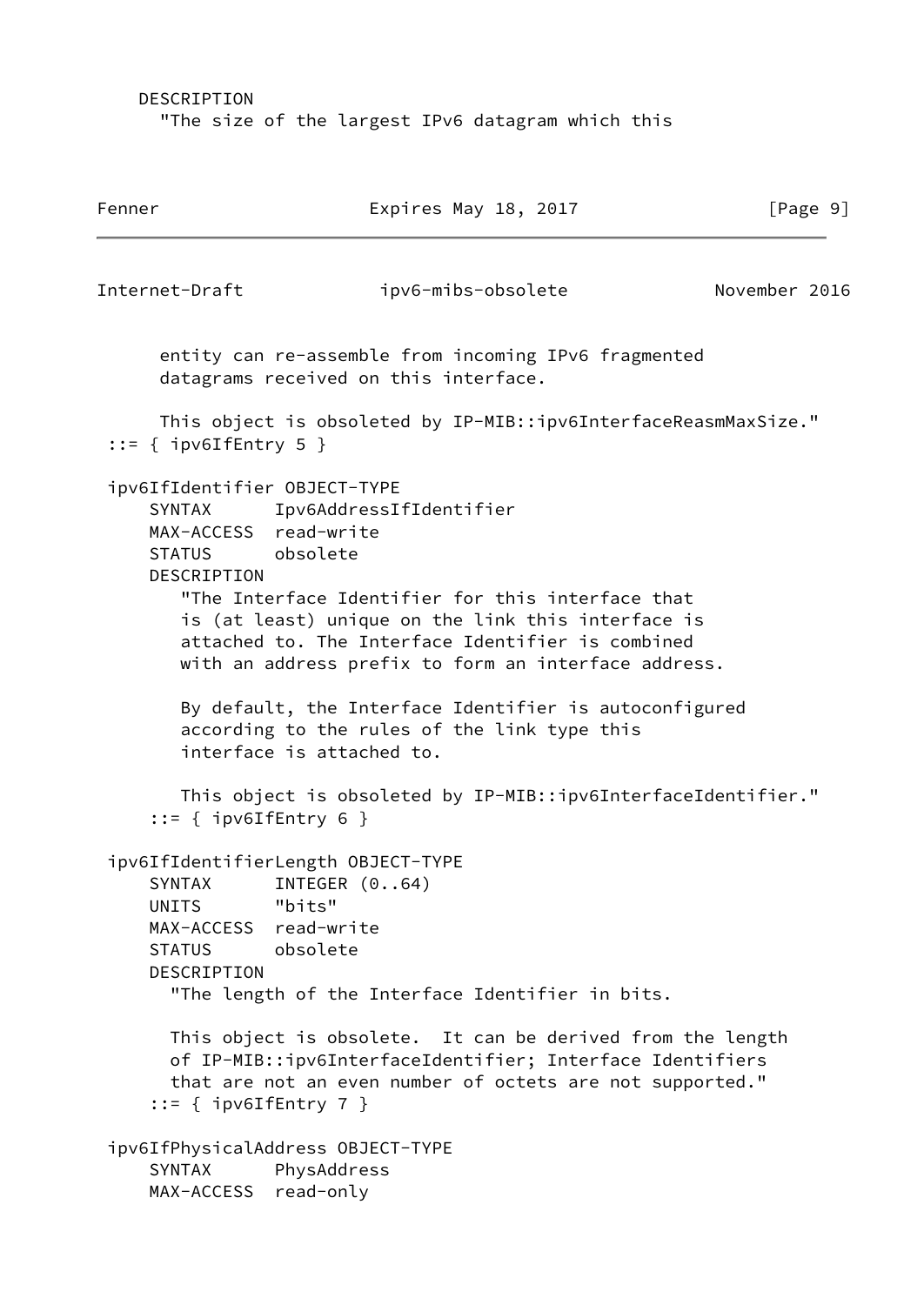| STATUS obsolete<br>DESCRIPTION<br>"The interface's physical address. For example, for<br>an IPv6 interface attached to an 802.x link, this<br>object normally contains a MAC address. Note that<br>in some cases this address may differ from the<br>address of the interface's protocol sub-layer. The<br>interface's media-specific MIB must define the bit<br>and byte ordering and the format of the value of |                                                                                                                                                                                                                                                                                                                                                                              |               |  |  |  |
|-------------------------------------------------------------------------------------------------------------------------------------------------------------------------------------------------------------------------------------------------------------------------------------------------------------------------------------------------------------------------------------------------------------------|------------------------------------------------------------------------------------------------------------------------------------------------------------------------------------------------------------------------------------------------------------------------------------------------------------------------------------------------------------------------------|---------------|--|--|--|
| Fenner                                                                                                                                                                                                                                                                                                                                                                                                            | Expires May 18, 2017                                                                                                                                                                                                                                                                                                                                                         | [Page 10]     |  |  |  |
| Internet-Draft                                                                                                                                                                                                                                                                                                                                                                                                    | ipv6-mibs-obsolete                                                                                                                                                                                                                                                                                                                                                           | November 2016 |  |  |  |
| $::=$ { ipv6IfEntry 8 }                                                                                                                                                                                                                                                                                                                                                                                           | this object. For interfaces which do not have such<br>an address (e.g., a serial line), this object should<br>contain an octet string of zero length.<br>This object is obsoleted by IF-MIB::ifPhysAddress."                                                                                                                                                                 |               |  |  |  |
| ipv6IfAdminStatus OBJECT-TYPE<br>SYNTAX INTEGER {<br>$up(1)$ ,<br>down(2)                                                                                                                                                                                                                                                                                                                                         | -- ready to pass packets                                                                                                                                                                                                                                                                                                                                                     |               |  |  |  |
| }<br>MAX-ACCESS read-write<br>STATUS obsolete<br><b>DESCRIPTION</b>                                                                                                                                                                                                                                                                                                                                               | "The desired state of the interface. When a managed<br>system initializes, all IPv6 interfaces start with<br>ipv6IfAdminStatus in the down(2) state. As a result<br>of either explicit management action or per<br>configuration information retained by the managed<br>system, ipv6IfAdminStatus is then changed to<br>the $up(1)$ state (or remains in the down(2) state). |               |  |  |  |
| $::=$ { ipv6IfEntry 9 }                                                                                                                                                                                                                                                                                                                                                                                           | This object is obsolete. IPv6 does not have a<br>separate admin status; the admin status of the<br>interface is represented by IF-MIB::ifAdminStatus."                                                                                                                                                                                                                       |               |  |  |  |
| ipv6If0perStatus 0BJECT-TYPE<br>SYNTAX<br>INTEGER {<br>$up(1)$ ,                                                                                                                                                                                                                                                                                                                                                  | -- ready to pass packets                                                                                                                                                                                                                                                                                                                                                     |               |  |  |  |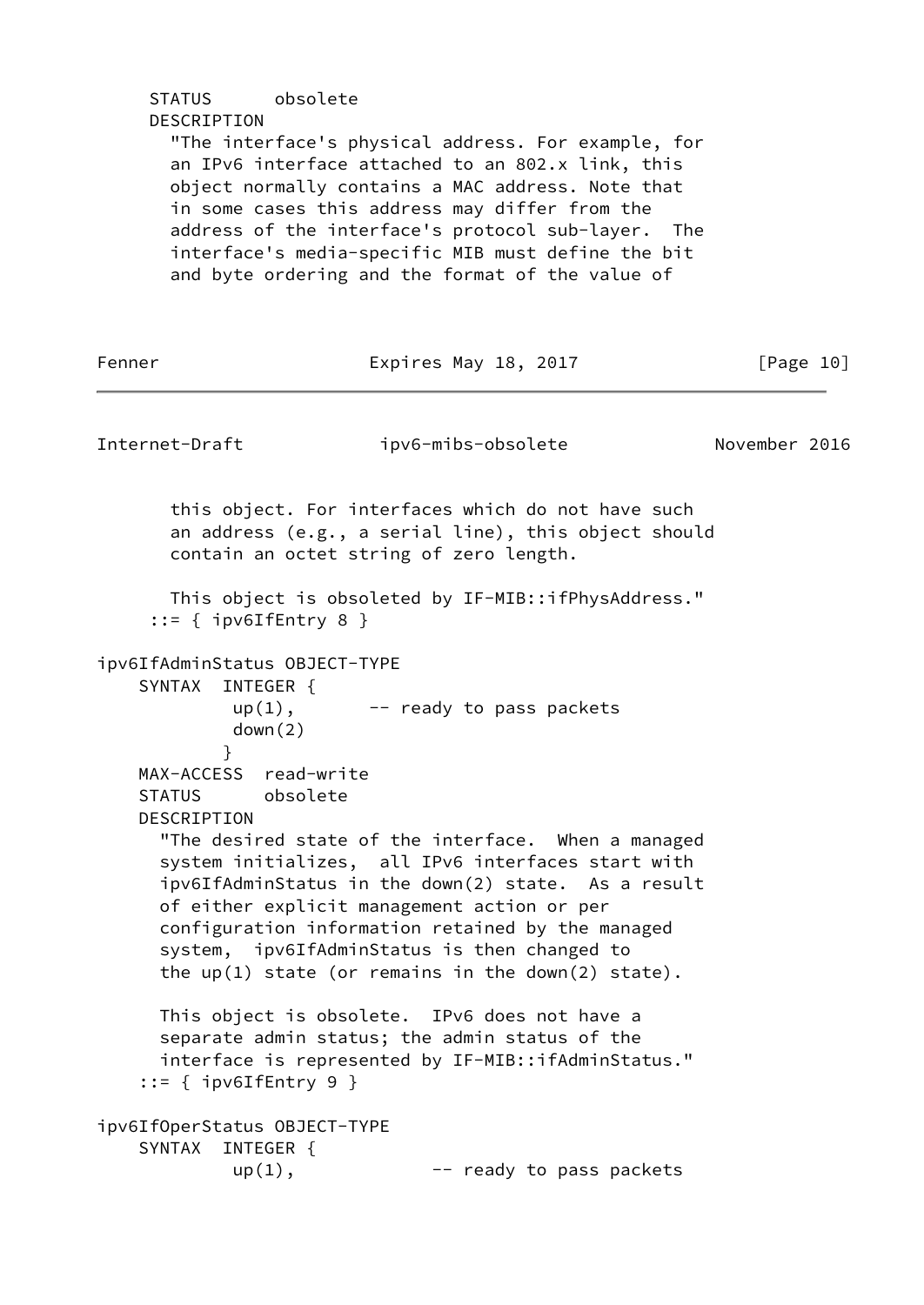down(2), noIfIdentifier(3), -- no interface identifier -- status can not be -- determined for some  $unknown(4)$ ,  $---$  reason -- some component is notPresent(5) -- missing } MAX-ACCESS read-only STATUS obsolete DESCRIPTION "The current operational state of the interface. The noIfIdentifier(3) state indicates that no valid Interface Identifier is assigned to the interface.

Fenner **Expires May 18, 2017** [Page 11]

Internet-Draft ipv6-mibs-obsolete November 2016

 This state usually indicates that the link-local interface address failed Duplicate Address Detection. If ipv6IfAdminStatus is down(2) then ipv6IfOperStatus should be down(2). If ipv6IfAdminStatus is changed to  $up(1)$  then ipv6IfOperStatus should change to  $up(1)$  if the interface is ready to transmit and receive network traffic; it should remain in the down(2) or noIfIdentifier(3) state if and only if there is a fault that prevents it from going to the up(1) state; it should remain in the notPresent(5) state if the interface has missing (typically, lower layer) components.

 This object is obsolete. IPv6 does not have a separate operational status; the operational status of the interface is represented by IF-MIB::ifOperStatus."  $::=$  { ipv6IfEntry 10 }

ipv6IfLastChange OBJECT-TYPE

 SYNTAX TimeStamp MAX-ACCESS read-only STATUS obsolete DESCRIPTION "The value of sysUpTime at the time the interface entered its current operational state. If the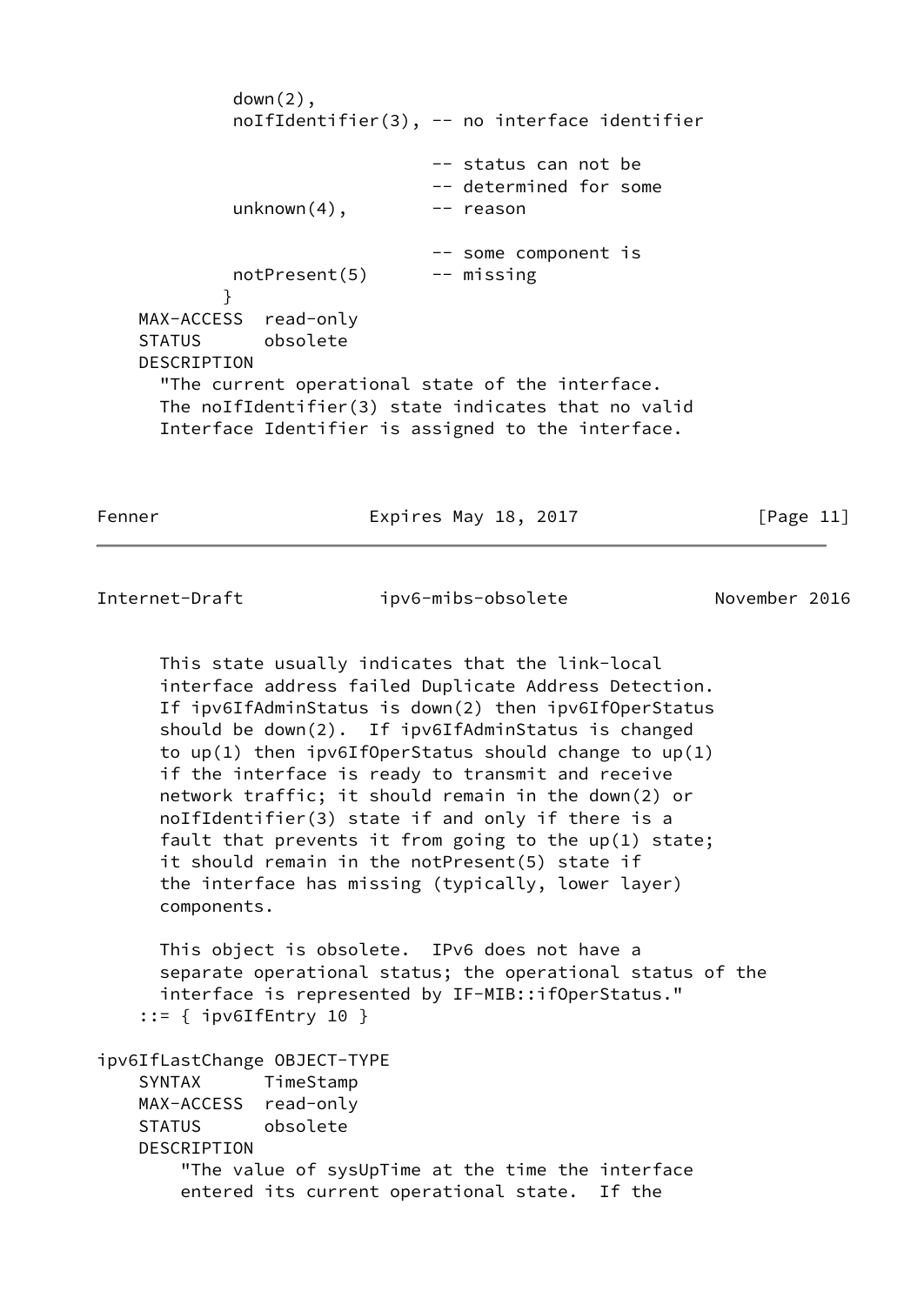current state was entered prior to the last re-initialization of the local network management subsystem, then this object contains a zero value. This object is obsolete. The last change of IF-MIB::ifOperStatus is represented by IF-MIB::ifLastChange." ::= { ipv6IfEntry 11 } -- IPv6 Interface Statistics table ipv6IfStatsTable OBJECT-TYPE SYNTAX SEQUENCE OF Ipv6IfStatsEntry MAX-ACCESS not-accessible STATUS obsolete DESCRIPTION "IPv6 interface traffic statistics. This table is obsoleted by the IP-MIB::ipIfStatsTable." ::= { ipv6MIBObjects 6 } ipv6IfStatsEntry OBJECT-TYPE SYNTAX Ipv6IfStatsEntry Fenner Expires May 18, 2017 [Page 12] Internet-Draft ipv6-mibs-obsolete November 2016 MAX-ACCESS not-accessible STATUS obsolete DESCRIPTION "An interface statistics entry containing objects at a particular IPv6 interface. This object is obsoleted by the IP-MIB::ipIfStatsEntry." AUGMENTS { ipv6IfEntry } ::= { ipv6IfStatsTable 1 } Ipv6IfStatsEntry ::= SEQUENCE { ipv6IfStatsInReceives Counter32, ipv6IfStatsInHdrErrors Counter32, ipv6IfStatsInTooBigErrors Counter32, ipv6IfStatsInNoRoutes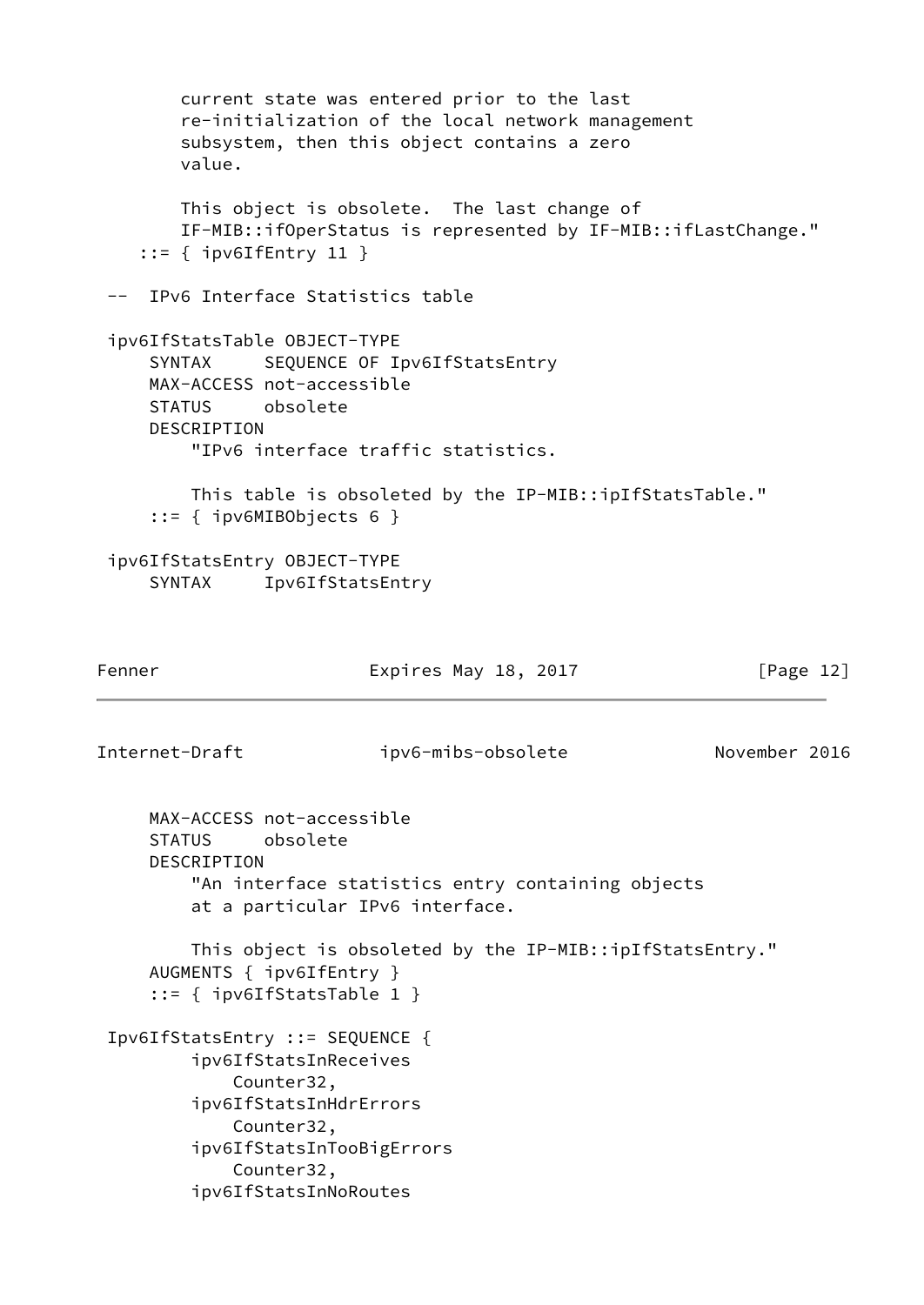Counter32, ipv6IfStatsInAddrErrors Counter32, ipv6IfStatsInUnknownProtos Counter32, ipv6IfStatsInTruncatedPkts Counter32, ipv6IfStatsInDiscards Counter32, ipv6IfStatsInDelivers Counter32, ipv6IfStatsOutForwDatagrams Counter32, ipv6IfStatsOutRequests Counter32, ipv6IfStatsOutDiscards Counter32, ipv6IfStatsOutFragOKs Counter32, ipv6IfStatsOutFragFails Counter32, ipv6IfStatsOutFragCreates Counter32, ipv6IfStatsReasmReqds Counter32, ipv6IfStatsReasmOKs Counter32, ipv6IfStatsReasmFails Counter32, ipv6IfStatsInMcastPkts

Fenner Expires May 18, 2017 [Page 13]

Internet-Draft ipv6-mibs-obsolete November 2016

 Counter32, ipv6IfStatsOutMcastPkts Counter32 } ipv6IfStatsInReceives OBJECT-TYPE SYNTAX Counter32 MAX-ACCESS read-only STATUS obsolete DESCRIPTION "The total number of input datagrams received by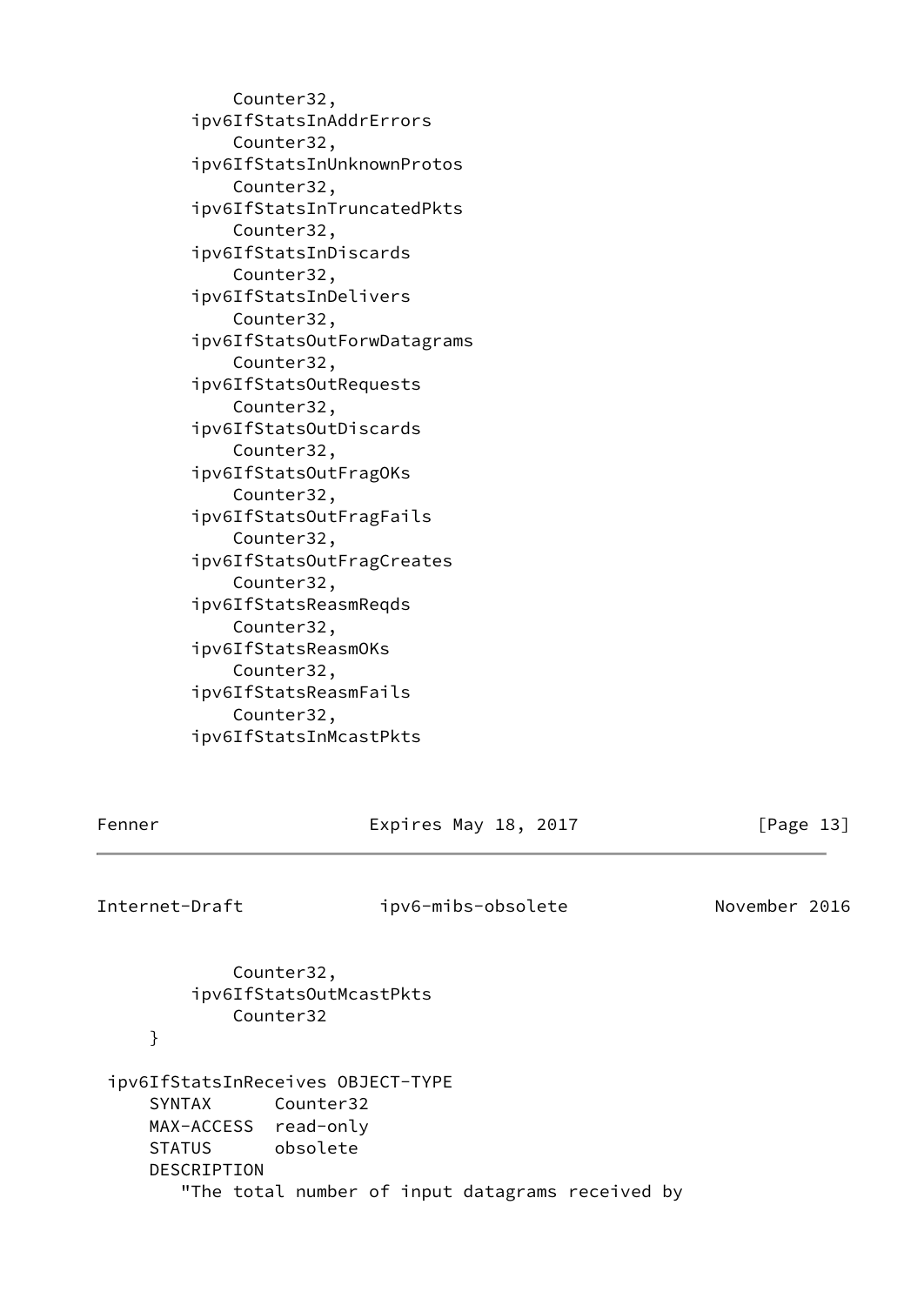the interface, including those received in error. This object is obsoleted by IP-MIB::ipIfStatsHCInReceives." ::= { ipv6IfStatsEntry 1 } ipv6IfStatsInHdrErrors OBJECT-TYPE SYNTAX Counter32 MAX-ACCESS read-only STATUS obsolete **DESCRIPTION**  "The number of input datagrams discarded due to errors in their IPv6 headers, including version number mismatch, other format errors, hop count exceeded, errors discovered in processing their IPv6 options, etc. This object is obsoleted by IP-MIB::ipIfStatsInHdrErrors." ::= { ipv6IfStatsEntry 2 } ipv6IfStatsInTooBigErrors OBJECT-TYPE SYNTAX Counter32 MAX-ACCESS read-only STATUS obsolete DESCRIPTION "The number of input datagrams that could not be forwarded because their size exceeded the link MTU of outgoing interface. This object is obsoleted. It was not replicated in the IP-MIB due to feedback that systems did not retain the incoming interface of a packet that failed fragmentation." ::= { ipv6IfStatsEntry 3 } ipv6IfStatsInNoRoutes OBJECT-TYPE SYNTAX Counter32 MAX-ACCESS read-only STATUS obsolete Fenner Expires May 18, 2017 [Page 14] Internet-Draft ipv6-mibs-obsolete November 2016

DESCRIPTION

 "The number of input datagrams discarded because no route could be found to transmit them to their destination.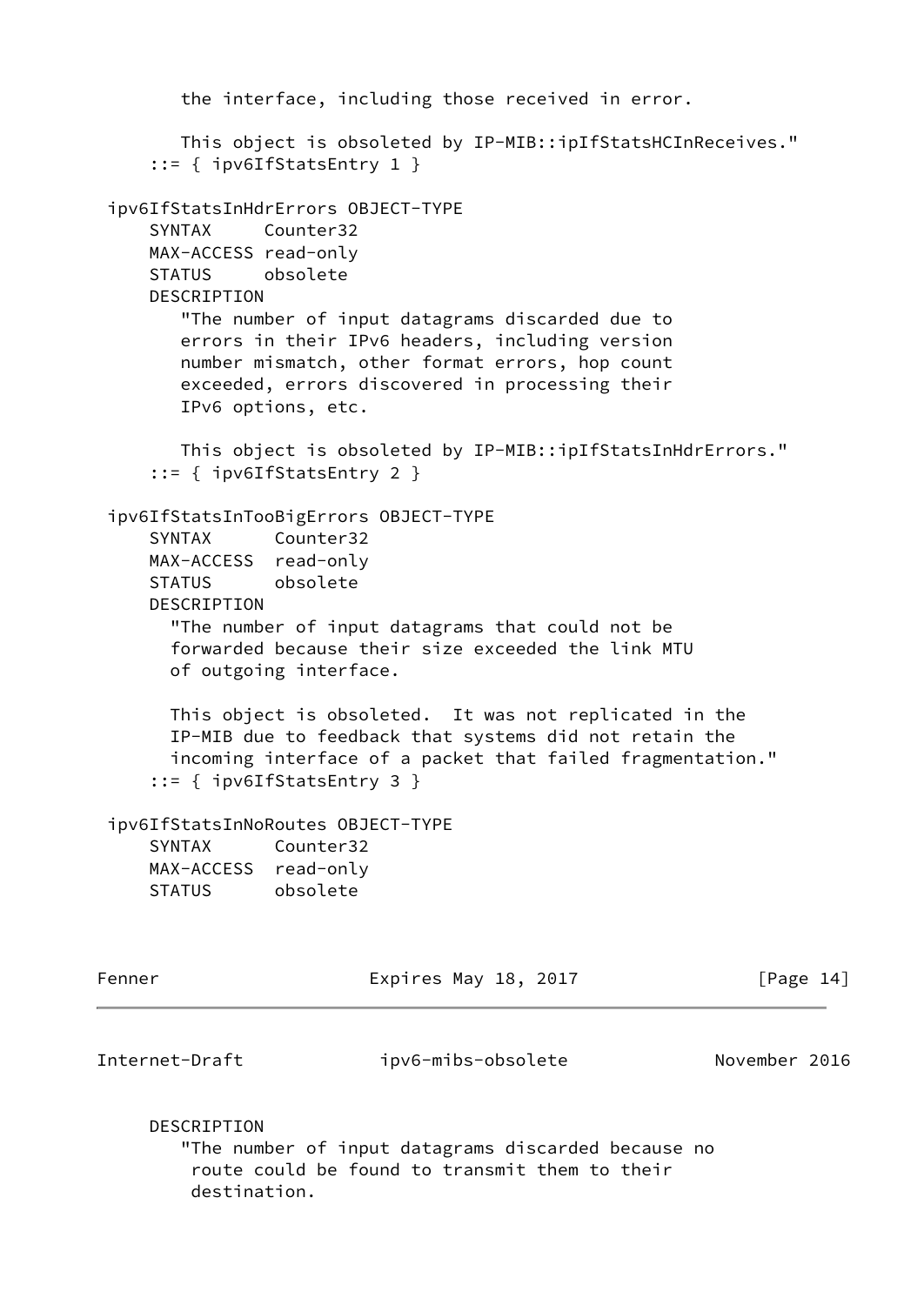```
 This object is obsoleted by IP-MIB::ipIfStatsInNoRoutes."
     ::= { ipv6IfStatsEntry 4 }
 ipv6IfStatsInAddrErrors OBJECT-TYPE
     SYNTAX Counter32
    MAX-ACCESS read-only
    STATUS obsolete
     DESCRIPTION
        "The number of input datagrams discarded because
        the IPv6 address in their IPv6 header's destination
        field was not a valid address to be received at
        this entity. This count includes invalid
        addresses (e.g., ::0) and unsupported addresses
        (e.g., addresses with unallocated prefixes). For
        entities which are not IPv6 routers and therefore
        do not forward datagrams, this counter includes
        datagrams discarded because the destination address
       was not a local address.
        This object is obsoleted by IP-MIB::ipIfStatsInAddrErrors."
     ::= { ipv6IfStatsEntry 5 }
 ipv6IfStatsInUnknownProtos OBJECT-TYPE
     SYNTAX Counter32
    MAX-ACCESS read-only
     STATUS obsolete
    DESCRIPTION
        "The number of locally-addressed datagrams
        received successfully but discarded because of an
        unknown or unsupported protocol. This counter is
        incremented at the interface to which these
        datagrams were addressed which might not be
        necessarily the input interface for some of
        the datagrams.
        This object is obsoleted by IP-MIB::ipIfStatsInUnknownProtos."
     ::= { ipv6IfStatsEntry 6 }
 ipv6IfStatsInTruncatedPkts OBJECT-TYPE
     SYNTAX Counter32
    MAX-ACCESS read-only
    STATUS obsolete
    DESCRIPTION
```
Fenner Expires May 18, 2017 [Page 15]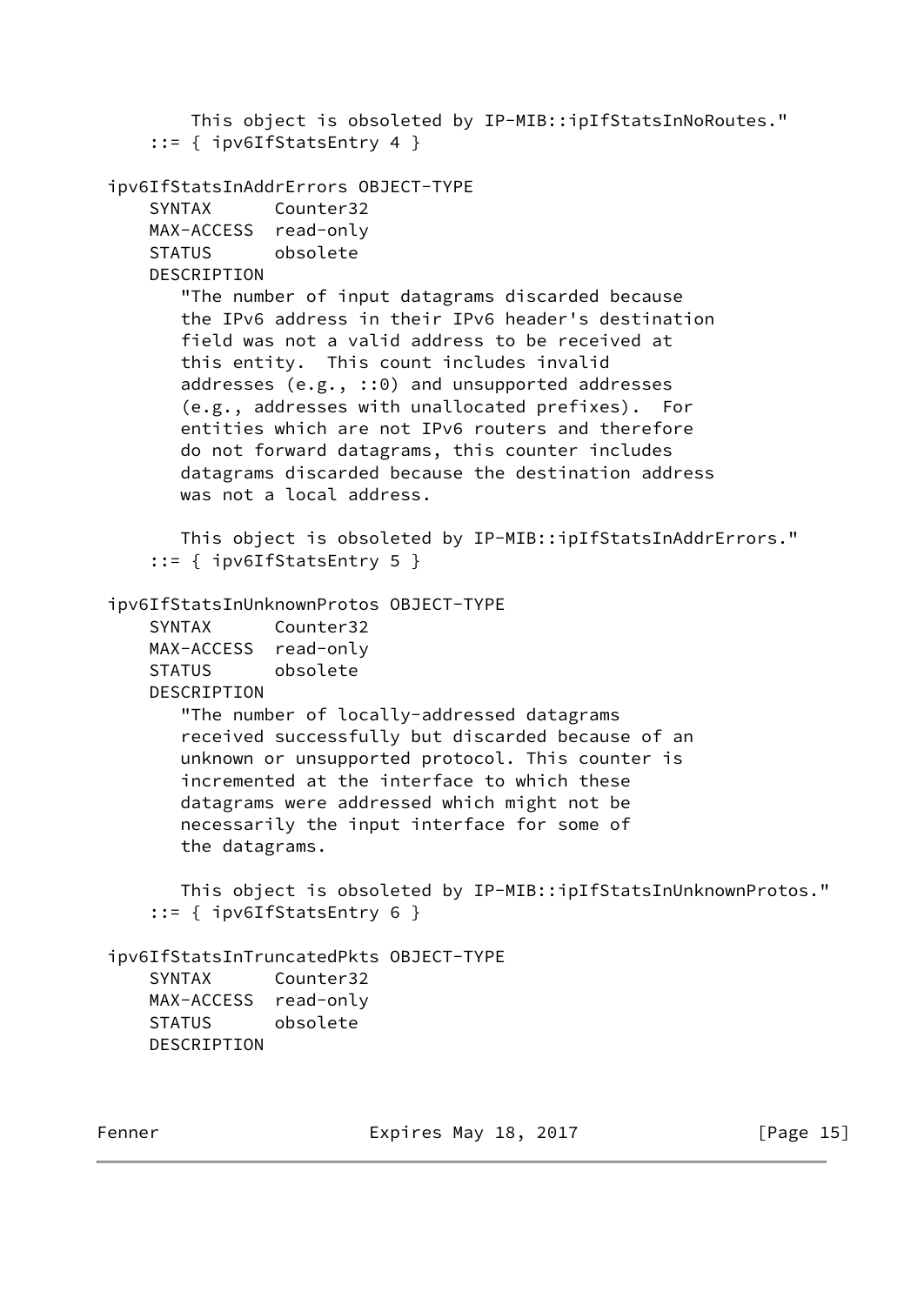"The number of input datagrams discarded because datagram frame didn't carry enough data. This object is obsoleted by IP-MIB::ipIfStatsInTruncatedPkts." ::= { ipv6IfStatsEntry 7 } ipv6IfStatsInDiscards OBJECT-TYPE SYNTAX Counter32 MAX-ACCESS read-only STATUS obsolete DESCRIPTION "The number of input IPv6 datagrams for which no problems were encountered to prevent their continued processing, but which were discarded (e.g., for lack of buffer space). Note that this counter does not include any datagrams discarded while awaiting re-assembly. This object is obsoleted by IP-MIB::ipIfStatsInDiscards." ::= { ipv6IfStatsEntry 8 } ipv6IfStatsInDelivers OBJECT-TYPE SYNTAX Counter32 MAX-ACCESS read-only STATUS obsolete **DESCRIPTION**  "The total number of datagrams successfully delivered to IPv6 user-protocols (including ICMP). This counter is incremented at the interface to which these datagrams were addressed which might not be necessarily the input interface for some of the datagrams. This object is obsoleted by IP-MIB::ipIfStatsHCInDelivers." ::= { ipv6IfStatsEntry 9 } ipv6IfStatsOutForwDatagrams OBJECT-TYPE SYNTAX Counter32 MAX-ACCESS read-only STATUS obsolete **DESCRIPTION**  "The number of output datagrams which this entity received and forwarded to their final destinations. In entities which do not act as IPv6 routers, this counter will include only those packets which were Source-Routed via this entity, and the Source-Route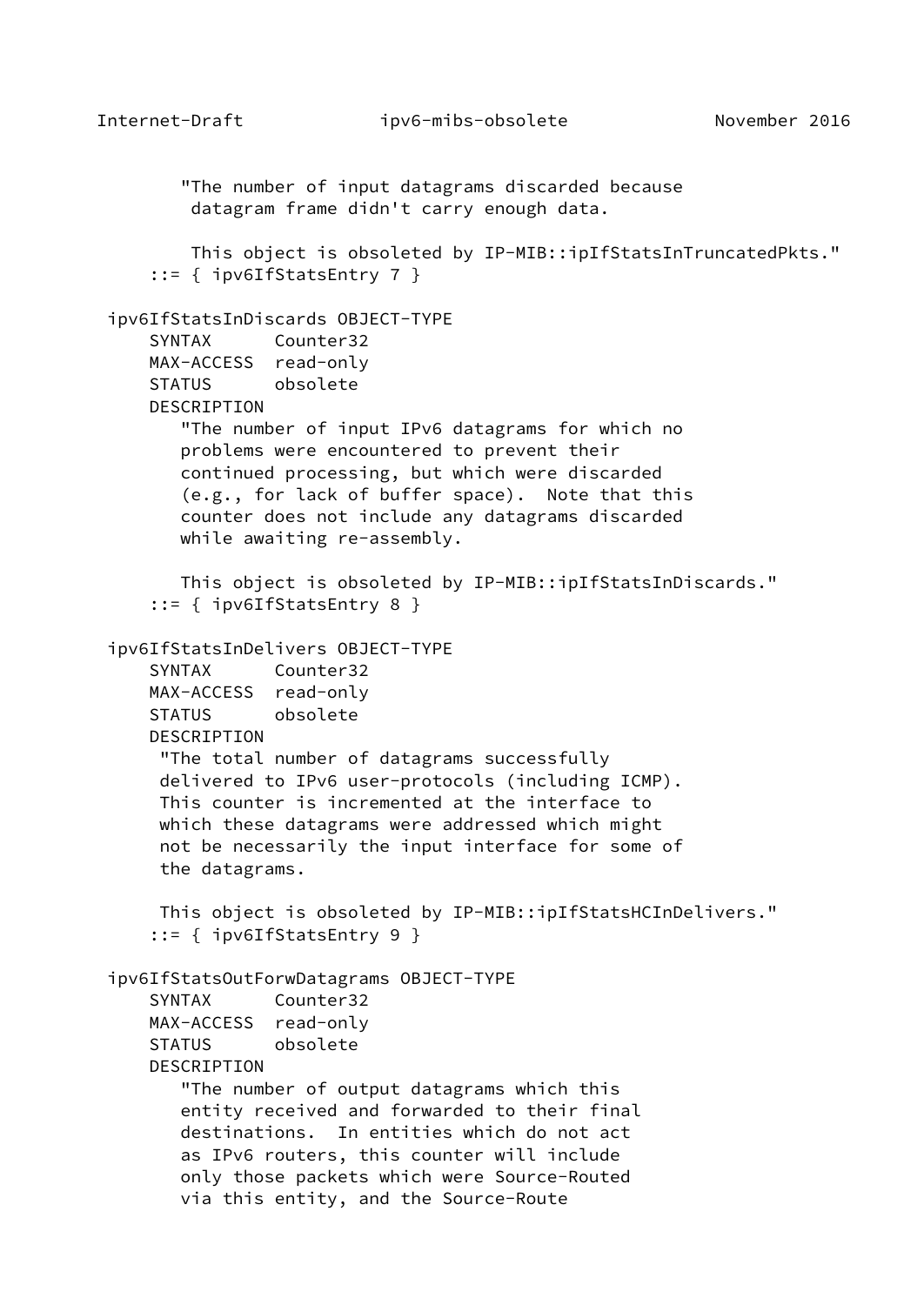processing was successful. Note that for

Fenner Expires May 18, 2017 [Page 16] Internet-Draft ipv6-mibs-obsolete November 2016 a successfully forwarded datagram the counter of the outgoing interface is incremented. This object is obsoleted by IP-MIB::ipIfStatsHCOutForwDatagrams." ::= { ipv6IfStatsEntry 10 } ipv6IfStatsOutRequests OBJECT-TYPE SYNTAX Counter32 MAX-ACCESS read-only STATUS obsolete DESCRIPTION "The total number of IPv6 datagrams which local IPv6 user-protocols (including ICMP) supplied to IPv6 in requests for transmission. Note that this counter does not include any datagrams counted in ipv6IfStatsOutForwDatagrams. This object is obsoleted by IP-MIB::ipIfStatsHCOutRequests." ::= { ipv6IfStatsEntry 11 } ipv6IfStatsOutDiscards OBJECT-TYPE SYNTAX Counter32 MAX-ACCESS read-only STATUS obsolete DESCRIPTION "The number of output IPv6 datagrams for which no problem was encountered to prevent their transmission to their destination, but which were discarded (e.g., for lack of buffer space). Note that this counter would include datagrams counted in ipv6IfStatsOutForwDatagrams if any such packets met this (discretionary) discard criterion. This object is obsoleted by IP-MIB::ipIfStatsOutDiscards." ::= { ipv6IfStatsEntry 12 } ipv6IfStatsOutFragOKs OBJECT-TYPE SYNTAX Counter32 MAX-ACCESS read-only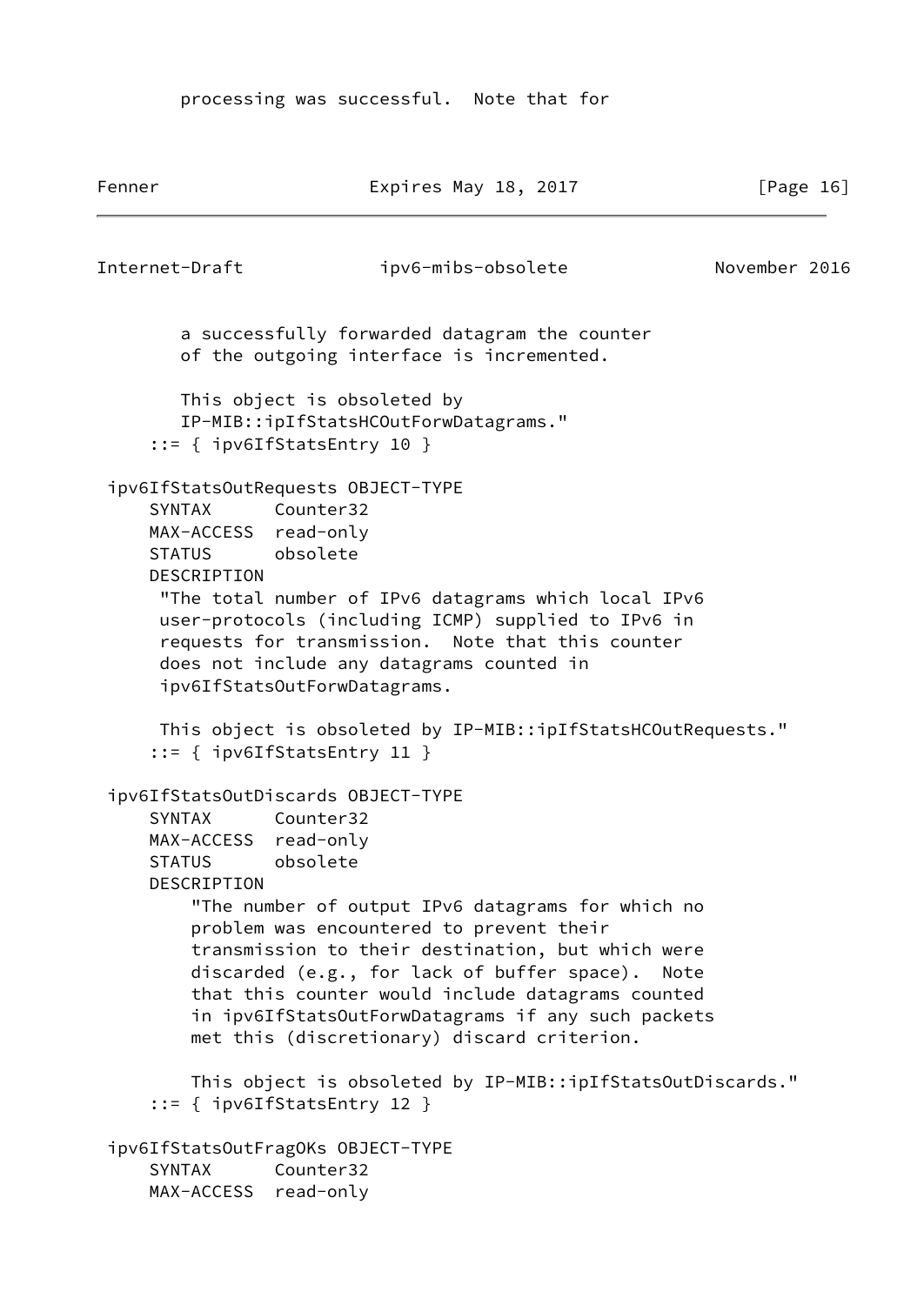```
 STATUS obsolete
     DESCRIPTION
        "The number of IPv6 datagrams that have been
         successfully fragmented at this output interface.
         This object is obsoleted by IP-MIB::ipIfStatsOutFragOKs."
     ::= { ipv6IfStatsEntry 13 }
Fenner Expires May 18, 2017 [Page 17]
Internet-Draft ipv6-mibs-obsolete November 2016
 ipv6IfStatsOutFragFails OBJECT-TYPE
     SYNTAX Counter32
     MAX-ACCESS read-only
     STATUS obsolete
     DESCRIPTION
        "The number of IPv6 datagrams that have been
         discarded because they needed to be fragmented
         at this output interface but could not be.
         This object is obsoleted by IP-MIB::ipIfStatsOutFragFails."
     ::= { ipv6IfStatsEntry 14 }
 ipv6IfStatsOutFragCreates OBJECT-TYPE
     SYNTAX Counter32
     MAX-ACCESS read-only
     STATUS obsolete
     DESCRIPTION
        "The number of output datagram fragments that have
         been generated as a result of fragmentation at
         this output interface.
         This object is obsoleted by IP-MIB::ipIfStatsOutFragCreates."
     ::= { ipv6IfStatsEntry 15 }
 ipv6IfStatsReasmReqds OBJECT-TYPE
     SYNTAX Counter32
     MAX-ACCESS read-only
     STATUS obsolete
     DESCRIPTION
        "The number of IPv6 fragments received which needed
         to be reassembled at this interface. Note that this
         counter is incremented at the interface to which
         these fragments were addressed which might not
```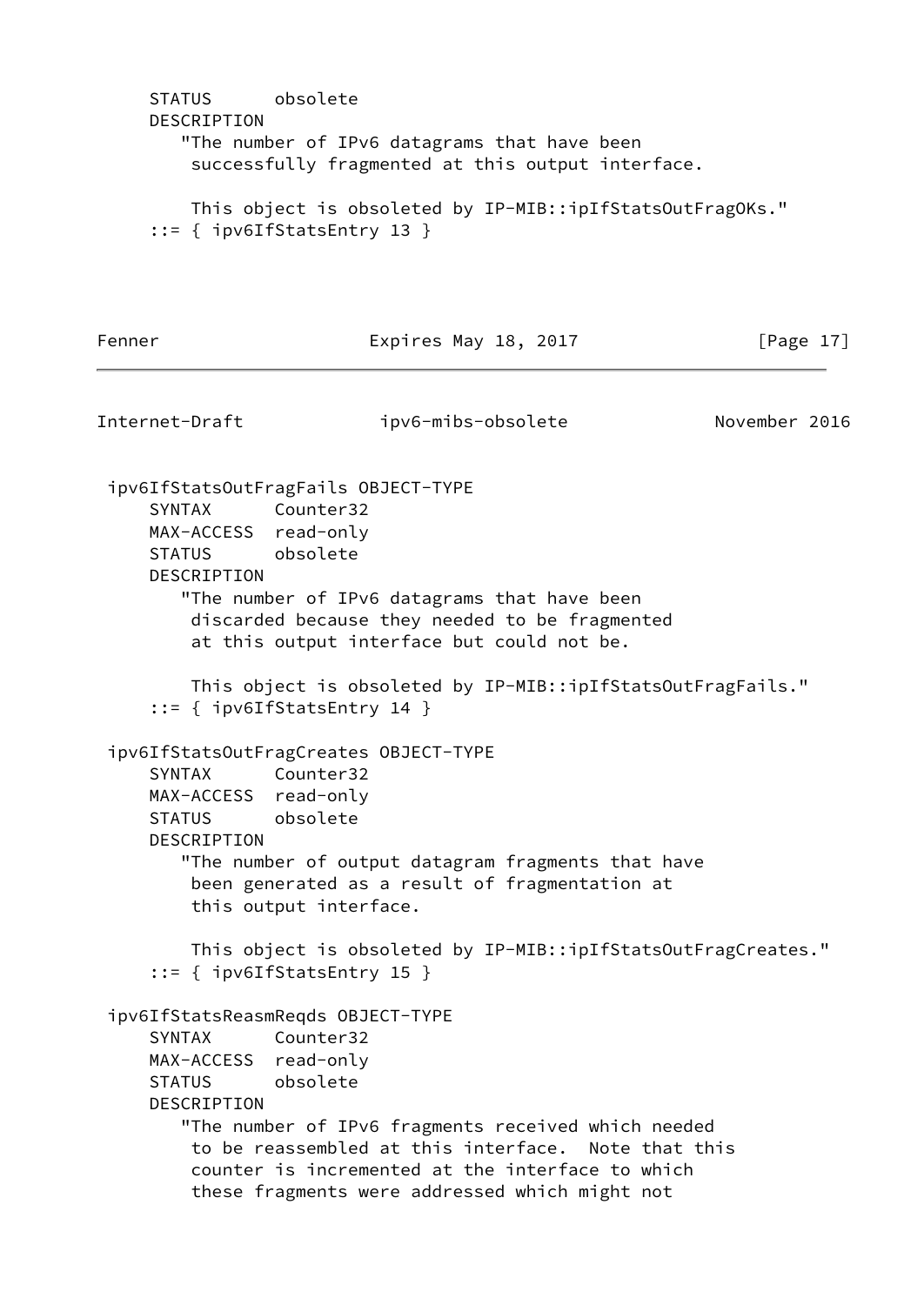be necessarily the input interface for some of the fragments. This object is obsoleted by IP-MIB::ipIfStatsReasmReqds." ::= { ipv6IfStatsEntry 16 } ipv6IfStatsReasmOKs OBJECT-TYPE SYNTAX Counter32 MAX-ACCESS read-only STATUS obsolete **DESCRIPTION**  "The number of IPv6 datagrams successfully reassembled. Note that this counter is incremented at the interface to which these datagrams were addressed which might not be necessarily the input Fenner Expires May 18, 2017 [Page 18] Internet-Draft ipv6-mibs-obsolete November 2016 interface for some of the fragments. This object is obsoleted by IP-MIB::ipIfStatsReasmOKs." ::= { ipv6IfStatsEntry 17 } ipv6IfStatsReasmFails OBJECT-TYPE SYNTAX Counter32 MAX-ACCESS read-only STATUS obsolete DESCRIPTION "The number of failures detected by the IPv6 re assembly algorithm (for whatever reason: timed out, errors, etc.). Note that this is not necessarily a count of discarded IPv6 fragments since some algorithms (notably the algorithm in [RFC 815](https://datatracker.ietf.org/doc/pdf/rfc815)) can lose track of the number of fragments by combining them as they are received. This counter is incremented at the interface to which these fragments were addressed which might not be necessarily the input interface for some of the fragments. This object is obsoleted by IP-MIB::ipIfStatsReasmFails." ::= { ipv6IfStatsEntry 18 } ipv6IfStatsInMcastPkts OBJECT-TYPE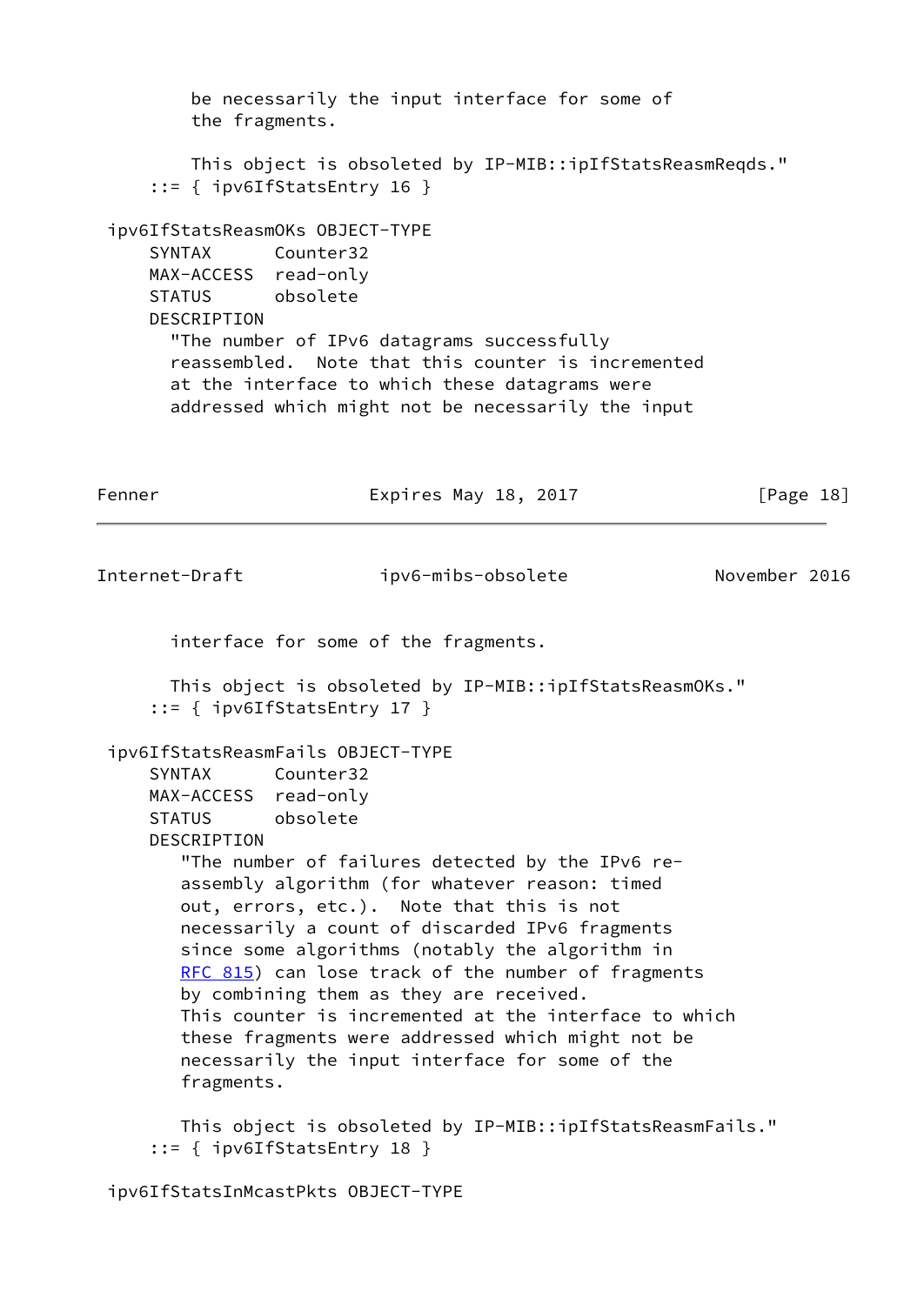SYNTAX Counter32 MAX-ACCESS read-only STATUS obsolete DESCRIPTION "The number of multicast packets received by the interface This object is obsoleted by IP-MIB::ipIfStatsHCInMcastPkts." ::= { ipv6IfStatsEntry 19 } ipv6IfStatsOutMcastPkts OBJECT-TYPE SYNTAX Counter32 MAX-ACCESS read-only STATUS obsolete DESCRIPTION "The number of multicast packets transmitted by the interface This object is obsoleted by IP-MIB::ipIfStatsHCOutMcastPkts." ::= { ipv6IfStatsEntry 20 } -- Address Prefix table Fenner Expires May 18, 2017 [Page 19] Internet-Draft ipv6-mibs-obsolete November 2016 -- The IPv6 Address Prefix table contains information on -- the entity's IPv6 Address Prefixes that are associated -- with IPv6 interfaces. ipv6AddrPrefixTable OBJECT-TYPE SYNTAX SEQUENCE OF Ipv6AddrPrefixEntry MAX-ACCESS not-accessible STATUS obsolete DESCRIPTION "The list of IPv6 address prefixes of IPv6 interfaces. This table is obsoleted by IP-MIB::ipAddressPrefixTable." ::= { ipv6MIBObjects 7 } ipv6AddrPrefixEntry OBJECT-TYPE SYNTAX Ipv6AddrPrefixEntry MAX-ACCESS not-accessible STATUS obsolete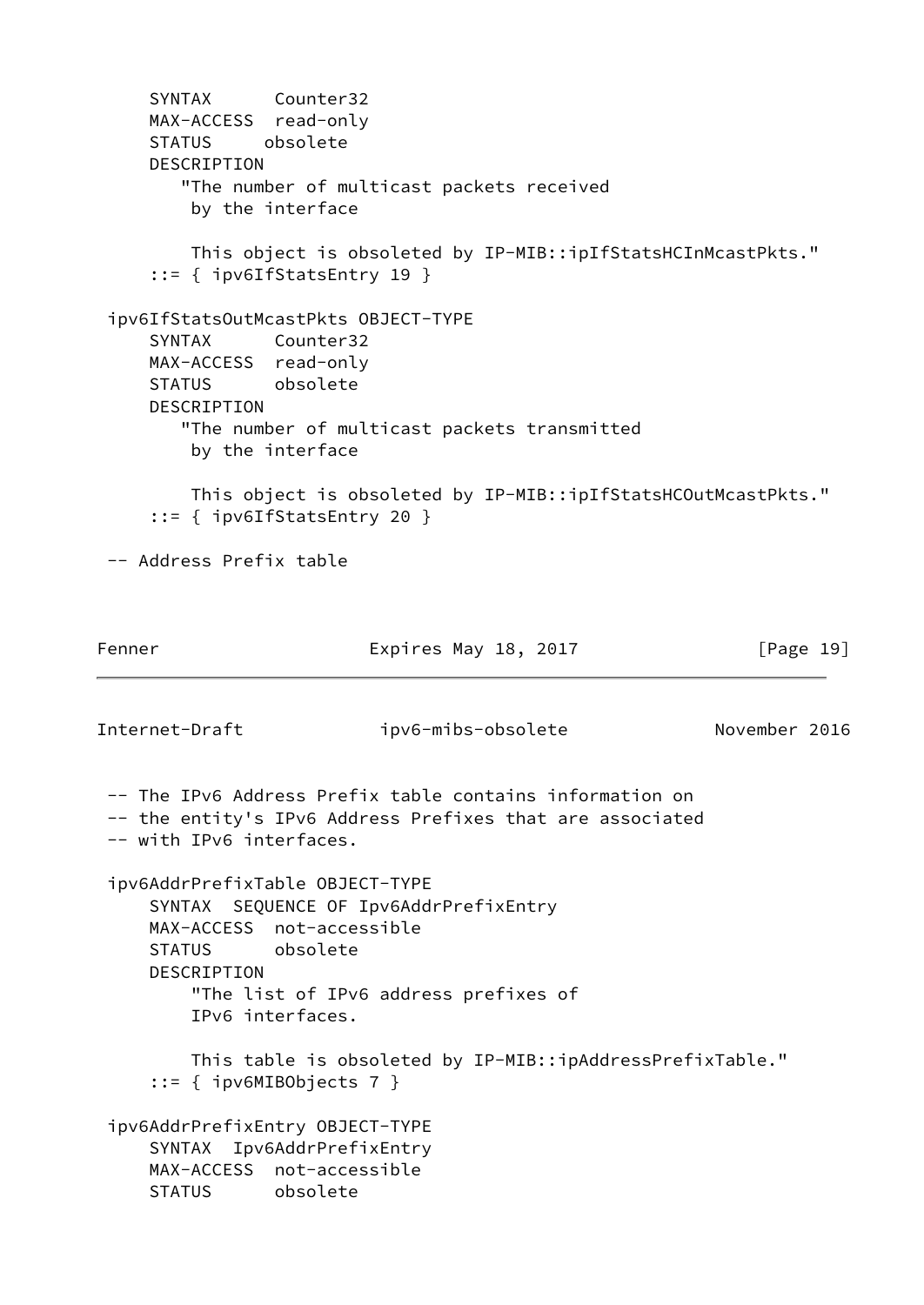```
 DESCRIPTION
         "An interface entry containing objects of
         a particular IPv6 address prefix.
         This entry is obsoleted by IP-MIB::ipAddressPrefixEntry."
     INDEX { ipv6IfIndex,
              ipv6AddrPrefix,
              ipv6AddrPrefixLength }
     ::= { ipv6AddrPrefixTable 1 }
 Ipv6AddrPrefixEntry ::= SEQUENCE {
      ipv6AddrPrefix Ipv6AddressPrefix,
      ipv6AddrPrefixLength INTEGER,
     ipv6AddrPrefixOnLinkFlag TruthValue,
     ipv6AddrPrefixAutonomousFlag TruthValue,
      ipv6AddrPrefixAdvPreferredLifetime Unsigned32,
      ipv6AddrPrefixAdvValidLifetime Unsigned32
     }
 ipv6AddrPrefix OBJECT-TYPE
     SYNTAX Ipv6AddressPrefix
     MAX-ACCESS not-accessible
     STATUS obsolete
     DESCRIPTION
       "The prefix associated with the this interface.
      This object is obsoleted by IP-MIB::ipAddressPrefixPrefix."
     ::= { ipv6AddrPrefixEntry 1 }
Fenner Expires May 18, 2017 [Page 20]
Internet-Draft ipv6-mibs-obsolete November 2016
 ipv6AddrPrefixLength OBJECT-TYPE
    SYNTAX INTEGER (0..128)
     UNITS "bits"
     MAX-ACCESS not-accessible
     STATUS obsolete
     DESCRIPTION
       "The length of the prefix (in bits).
       This object is obsoleted by IP-MIB::ipAddressPrefixLength."
     ::= { ipv6AddrPrefixEntry 2 }
 ipv6AddrPrefixOnLinkFlag OBJECT-TYPE
```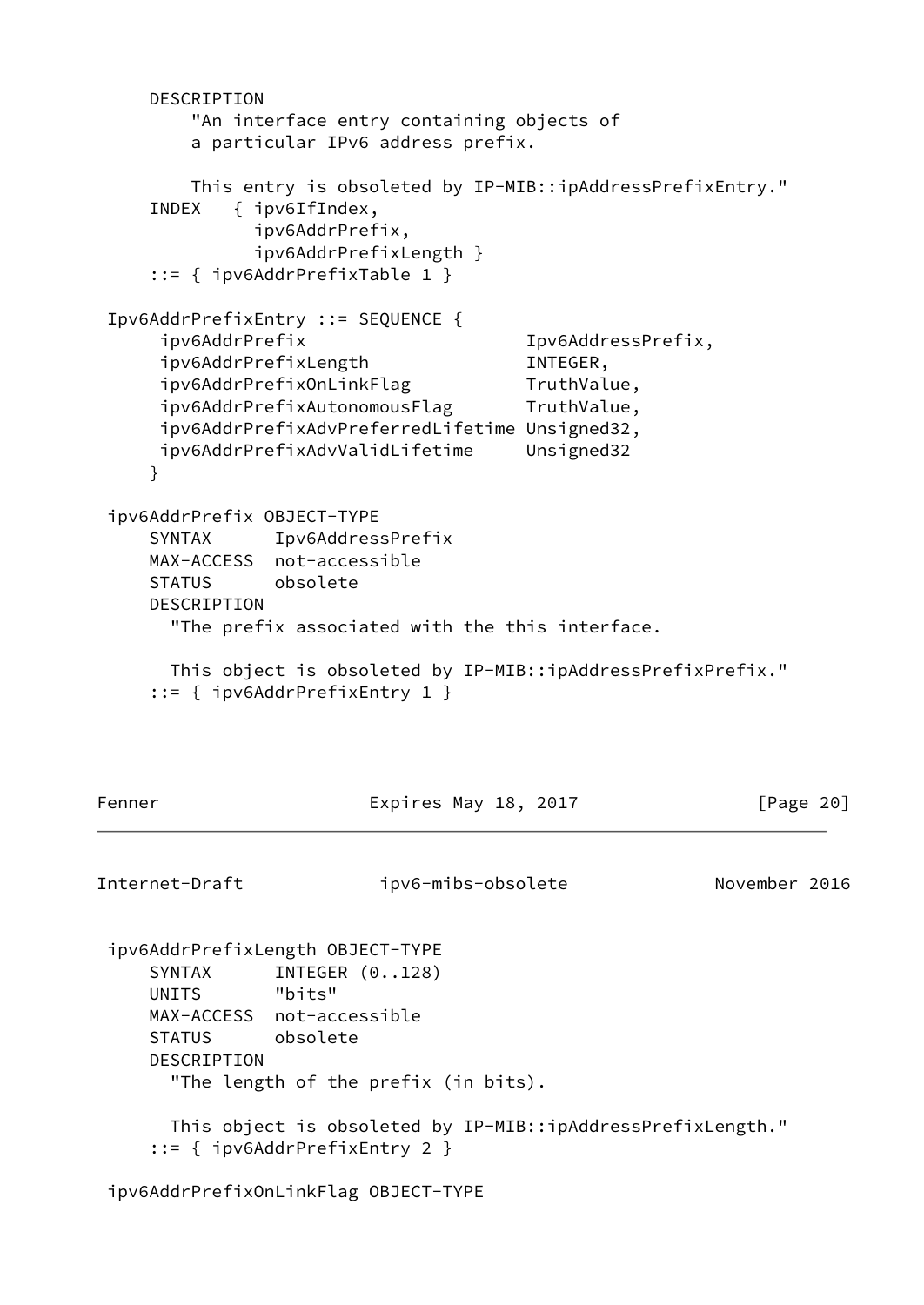```
 SYNTAX TruthValue
     MAX-ACCESS read-only
     STATUS obsolete
     DESCRIPTION
       "This object has the value 'true(1)', if this
       prefix can be used for on-link determination
       and the value 'false(2)' otherwise.
       This object is obsoleted by IP-MIB::ipAddressPrefixOnLinkFlag."
      ::= { ipv6AddrPrefixEntry 3 }
  ipv6AddrPrefixAutonomousFlag OBJECT-TYPE
     SYNTAX TruthValue
     MAX-ACCESS read-only
     STATUS obsolete
     DESCRIPTION
       "Autonomous address configuration flag. When
       true(1), indicates that this prefix can be used
       for autonomous address configuration (i.e. can
       be used to form a local interface address).
       If false(2), it is not used to autoconfigure
       a local interface address.
       This object is obsoleted by
       IP-MIB::ipAddressPrefixAutonomousFlag."
      ::= { ipv6AddrPrefixEntry 4 }
  ipv6AddrPrefixAdvPreferredLifetime OBJECT-TYPE
     SYNTAX Unsigned32
     UNITS "seconds"
     MAX-ACCESS read-only
     STATUS obsolete
     DESCRIPTION
        "It is the length of time in seconds that this
        prefix will remain preferred, i.e. time until
        deprecation. A value of 4,294,967,295 represents
Fenner Expires May 18, 2017 [Page 21]
Internet-Draft ipv6-mibs-obsolete November 2016
        infinity.
```
 The address generated from a deprecated prefix should no longer be used as a source address in new communications, but packets received on such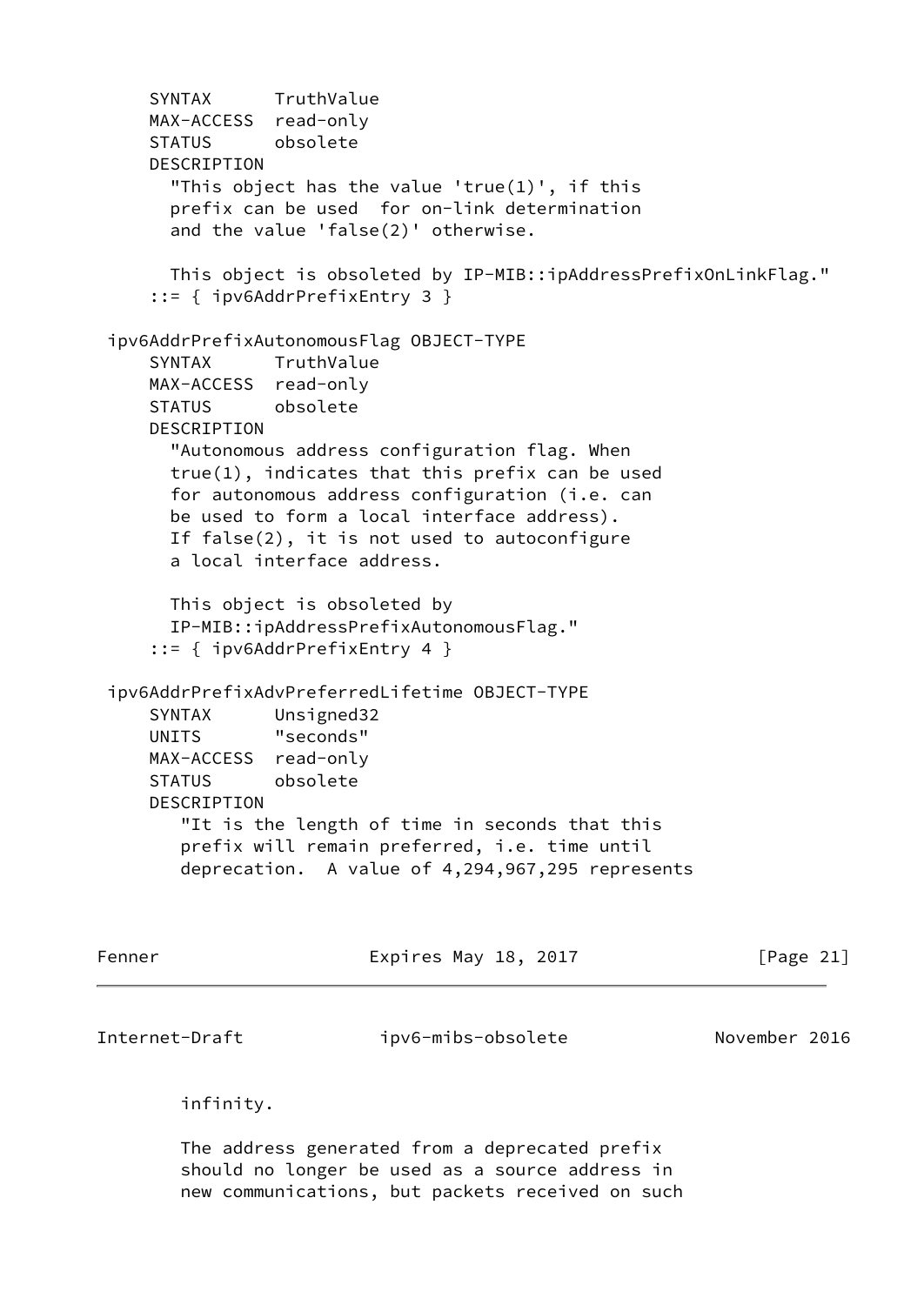```
 an interface are processed as expected.
        This object is obsoleted by
        IP-MIB::ipAddressPrefixAdvPreferredLifetime."
      ::= { ipv6AddrPrefixEntry 5 }
 ipv6AddrPrefixAdvValidLifetime OBJECT-TYPE
 SYNTAX Unsigned32
 UNITS "seconds"
     MAX-ACCESS read-only
     STATUS obsolete
     DESCRIPTION
       "It is the length of time in seconds that this
       prefix will remain valid, i.e. time until
       invalidation. A value of 4,294,967,295 represents
       infinity.
       The address generated from an invalidated prefix
       should not appear as the destination or source
       address of a packet.
       This object is obsoleted by
       IP-MIB::ipAddressPrefixAdvValidLifetime."
      ::= { ipv6AddrPrefixEntry 6 }
 -- the IPv6 Address table
 -- The IPv6 address table contains this node's IPv6
 -- addressing information.
 ipv6AddrTable OBJECT-TYPE
   SYNTAX SEQUENCE OF Ipv6AddrEntry
    MAX-ACCESS not-accessible
    STATUS obsolete
    DESCRIPTION
      "The table of addressing information relevant to
      this node's interface addresses.
      This table is obsoleted by IP-MIB::ipAddressTable."
    ::= { ipv6MIBObjects 8 }
 ipv6AddrEntry OBJECT-TYPE
    SYNTAX Ipv6AddrEntry
Fenner Expires May 18, 2017 [Page 22]
```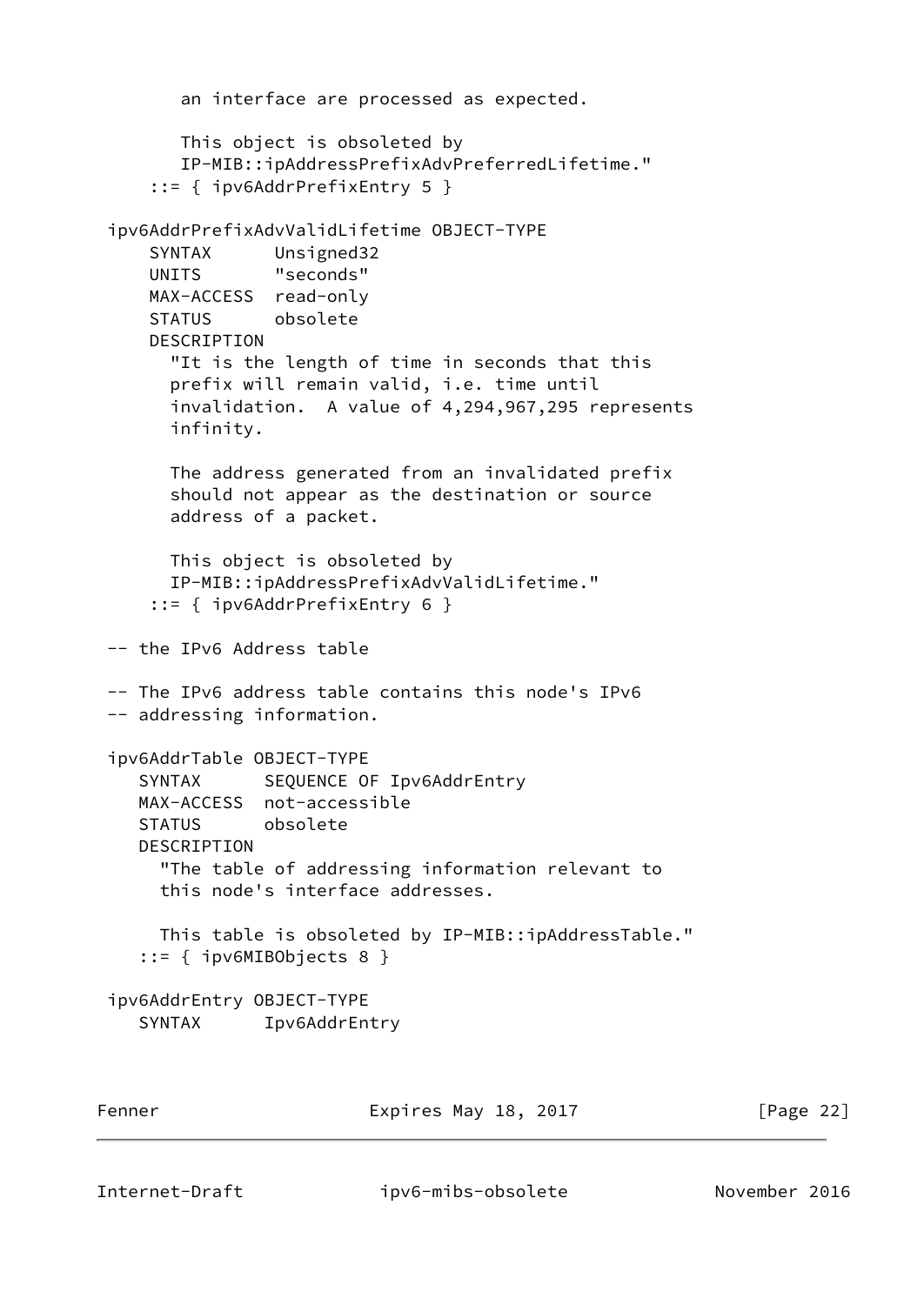```
 MAX-ACCESS not-accessible
   STATUS obsolete
   DESCRIPTION
       "The addressing information for one of this
       node's interface addresses.
       This entry is obsoleted by IP-MIB::ipAddressEntry."
   INDEX { ipv6IfIndex, ipv6AddrAddress }
    ::= { ipv6AddrTable 1 }
 Ipv6AddrEntry ::=
   SEQUENCE {
        ipv6AddrAddress Ipv6Address,
        ipv6AddrPfxLength INTEGER,
        ipv6AddrType INTEGER,
        ipv6AddrAnycastFlag TruthValue,
        ipv6AddrStatus INTEGER
       }
 ipv6AddrAddress OBJECT-TYPE
   SYNTAX Ipv6Address
   MAX-ACCESS not-accessible
   STATUS obsolete
   DESCRIPTION
     "The IPv6 address to which this entry's addressing
     information pertains.
     This object is obsoleted by IP-MIB::ipAddressAddr."
   ::= \{ ipv6AddrEntry 1 \} ipv6AddrPfxLength OBJECT-TYPE
  SYNTAX INTEGER(0..128)
   UNITS "bits"
   MAX-ACCESS read-only
   STATUS obsolete
   DESCRIPTION
     "The length of the prefix (in bits) associated with
     the IPv6 address of this entry.
     This object is obsoleted by the IP-MIB::ipAddressPrefixLength
     in the row of the IP-MIB::ipAddressPrefixTable to which the
     IP-MIB::ipAddressPrefix points."
    ::= { ipv6AddrEntry 2 }
 ipv6AddrType OBJECT-TYPE
  SYNTAX INTEGER {
                       -- address has been formed
                       -- using stateless
```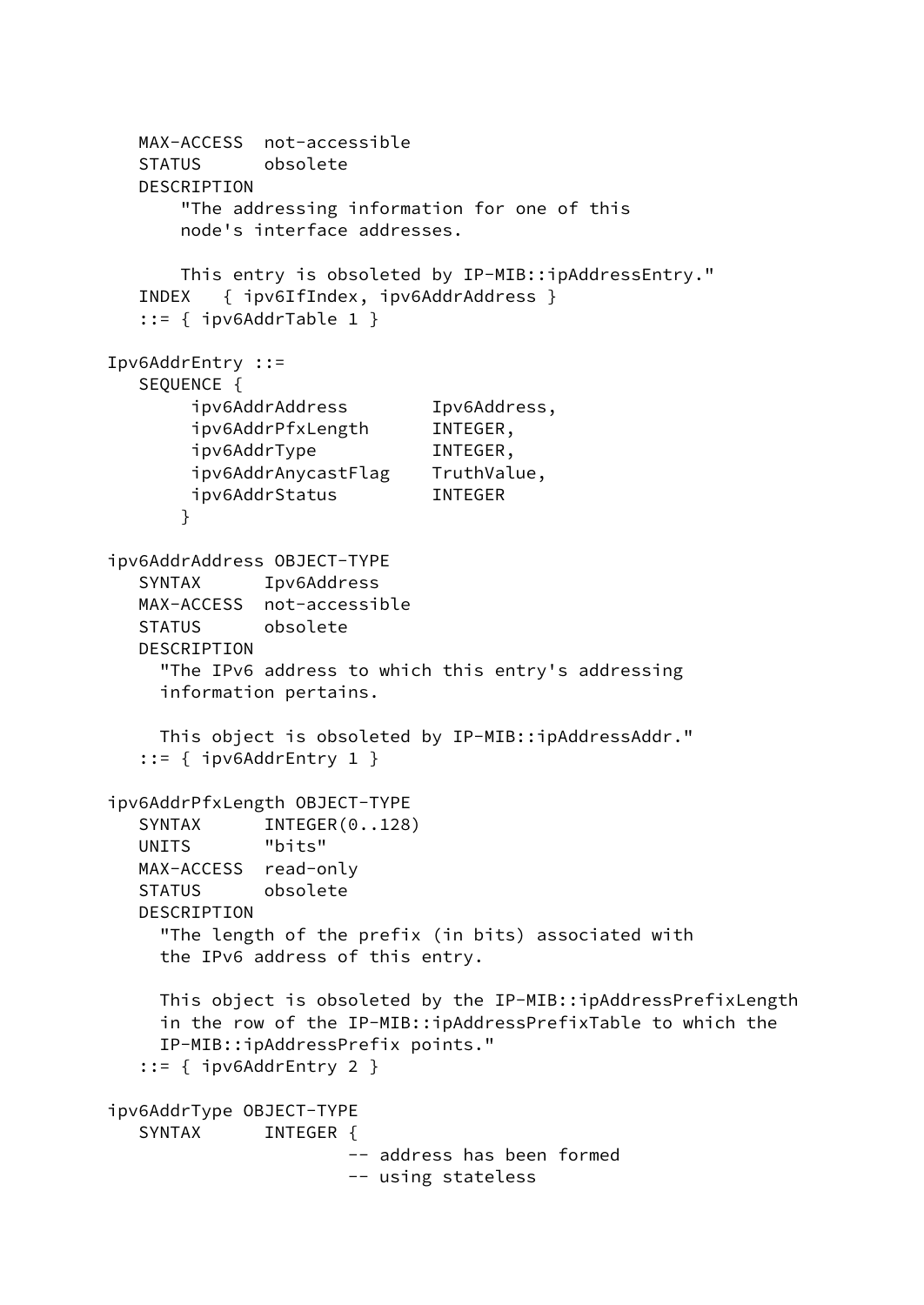```
Internet-Draft ipv6-mibs-obsolete November 2016
         stateless(1), -- autoconfiguration
                        -- address has been acquired
                        -- by stateful means
                        -- (e.g. DHCPv6, manual
         stateful(2), -- configuration)
                        -- type can not be determined
        unknown(3) -- for some reason.
       }
    MAX-ACCESS read-only
     STATUS obsolete
     DESCRIPTION
        "The type of address. Note that 'stateless(1)'
       refers to an address that was statelessly
       autoconfigured; 'stateful(2)' refers to a address
       which was acquired by via a stateful protocol
        (e.g. DHCPv6, manual configuration).
       This object is obsoleted by IP-MIB::ipAddressOrigin."
     ::= { ipv6AddrEntry 3 }
  ipv6AddrAnycastFlag OBJECT-TYPE
      SYNTAX TruthValue
     MAX-ACCESS read-only
     STATUS obsolete
     DESCRIPTION
        "This object has the value 'true(1)', if this
       address is an anycast address and the value
        'false(2)' otherwise.
       This object is obsoleted by a value of 'anycast(2)'
       in IP-MIB::ipAddressType."
      ::= { ipv6AddrEntry 4 }
  ipv6AddrStatus OBJECT-TYPE
    SYNTAX INTEGER {
             preferred(1),
             deprecated(2),
             invalid(3),
              inaccessible(4),
            unknown(5) - status can not be determined
```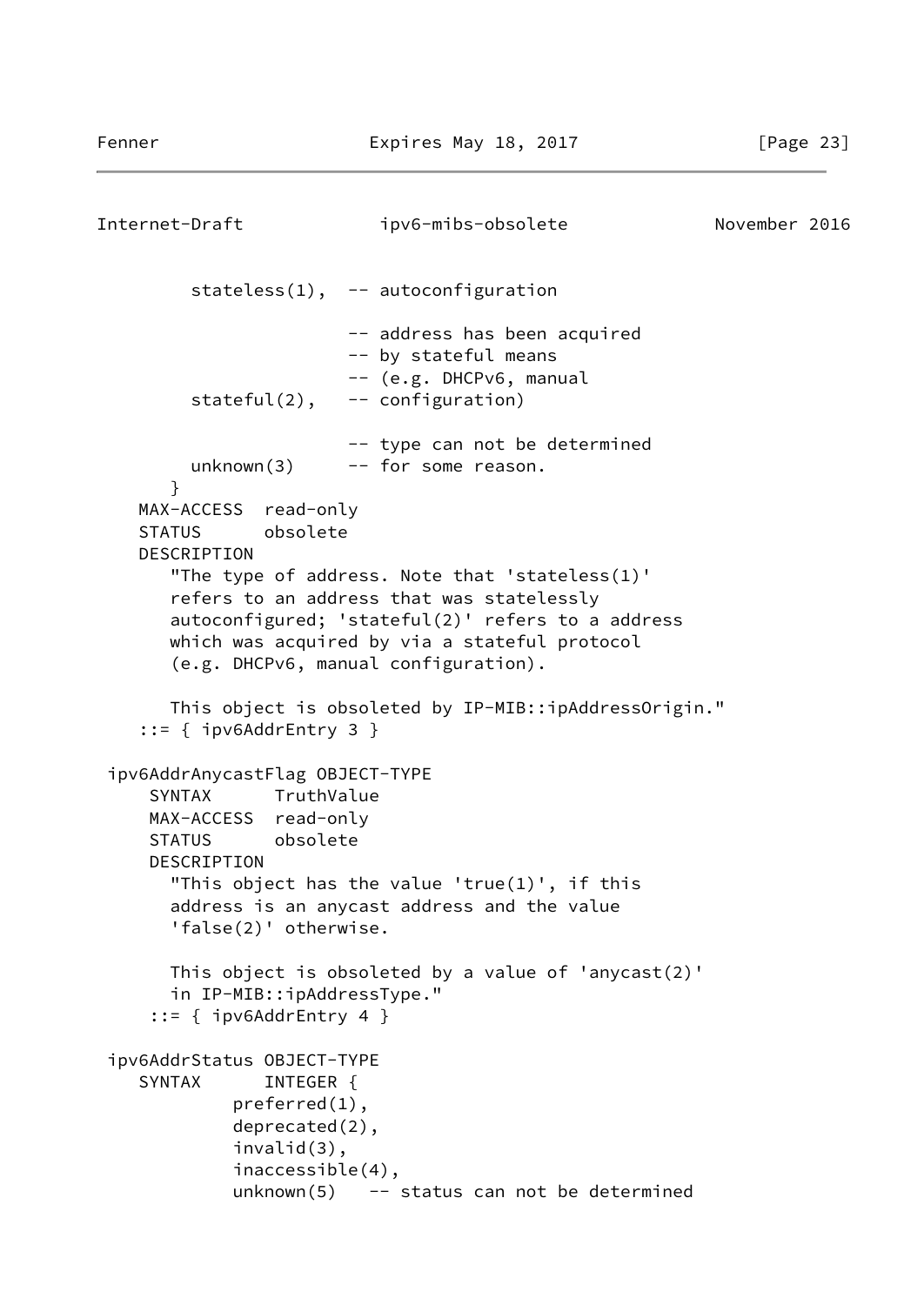-- for some reason. } MAX-ACCESS read-only STATUS obsolete DESCRIPTION "Address status. The preferred(1) state indicates

Fenner Expires May 18, 2017 [Page 24]

Internet-Draft ipv6-mibs-obsolete November 2016

 that this is a valid address that can appear as the destination or source address of a packet. The deprecated(2) state indicates that this is a valid but deprecated address that should no longer be used as a source address in new communications, but packets addressed to such an address are processed as expected. The invalid(3) state indicates that this is not valid address which should not appear as the destination or source address of a packet. The inaccessible(4) state indicates that the address is not accessible because the interface to which this address is assigned is not operational.

 This object is obsoleted by IP-MIB::ipAddressStatus." ::= { ipv6AddrEntry 5 }

-- IPv6 Routing objects

 ipv6RouteNumber OBJECT-TYPE SYNTAX Gauge32 MAX-ACCESS read-only STATUS obsolete DESCRIPTION "The number of current ipv6RouteTable entries. This is primarily to avoid having to read the table in order to determine this number.

 This object is obsoleted by IP-FORWARD-MIB::inetCidrRouteNumber." ::= { ipv6MIBObjects 9 }

 ipv6DiscardedRoutes OBJECT-TYPE SYNTAX Counter32 MAX-ACCESS read-only STATUS obsolete DESCRIPTION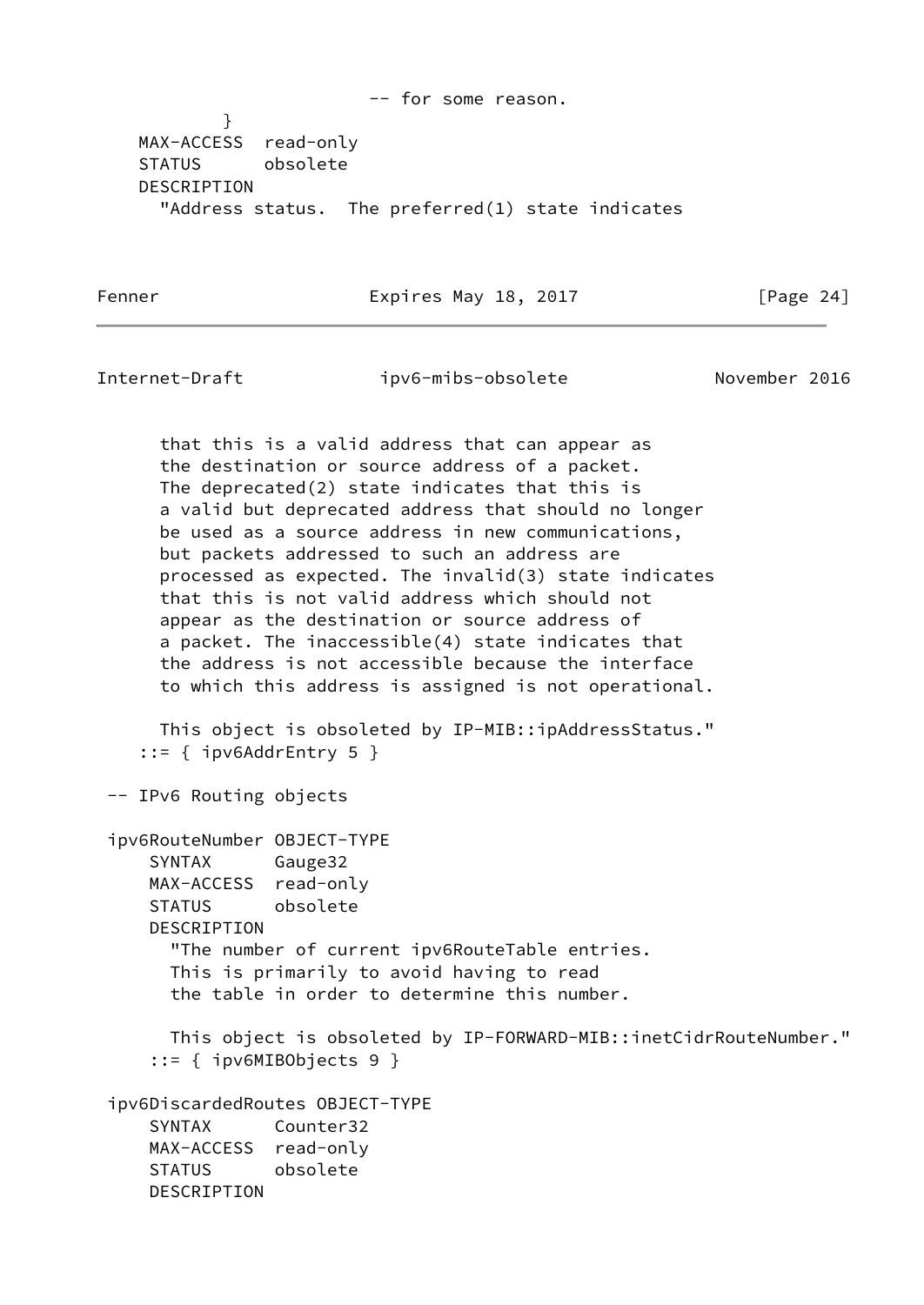"The number of routing entries which were chosen to be discarded even though they are valid. One possible reason for discarding such an entry could be to free-up buffer space for other routing entries. This object is obsoleted by IP-FORWARD-MIB::inetCidrRouteDiscards." ::= { ipv6MIBObjects 10 } -- IPv6 Routing table ipv6RouteTable OBJECT-TYPE Fenner Expires May 18, 2017 [Page 25] Internet-Draft ipv6-mibs-obsolete November 2016 SYNTAX SEQUENCE OF Ipv6RouteEntry MAX-ACCESS not-accessible STATUS obsolete DESCRIPTION "IPv6 Routing table. This table contains an entry for each valid IPv6 unicast route that can be used for packet forwarding determination. This table is obsoleted by IP-FORWARD-MIB::inetCidrRouteTable." ::= { ipv6MIBObjects 11 } ipv6RouteEntry OBJECT-TYPE SYNTAX Ipv6RouteEntry MAX-ACCESS not-accessible STATUS obsolete DESCRIPTION "A routing entry. This entry is obsoleted by IP-FORWARD-MIB::inetCidrRouteEntry." INDEX { ipv6RouteDest, ipv6RoutePfxLength, ipv6RouteIndex } ::= { ipv6RouteTable 1 } Ipv6RouteEntry ::= SEQUENCE { ipv6RouteDest Ipv6Address,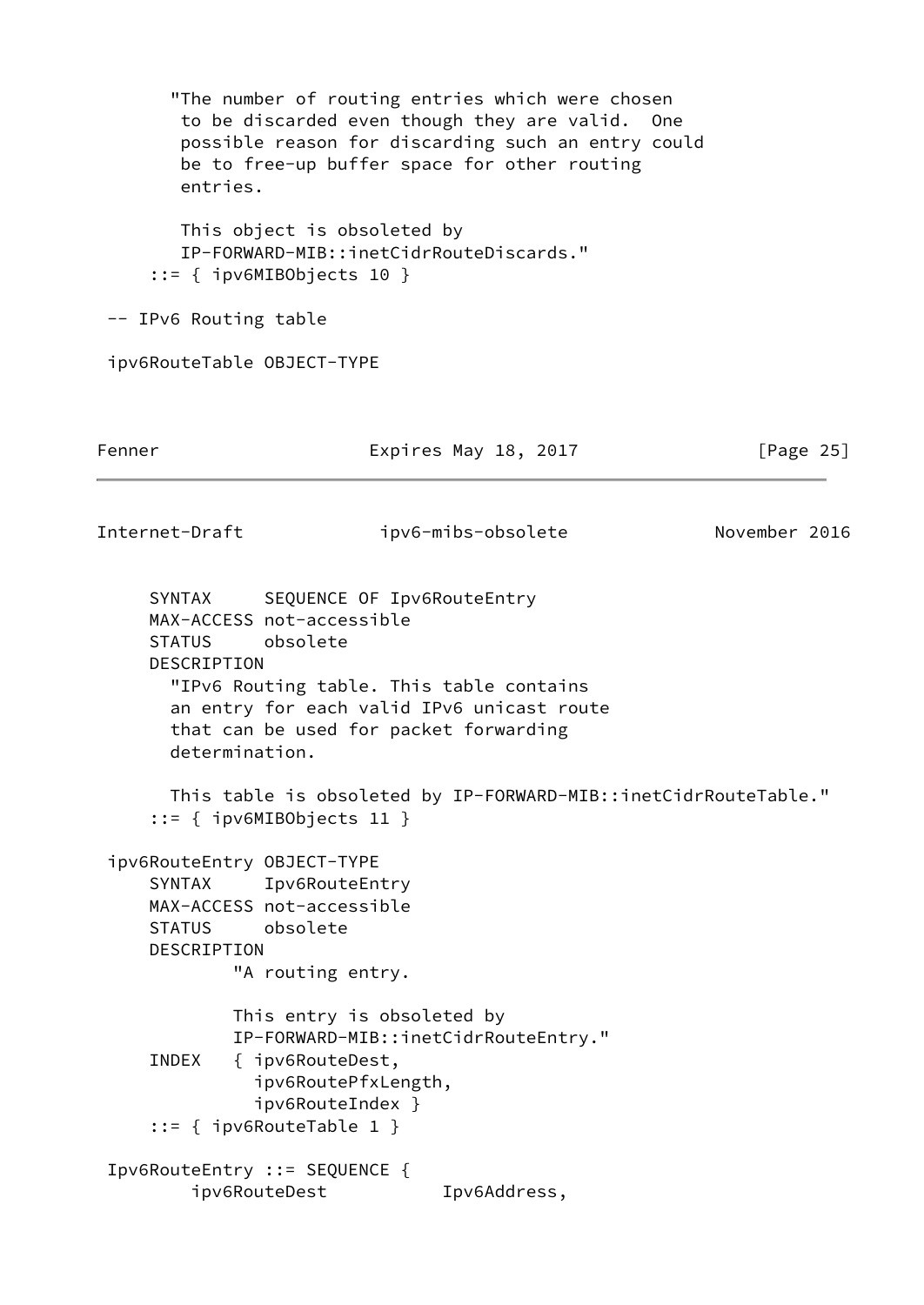| ipv6RoutePfxLength  | INTEGER,           |
|---------------------|--------------------|
| ipv6RouteIndex      | Unsigned32,        |
| ipv6RouteIfIndex    | Ipv6IfIndexOrZero, |
| ipv6RouteNextHop    | Ipv6Address,       |
| ipv6RouteType       | INTEGER,           |
| ipv6RouteProtocol   | INTEGER,           |
| ipv6RoutePolicy     | Integer32,         |
| ipv6RouteAge        | Unsigned32,        |
| ipv6RouteNextHopRDI | Unsigned32,        |
| ipv6RouteMetric     | Unsigned32,        |
| ipv6RouteWeight     | Unsigned32,        |
| ipv6RouteInfo       | RowPointer,        |
| ipv6RouteValid      | TruthValue         |
|                     |                    |

 ipv6RouteDest OBJECT-TYPE SYNTAX Ipv6Address MAX-ACCESS not-accessible STATUS obsolete DESCRIPTION

}

| Internet-Draft                                             | ipv6-mibs-obsolete                                                                                                                     | November 2016 |
|------------------------------------------------------------|----------------------------------------------------------------------------------------------------------------------------------------|---------------|
| value.                                                     | "The destination IPv6 address of this route.<br>This object may not take a Multicast address                                           |               |
|                                                            | This object is obsoleted by IP-FORWARD-MIB::inetCidrRouteDest."<br>$::=$ { ipv6RouteEntry 1 }                                          |               |
| UNITS "bits"<br>STATUS obsolete<br>DESCRIPTION<br>address. | ipv6RoutePfxLength OBJECT-TYPE<br>SYNTAX INTEGER(0128)<br>MAX-ACCESS not-accessible<br>"Indicates the prefix length of the destination |               |
|                                                            | This object is obsoleted by IP-FORWARD-MIB::inetCidrRoutePfxLen."<br>$::=$ { ipv6RouteEntry 2 }                                        |               |
| ipv6RouteIndex 0BJECT-TYPE<br><b>SYNTAX</b>                | Unsigned32                                                                                                                             |               |

Fenner **Expires May 18, 2017** [Page 26]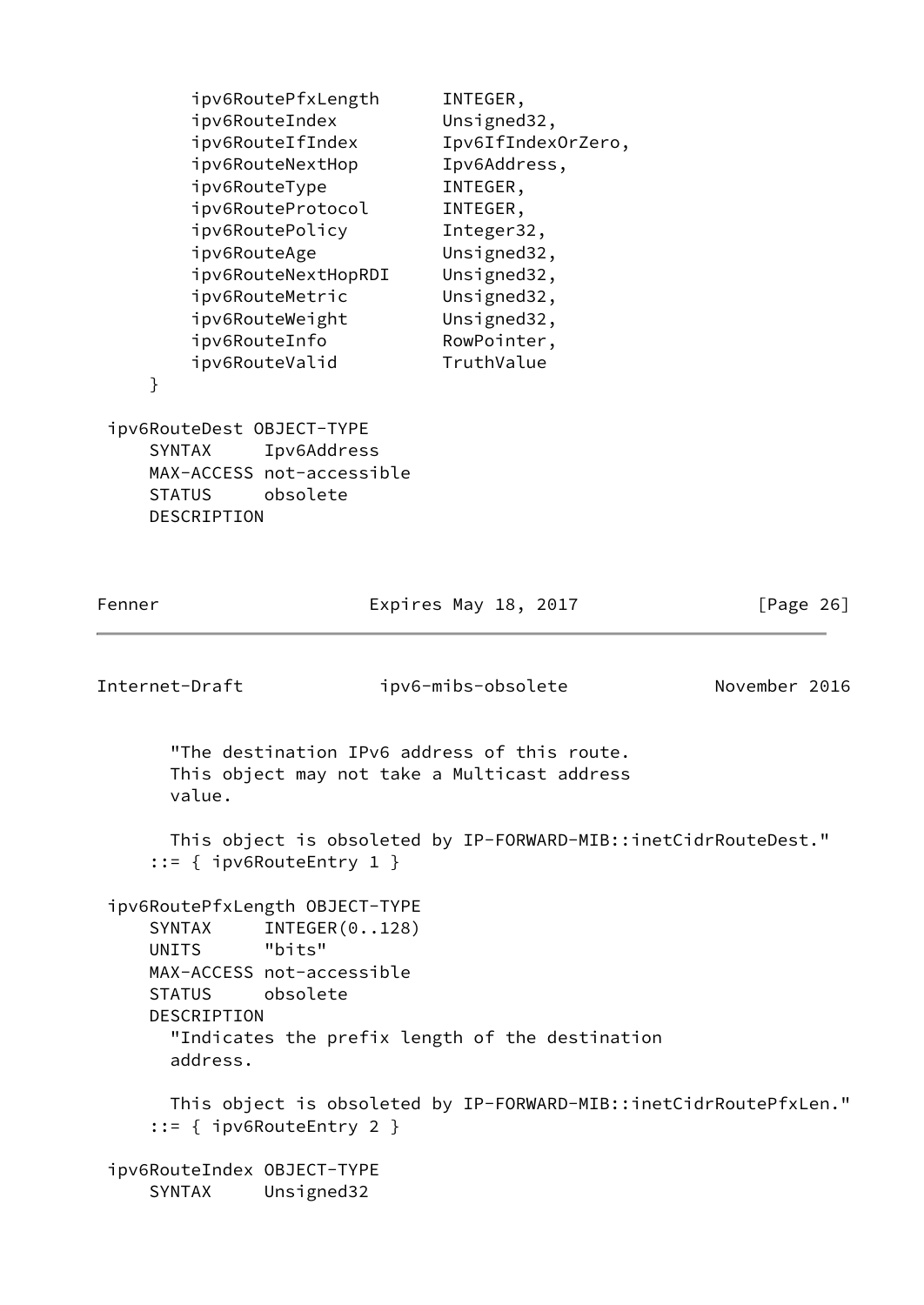```
 MAX-ACCESS not-accessible
     STATUS obsolete
     DESCRIPTION
       "The value which uniquely identifies the route
       among the routes to the same network layer
       destination. The way this value is chosen is
       implementation specific but it must be unique for
       ipv6RouteDest/ipv6RoutePfxLength pair and remain
       constant for the life of the route.
       This object is obsoleted by IP-FORWARD-MIB::inetCidrRoutePolicy."
      ::= { ipv6RouteEntry 3 }
 ipv6RouteIfIndex OBJECT-TYPE
     SYNTAX Ipv6IfIndexOrZero
     MAX-ACCESS read-only
     STATUS obsolete
     DESCRIPTION
       "The index value which uniquely identifies the local
       interface through which the next hop of this
       route should be reached. The interface identified
       by a particular value of this index is the same
       interface as identified by the same value of
       ipv6IfIndex. For routes of the discard type this
       value can be zero.
       This object is obsoleted by
Fenner Expires May 18, 2017 [Page 27]
Internet-Draft ipv6-mibs-obsolete November 2016
       IP-FORWARD-MIB::inetCidrRouteIfIndex."
      ::= { ipv6RouteEntry 4 }
 ipv6RouteNextHop OBJECT-TYPE
     SYNTAX Ipv6Address
     MAX-ACCESS read-only
     STATUS obsolete
     DESCRIPTION
       "On remote routes, the address of the next
      system en route; otherwise, :: 0
       ('00000000000000000000000000000000'H in ASN.1
       string representation).
       This object is obsoleted by
```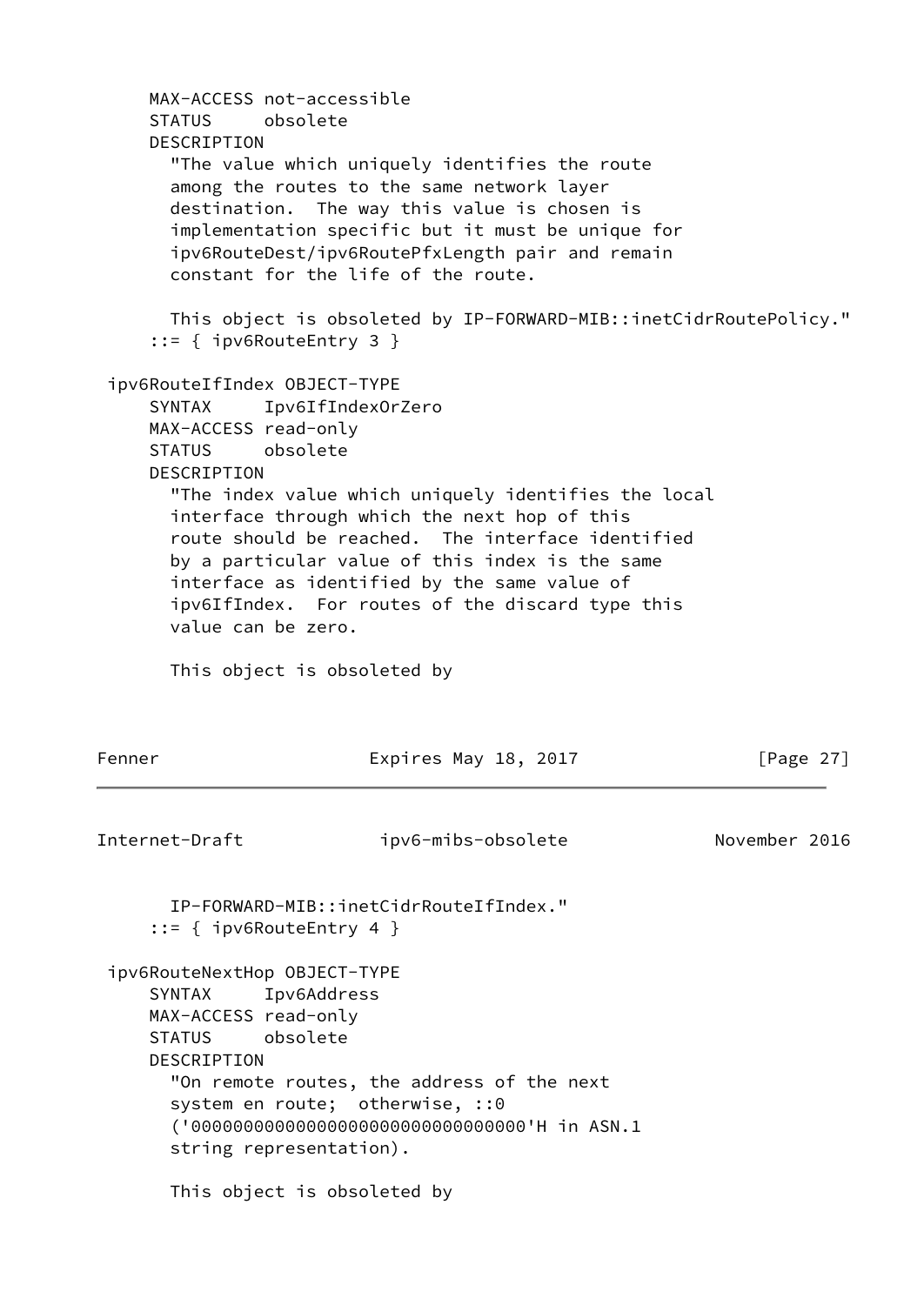IP-FORWARD-MIB::inetCidrRouteNextHop." ::= { ipv6RouteEntry 5 } ipv6RouteType OBJECT-TYPE SYNTAX INTEGER {  $other(1)$ ,  $---$  none of the following -- an route indicating that -- packets to destinations -- matching this route are  $discard(2)$ ,  $-$  to be discarded -- route to directly local(3), -- connected (sub-)network -- route to a remote remote(4) -- destination } MAX-ACCESS read-only STATUS obsolete DESCRIPTION "The type of route. Note that 'local(3)' refers to a route for which the next hop is the final destination; 'remote(4)' refers to a route for which the next hop is not the final destination; 'discard(2)' refers to a route indicating that packets to destinations matching this route are to be discarded (sometimes called black-hole route). This object is obsoleted by IP-FORWARD-MIB::inetCidrRouteType." ::= { ipv6RouteEntry 6 } Fenner Expires May 18, 2017 [Page 28] Internet-Draft ipv6-mibs-obsolete November 2016 ipv6RouteProtocol OBJECT-TYPE SYNTAX INTEGER {  $other(1)$ ,  $--$  none of the following -- non-protocol information, -- e.g., manually configured  $local(2)$ ,  $-$  entries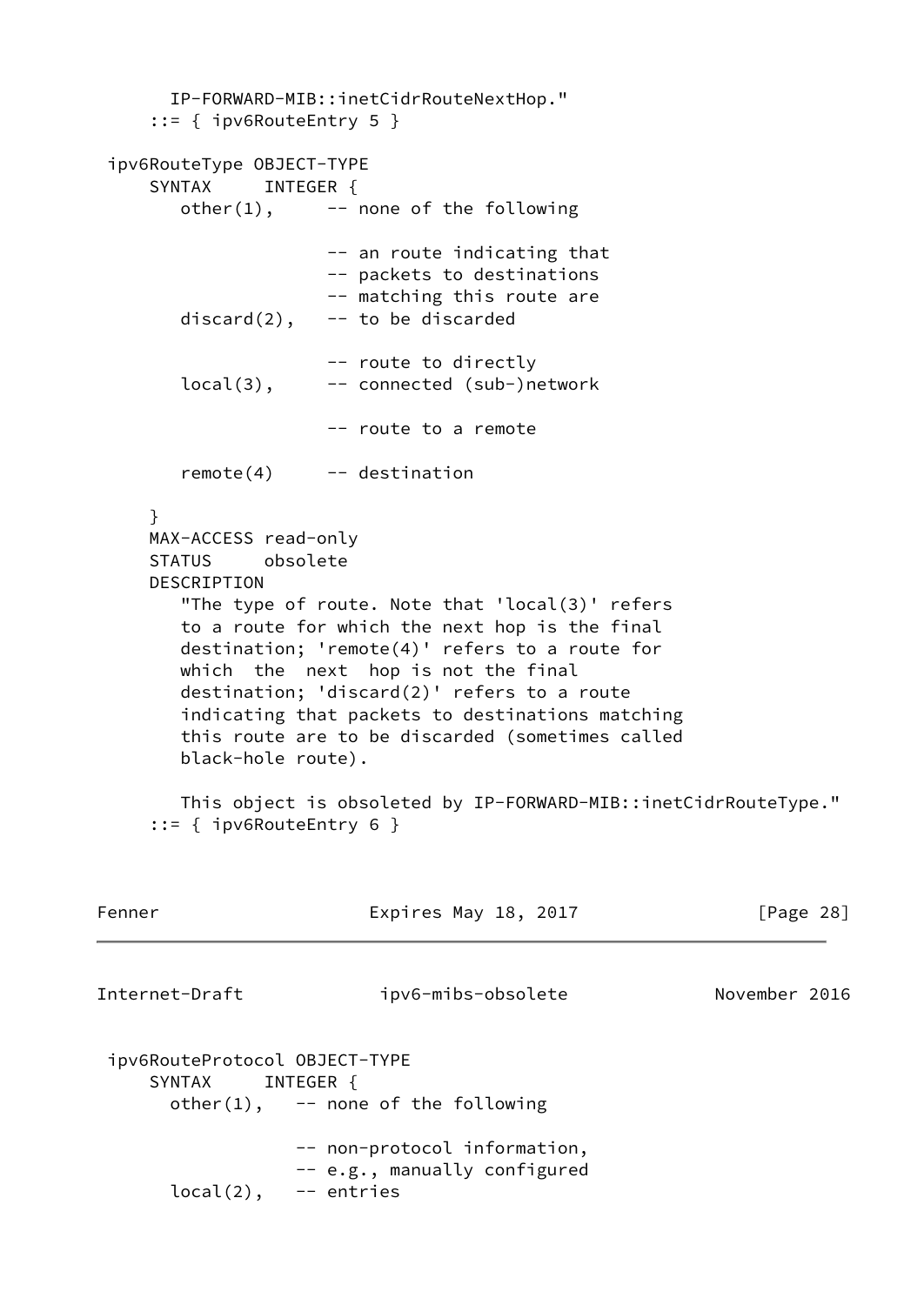```
 netmgmt(3), -- static route
                   -- obtained via Neighbor
                   -- Discovery protocol,
       ndisc(4), -- e.g., result of Redirect
                   -- the following are all
                   -- dynamic routing protocols
      rip(5), -- RIPng
       ospf(6), -- Open Shortest Path First
      bgp(7), -- Border Gateway Protocol
      idrp(8), -- InterDomain Routing Protocol
       igrp(9) -- InterGateway Routing Protocol
     }
     MAX-ACCESS read-only
     STATUS obsolete
     DESCRIPTION
       "The routing mechanism via which this route was
       learned.
       This object is obsoleted by IP-FORWARD-MIB::inetCidrRouteProto."
      ::= { ipv6RouteEntry 7 }
 ipv6RoutePolicy OBJECT-TYPE
     SYNTAX Integer32
     MAX-ACCESS read-only
     STATUS obsolete
     DESCRIPTION
      "The general set of conditions that would cause the
      selection of one multipath route (set of next hops
      for a given destination) is referred to as 'policy'.
      Unless the mechanism indicated by ipv6RouteProtocol
      specified otherwise, the policy specifier is the
      8-bit Traffic Class field of the IPv6 packet header
      that is zero extended at the left to a 32-bit value.
      Protocols defining 'policy' otherwise must either
      define a set of values which are valid for
      this object or must implement an integer-
      instanced policy table for which this object's
Fenner Expires May 18, 2017 [Page 29]
```
Internet-Draft ipv6-mibs-obsolete November 2016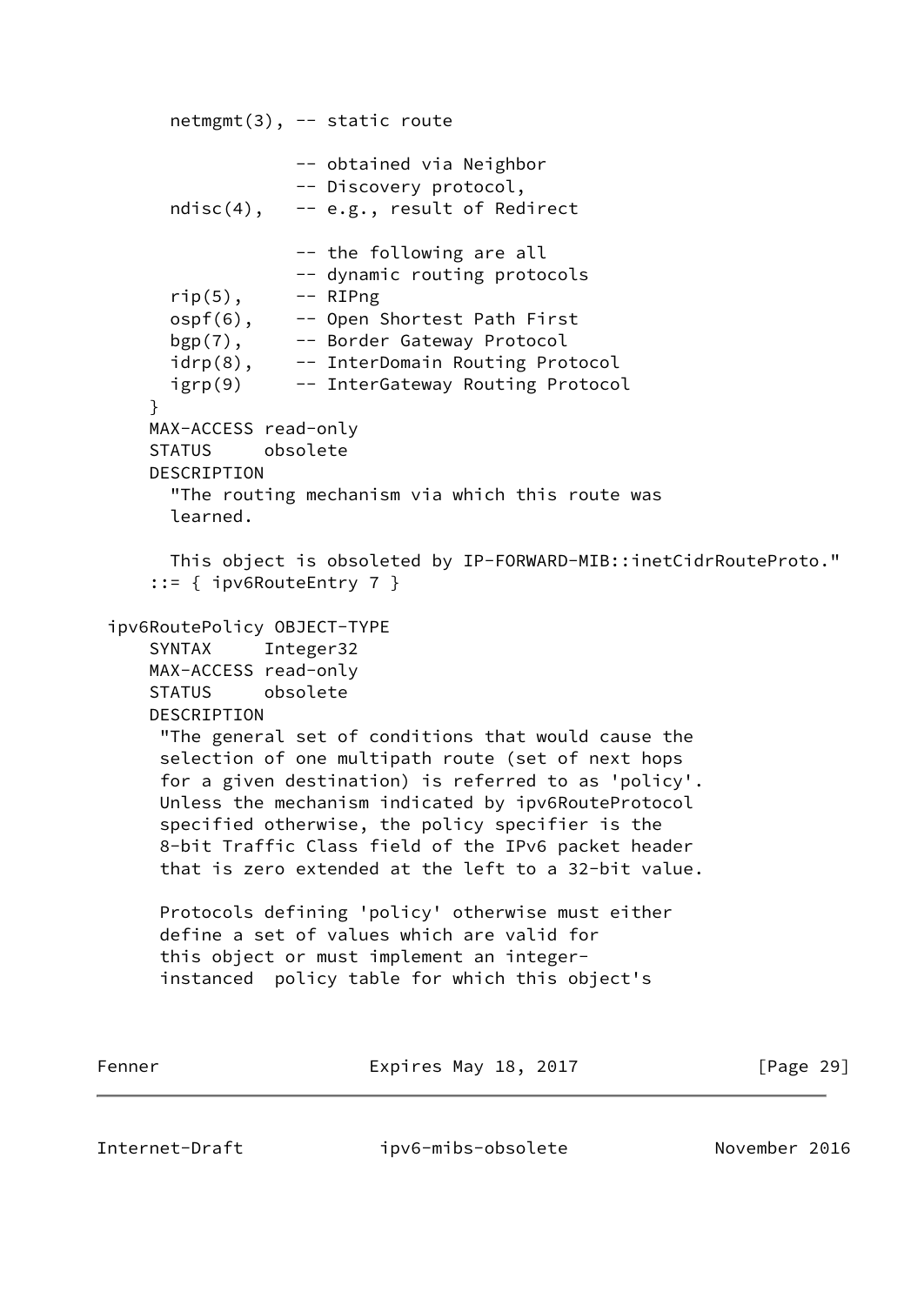```
 value acts as an index.
     This object is obsoleted by IP-FORWARD-MIB::inetCidrRoutePolicy."
     ::= { ipv6RouteEntry 8 }
 ipv6RouteAge OBJECT-TYPE
     SYNTAX Unsigned32
    UNITS "seconds"
    MAX-ACCESS read-only
    STATUS obsolete
   DESCRIPTION
        "The number of seconds since this route was last
        updated or otherwise determined to be correct.
        Note that no semantics of `too old' can be implied
        except through knowledge of the routing protocol
        by which the route was learned.
       This object is obsoleted by IP-FORWARD-MIB::inetCidrRouteAge."
     ::= { ipv6RouteEntry 9 }
 ipv6RouteNextHopRDI OBJECT-TYPE
     SYNTAX Unsigned32
    MAX-ACCESS read-only
    STATUS obsolete
    DESCRIPTION
        "The Routing Domain ID of the Next Hop.
        The semantics of this object are determined by
        the routing-protocol specified in the route's
        ipv6RouteProtocol value. When this object is
        unknown or not relevant its value should be set
        to zero.
       This object is obsolete, and has no replacement.
        The Routing Domain ID concept did not catch on."
     ::= { ipv6RouteEntry 10 }
 ipv6RouteMetric OBJECT-TYPE
     SYNTAX Unsigned32
    MAX-ACCESS read-only
    STATUS obsolete
    DESCRIPTION
        "The routing metric for this route. The
        semantics of this metric are determined by the
        routing protocol specified in the route's
        ipv6RouteProtocol value. When this is unknown
        or not relevant to the protocol indicated by
        ipv6RouteProtocol, the object value should be
        set to its maximum value (4,294,967,295).
```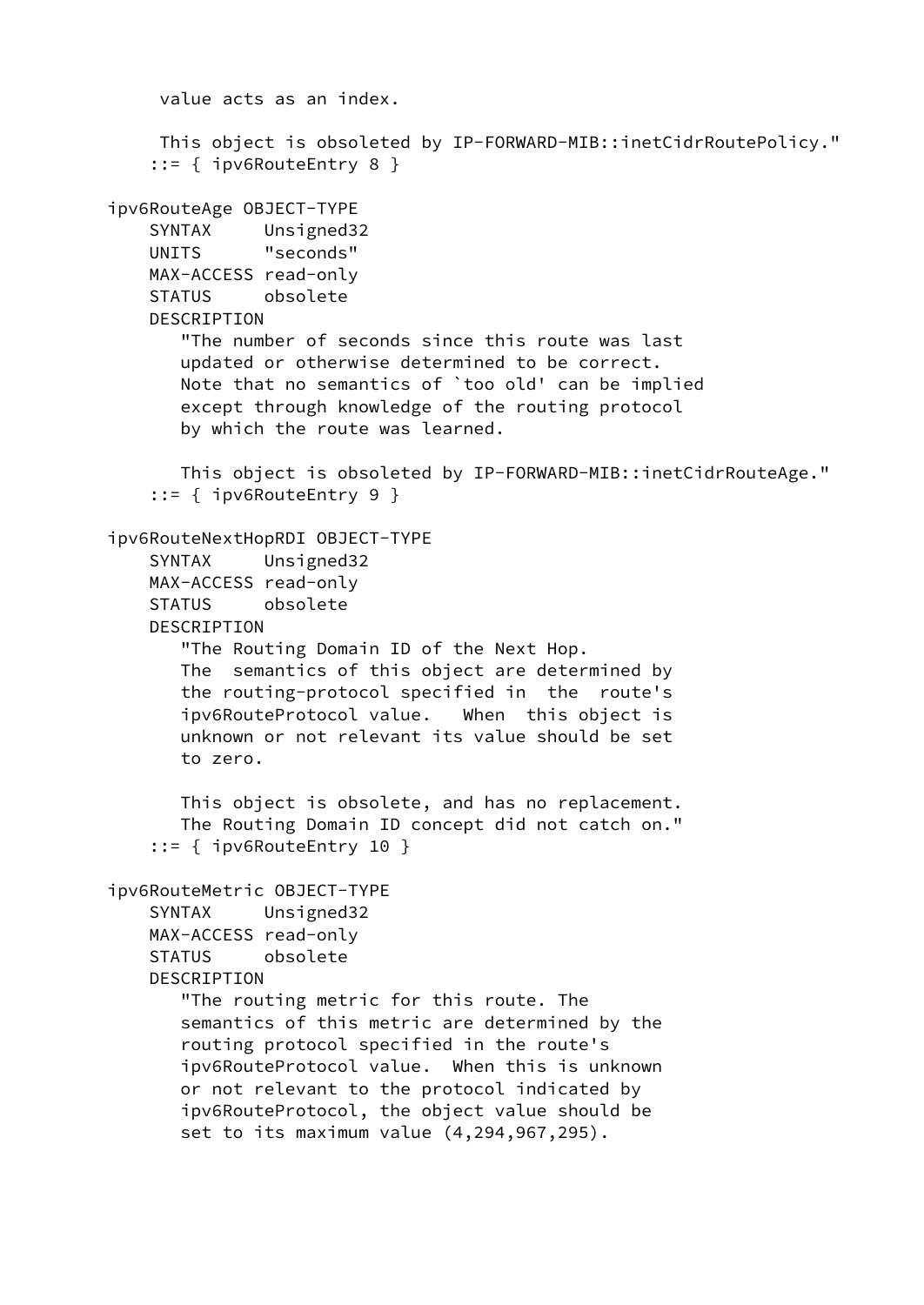```
Internet-Draft ipv6-mibs-obsolete November 2016
        This object is obsoleted by
        IP-FORWARD-MIB::inetCidrRouteMetric1."
      ::= { ipv6RouteEntry 11 }
  ipv6RouteWeight OBJECT-TYPE
      SYNTAX Unsigned32
     MAX-ACCESS read-only
      STATUS obsolete
     DESCRIPTION
         "The system internal weight value for this route.
        The semantics of this value are determined by
        the implementation specific rules. Generally,
        within routes with the same ipv6RoutePolicy value,
         the lower the weight value the more preferred is
         the route.
        This object is obsoleted, and has not been replaced."
      ::= { ipv6RouteEntry 12 }
  ipv6RouteInfo OBJECT-TYPE
      SYNTAX RowPointer
     MAX-ACCESS read-only
      STATUS obsolete
     DESCRIPTION
         "A reference to MIB definitions specific to the
        particular routing protocol which is responsible
         for this route, as determined by the value
         specified in the route's ipv6RouteProto value.
        If this information is not present, its value
        should be set to the OBJECT ID \{ 0 0 \},
       which is a syntactically valid object identifier,
        and any implementation conforming to ASN.1
        and the Basic Encoding Rules must be able to
        generate and recognize this value.
        This object is obsoleted, and has not been replaced."
      ::= { ipv6RouteEntry 13 }
  ipv6RouteValid OBJECT-TYPE
      SYNTAX TruthValue
     MAX-ACCESS read-write
      STATUS obsolete
     DESCRIPTION
```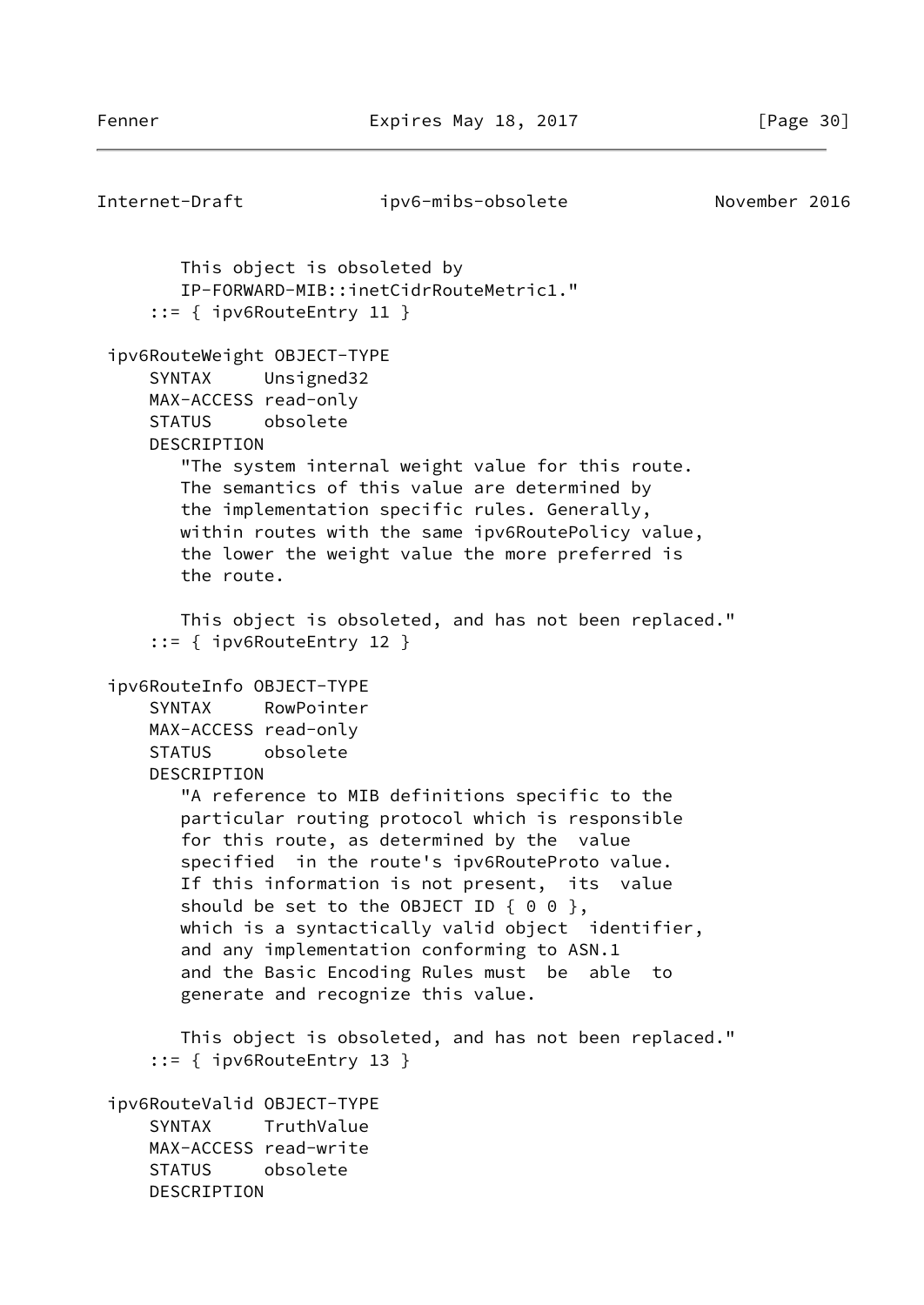"Setting this object to the value 'false(2)' has the effect of invalidating the corresponding entry in the ipv6RouteTable object. That is, it effectively disassociates the destination identified with said entry from the route

Fenner Expires May 18, 2017 [Page 31]

Internet-Draft ipv6-mibs-obsolete November 2016

 identified with said entry. It is an implementation-specific matter as to whether the agent removes an invalidated entry from the table. Accordingly, management stations must be prepared to receive tabular information from agents that corresponds to entries not currently in use. Proper interpretation of such entries requires examination of the relevant ipv6RouteValid object.

 This object is obsoleted by IP-FORWARD-MIB::inetCidrRouteStatus." DEFVAL { true } ::= { ipv6RouteEntry 14 }

-- IPv6 Address Translation table

ipv6NetToMediaTable OBJECT-TYPE

SYNTAX SEQUENCE OF Ipv6NetToMediaEntry MAX-ACCESS not-accessible STATUS obsolete **DESCRIPTION**  "The IPv6 Address Translation table used for mapping from IPv6 addresses to physical addresses.

 The IPv6 address translation table contain the Ipv6Address to `physical' address equivalencies. Some interfaces do not use translation tables for determining address equivalencies; if all interfaces are of this type, then the Address Translation table is empty, i.e., has zero entries.

 This table is obsoleted by IP-MIB::ipNetToPhysicalTable." ::= { ipv6MIBObjects 12 }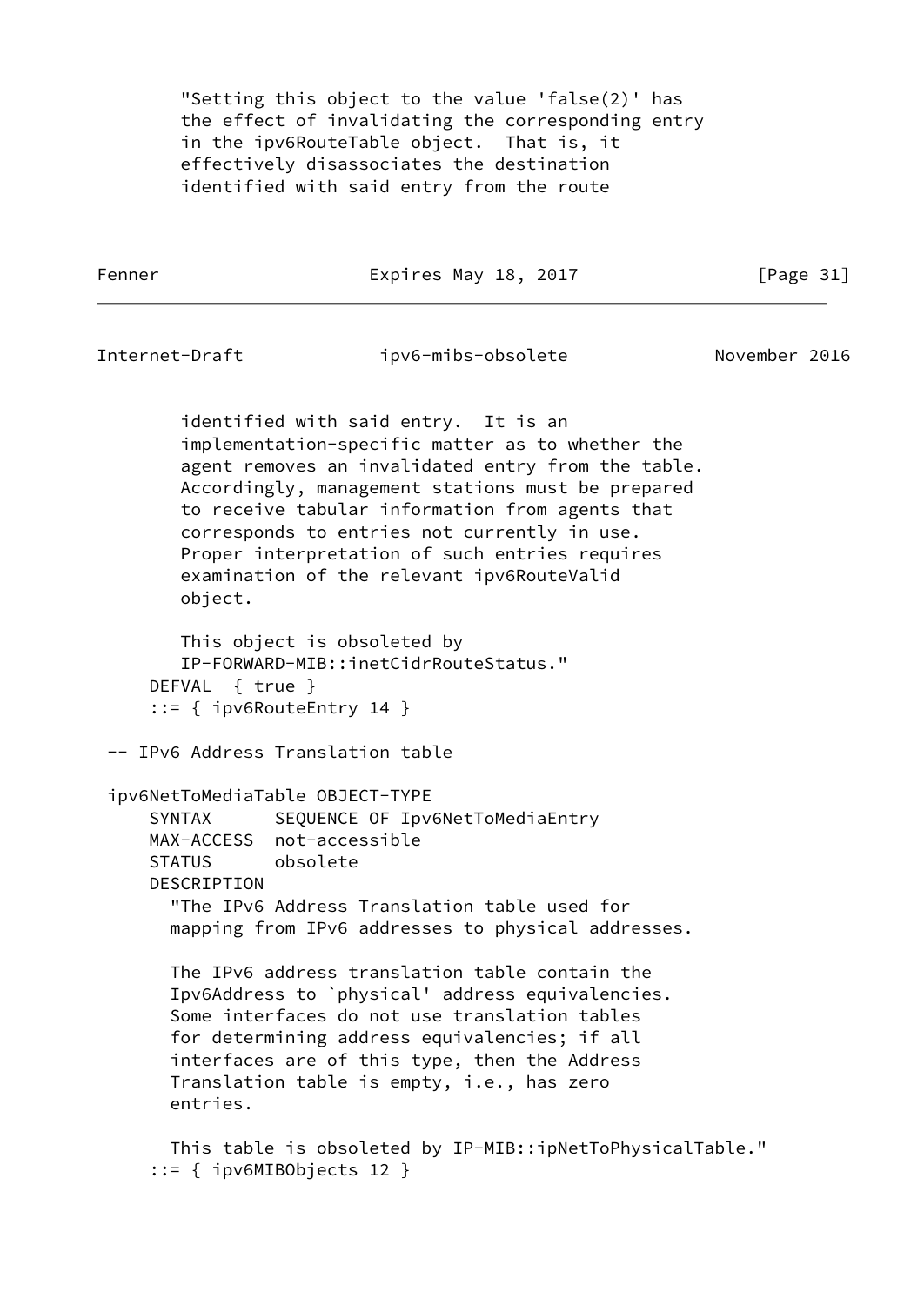```
 ipv6NetToMediaEntry OBJECT-TYPE
      SYNTAX Ipv6NetToMediaEntry
     MAX-ACCESS not-accessible
     STATUS obsolete
     DESCRIPTION
       "Each entry contains one IPv6 address to `physical'
       address equivalence.
       This entry is obsoleted by IP-MIB::ipNetToPhysicalEntry."
     INDEX { ipv6IfIndex,
               ipv6NetToMediaNetAddress }
      ::= { ipv6NetToMediaTable 1 }
Fenner Expires May 18, 2017 [Page 32]
Internet-Draft ipv6-mibs-obsolete November 2016
  Ipv6NetToMediaEntry ::= SEQUENCE {
         ipv6NetToMediaNetAddress
             Ipv6Address,
         ipv6NetToMediaPhysAddress
             PhysAddress,
         ipv6NetToMediaType
             INTEGER,
         ipv6IfNetToMediaState
             INTEGER,
         ipv6IfNetToMediaLastUpdated
             TimeStamp,
         ipv6NetToMediaValid
             TruthValue
     }
  ipv6NetToMediaNetAddress OBJECT-TYPE
      SYNTAX Ipv6Address
     MAX-ACCESS not-accessible
     STATUS obsolete
     DESCRIPTION
        "The IPv6 Address corresponding to
        the media-dependent `physical' address.
        This object is obsoleted by IP-MIB::ipNetToPhysicalNetAddress."
      ::= { ipv6NetToMediaEntry 1 }
  ipv6NetToMediaPhysAddress OBJECT-TYPE
      SYNTAX PhysAddress
     MAX-ACCESS read-only
```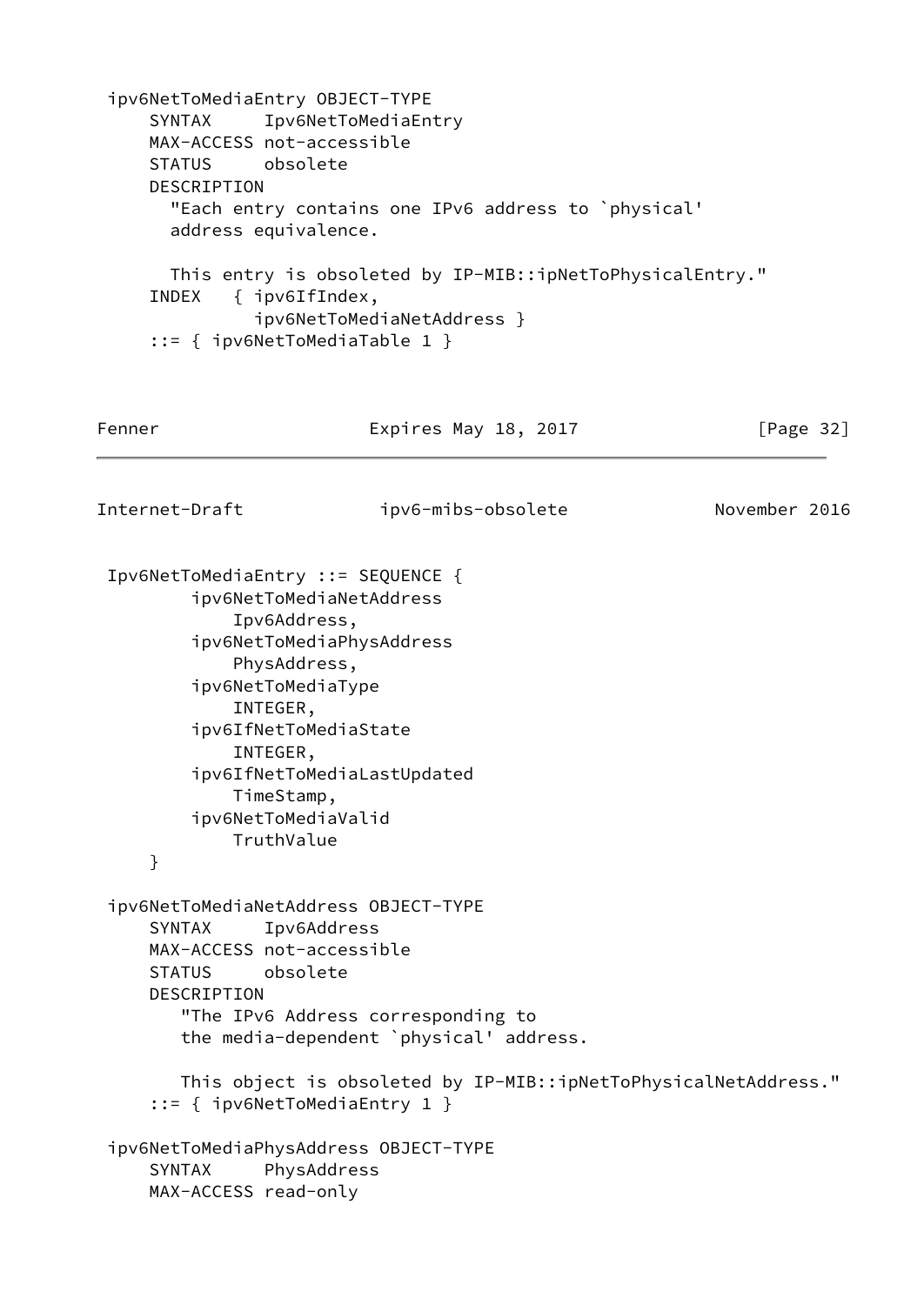STATUS obsolete DESCRIPTION "The media-dependent `physical' address. This object is obsoleted by IP-MIB::ipNetToPhysicalPhysAddress." ::= { ipv6NetToMediaEntry 2 } ipv6NetToMediaType OBJECT-TYPE SYNTAX INTEGER {  $other(1)$ ,  $--$  none of the following dynamic(2), -- dynamically resolved static(3), -- statically configured local(4) -- local interface } MAX-ACCESS read-only STATUS obsolete DESCRIPTION "The type of the mapping. The 'dynamic $(2)$ ' type indicates that the IPv6 address to physical Fenner **Expires May 18, 2017** [Page 33] Internet-Draft ipv6-mibs-obsolete November 2016 addresses mapping has been dynamically resolved using the IPv6 Neighbor Discovery protocol. The static(3)' types indicates that the mapping has been statically configured. The local(4) indicates that the mapping is provided for an entity's own interface address. This object is obsoleted by IP-MIB::ipNetToPhysicalType." ::= { ipv6NetToMediaEntry 3 } ipv6IfNetToMediaState OBJECT-TYPE SYNTAX INTEGER {  $reachable(1)$ , -- confirmed reachability  $state(2)$ ,  $-$  unconfirmed reachability  $delay(3)$ ,  $-$  waiting for reachability -- confirmation before entering -- the probe state  $probe(4)$ ,  $--$  actively probing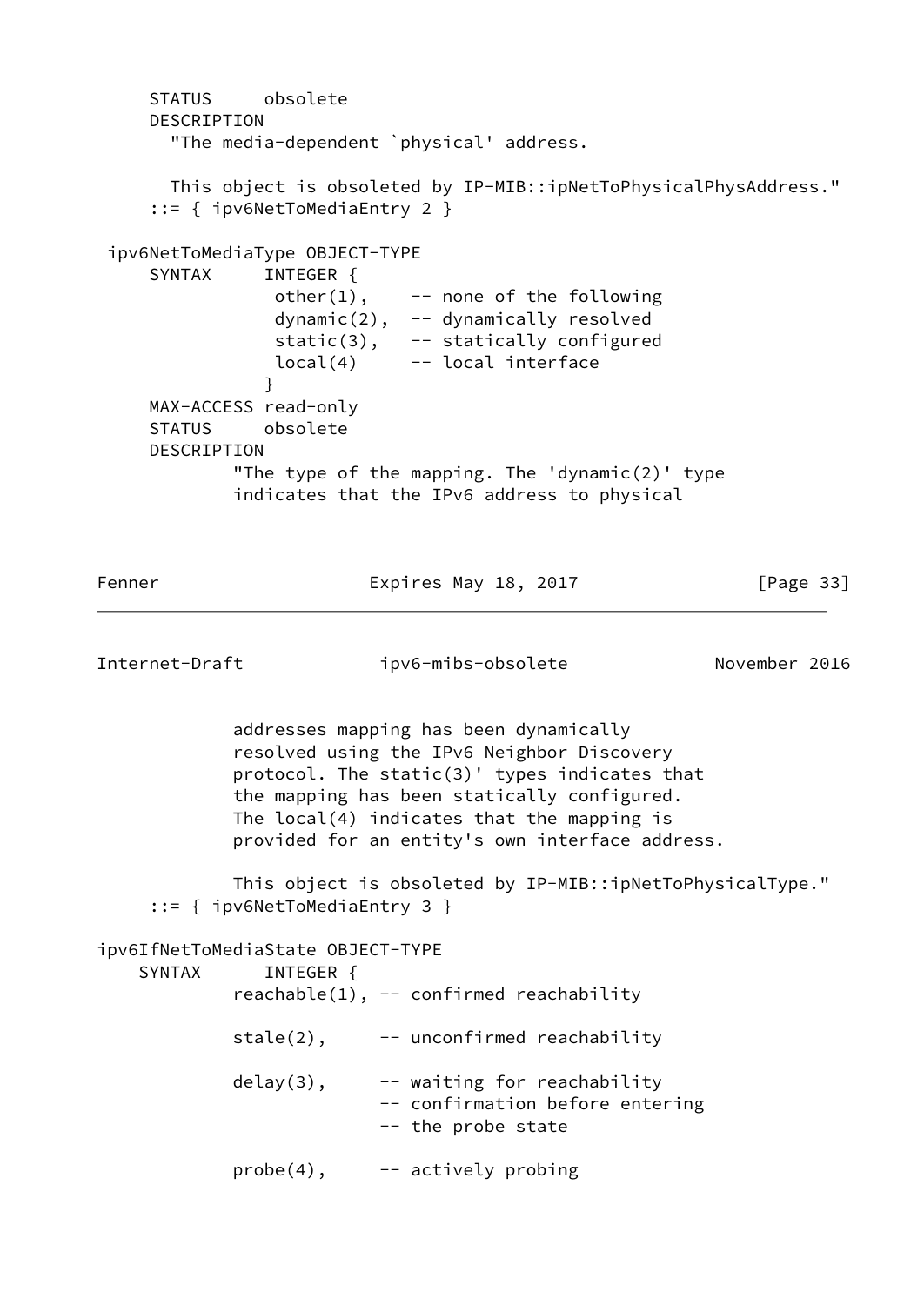$invald(5)$ ,  $-$  an invalidated mapping  $unknown(6)$  -- state can not be determined -- for some reason. } MAX-ACCESS read-only STATUS obsolete DESCRIPTION "The Neighbor Unreachability Detection [8] state for the interface when the address mapping in this entry is used. This object is obsoleted by IP-MIB::ipNetToPhysicalState." ::= { ipv6NetToMediaEntry 4 } ipv6IfNetToMediaLastUpdated OBJECT-TYPE SYNTAX TimeStamp MAX-ACCESS read-only STATUS obsolete DESCRIPTION "The value of sysUpTime at the time this entry was last updated. If this entry was updated prior to the last re-initialization of the local network management subsystem, then this object contains a zero value. Fenner Expires May 18, 2017 [Page 34] Internet-Draft ipv6-mibs-obsolete November 2016 This object is obsoleted by IP-MIB::ipNetToPhysicalLastUpdated." ::= { ipv6NetToMediaEntry 5 } ipv6NetToMediaValid OBJECT-TYPE SYNTAX TruthValue MAX-ACCESS read-write STATUS obsolete DESCRIPTION "Setting this object to the value 'false(2)' has the effect of invalidating the corresponding entry in the ipv6NetToMediaTable. That is, it effectively disassociates the interface identified with said entry from the mapping identified with said entry. It is an implementation-specific matter as to whether the agent removes an invalidated entry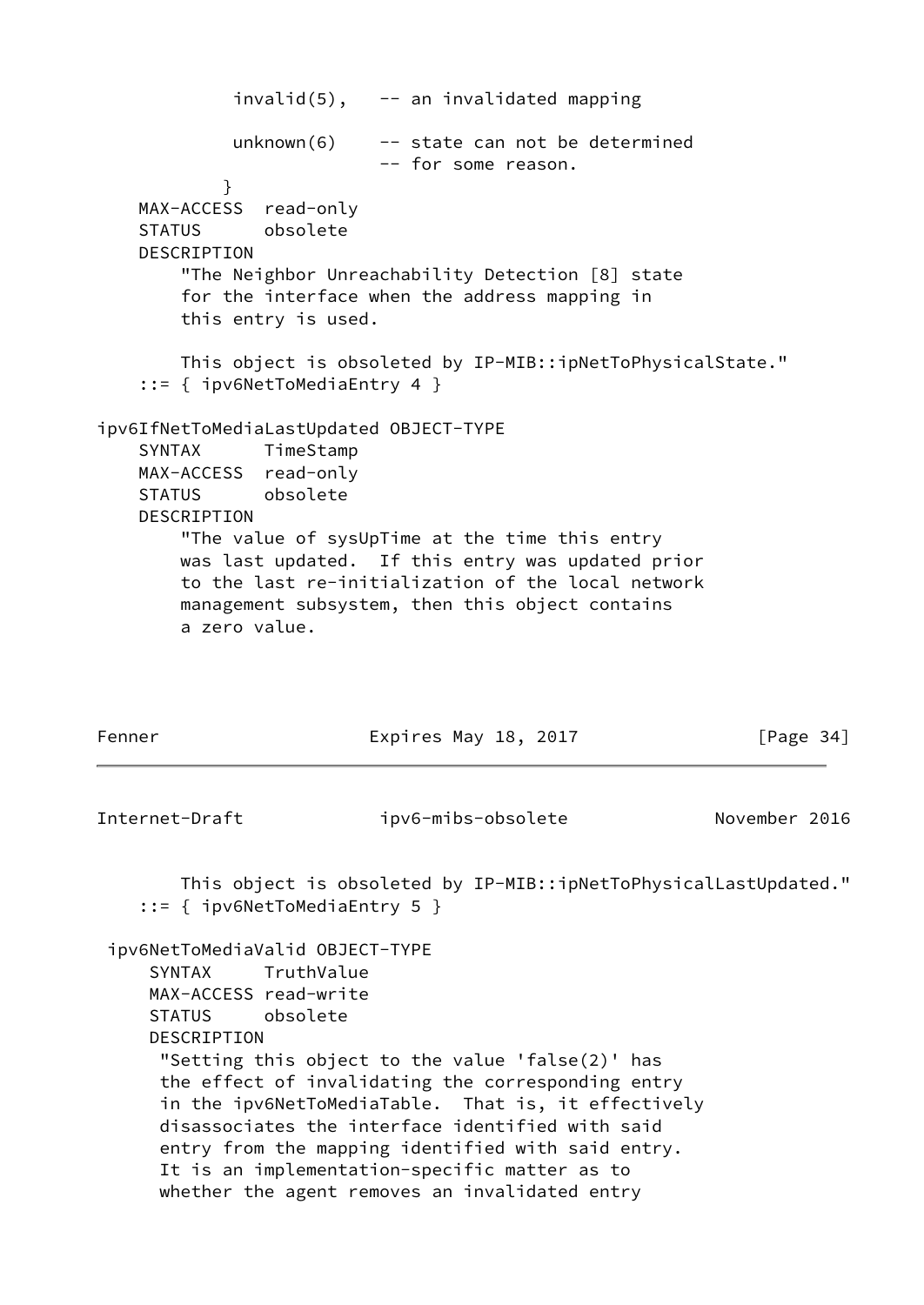```
 from the table. Accordingly, management stations
      must be prepared to receive tabular information
      from agents that corresponds to entries not
      currently in use. Proper interpretation of such
      entries requires examination of the relevant
      ipv6NetToMediaValid object.
      This object is obsoleted by IP-MIB::ipNetToPhysicalRowStatus."
     DEFVAL { true }
      ::= { ipv6NetToMediaEntry 6 }
-- definition of IPv6-related notifications.
-- Note that we need ipv6NotificationPrefix with the 0
-- sub-identifier to make this MIB to translate to
-- an SNMPv1 format in a reversible way. For example
-- it is needed for proxies that convert SNMPv1 traps
-- to SNMPv2 notifications without MIB knowledge.
ipv6Notifications OBJECT IDENTIFIER
     ::= { ipv6MIB 2 }
ipv6NotificationPrefix OBJECT IDENTIFIER
     ::= { ipv6Notifications 0 }
ipv6IfStateChange NOTIFICATION-TYPE
     OBJECTS {
              ipv6IfDescr,
              ipv6IfOperStatus -- the new state of the If.
 }
     STATUS obsolete
     DESCRIPTION
        "An ipv6IfStateChange notification signifies
        that there has been a change in the state of
        an ipv6 interface. This notification should
Fenner Expires May 18, 2017 [Page 35]
Internet-Draft ipv6-mibs-obsolete November 2016
        be generated when the interface's operational
        status transitions to or from the up(1) state.
        This object is obsoleted by IF-MIB::linkUp
        and IF-MIB::linkDown notifications."
      ::= { ipv6NotificationPrefix 1 }
-- conformance information
```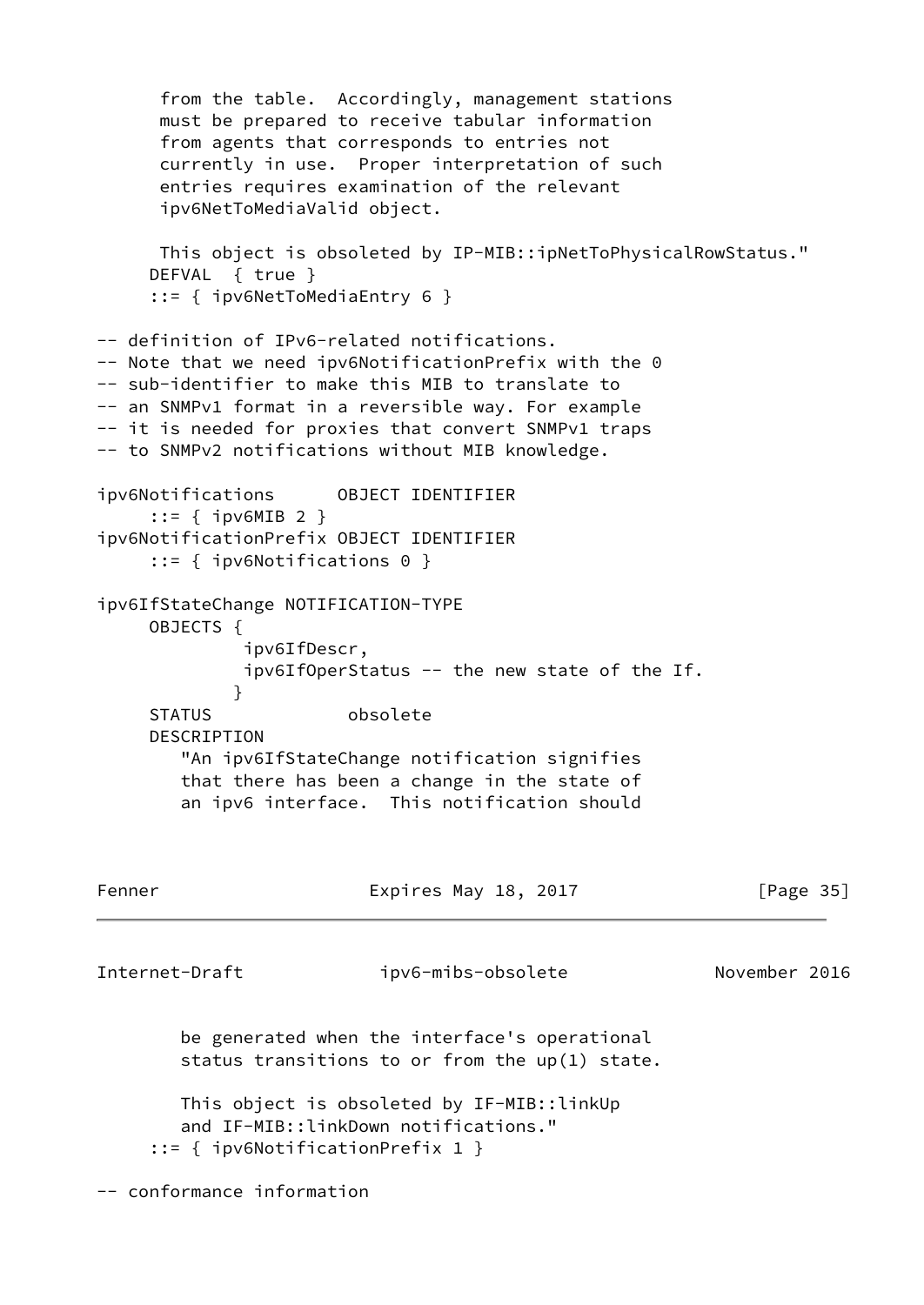```
ipv6Conformance OBJECT IDENTIFIER ::= { ipv6MIB 3 }
ipv6Compliances OBJECT IDENTIFIER ::= { ipv6Conformance 1 }
ipv6Groups OBJECT IDENTIFIER ::= { ipv6Conformance 2 }
-- compliance statements
ipv6Compliance MODULE-COMPLIANCE
     STATUS obsolete
    DESCRIPTION
       "The compliance statement for SNMPv2 entities which
       implement ipv6 MIB.
       This compliance statement is obsoleted by
       IP-MIB::ipMIBCompliance2."
     MODULE -- this module
         MANDATORY-GROUPS { ipv6GeneralGroup,
                            ipv6NotificationGroup }
           OBJECT ipv6Forwarding
             MIN-ACCESS read-only
             DESCRIPTION
                "An agent is not required to provide write
                 access to this object"
           OBJECT ipv6DefaultHopLimit
             MIN-ACCESS read-only
             DESCRIPTION
                "An agent is not required to provide write
                 access to this object"
           OBJECT ipv6IfDescr
             MIN-ACCESS read-only
             DESCRIPTION
                "An agent is not required to provide write
                 access to this object"
           OBJECT ipv6IfIdentifier
             MIN-ACCESS read-only
             DESCRIPTION
                "An agent is not required to provide write
                 access to this object"
           OBJECT ipv6IfIdentifierLength
```
Fenner Expires May 18, 2017 [Page 36]

Internet-Draft ipv6-mibs-obsolete November 2016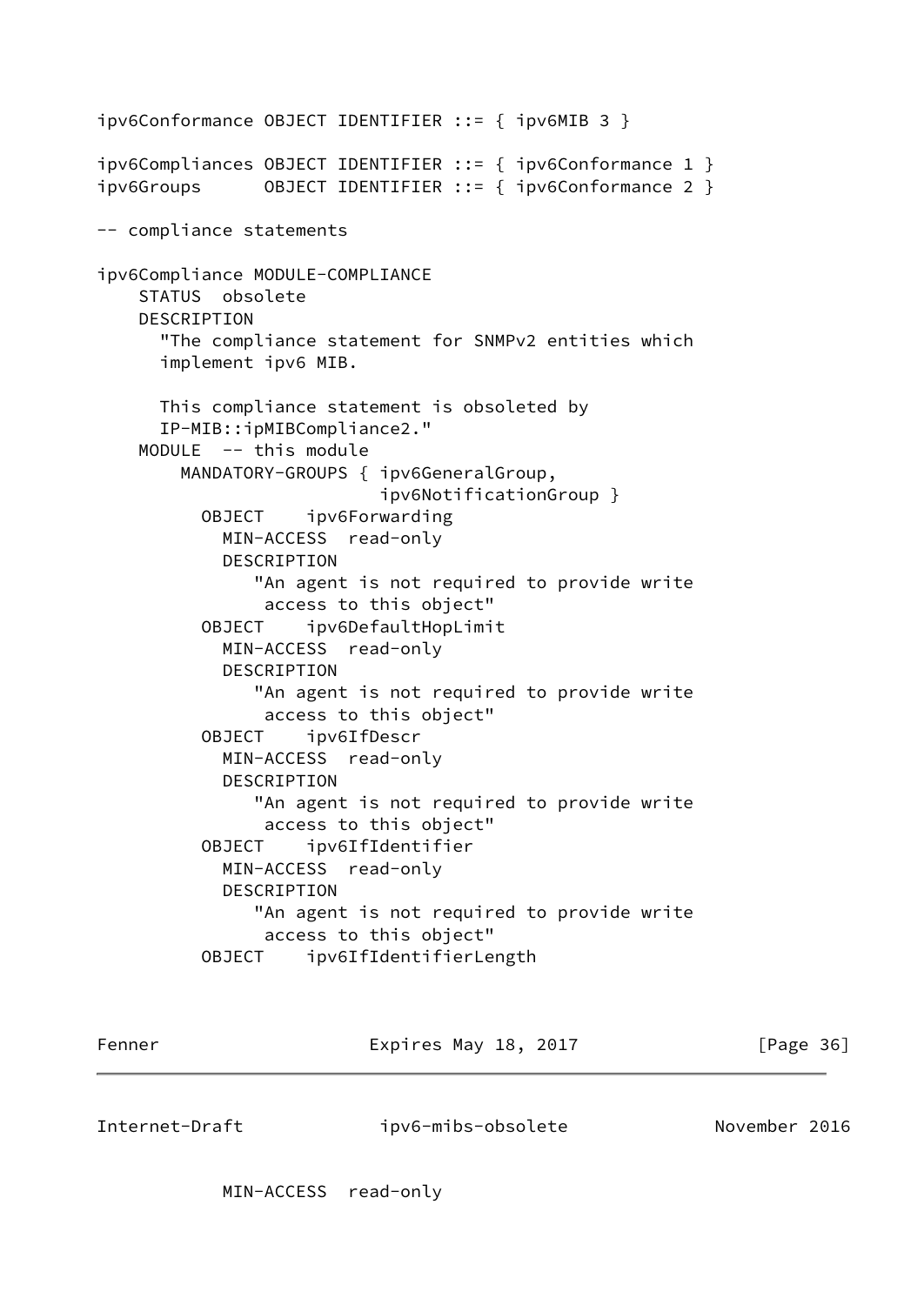```
 DESCRIPTION
                 "An agent is not required to provide write
                 access to this object"
           OBJECT ipv6IfAdminStatus
             MIN-ACCESS read-only
             DESCRIPTION
                 "An agent is not required to provide write
                 access to this object"
           OBJECT ipv6RouteValid
             MIN-ACCESS read-only
             DESCRIPTION
                 "An agent is not required to provide write
                 access to this object"
           OBJECT ipv6NetToMediaValid
             MIN-ACCESS read-only
             DESCRIPTION
                "An agent is not required to provide write
                 access to this object"
     ::= { ipv6Compliances 1 }
ipv6GeneralGroup OBJECT-GROUP
     OBJECTS { ipv6Forwarding,
               ipv6DefaultHopLimit,
               ipv6Interfaces,
               ipv6IfTableLastChange,
               ipv6IfDescr,
               ipv6IfLowerLayer,
               ipv6IfEffectiveMtu,
               ipv6IfReasmMaxSize,
               ipv6IfIdentifier,
               ipv6IfIdentifierLength,
               ipv6IfPhysicalAddress,
               ipv6IfAdminStatus,
               ipv6IfOperStatus,
               ipv6IfLastChange,
               ipv6IfStatsInReceives,
               ipv6IfStatsInHdrErrors,
               ipv6IfStatsInTooBigErrors,
               ipv6IfStatsInNoRoutes,
               ipv6IfStatsInAddrErrors,
               ipv6IfStatsInUnknownProtos,
               ipv6IfStatsInTruncatedPkts,
               ipv6IfStatsInDiscards,
               ipv6IfStatsInDelivers,
               ipv6IfStatsOutForwDatagrams,
               ipv6IfStatsOutRequests,
```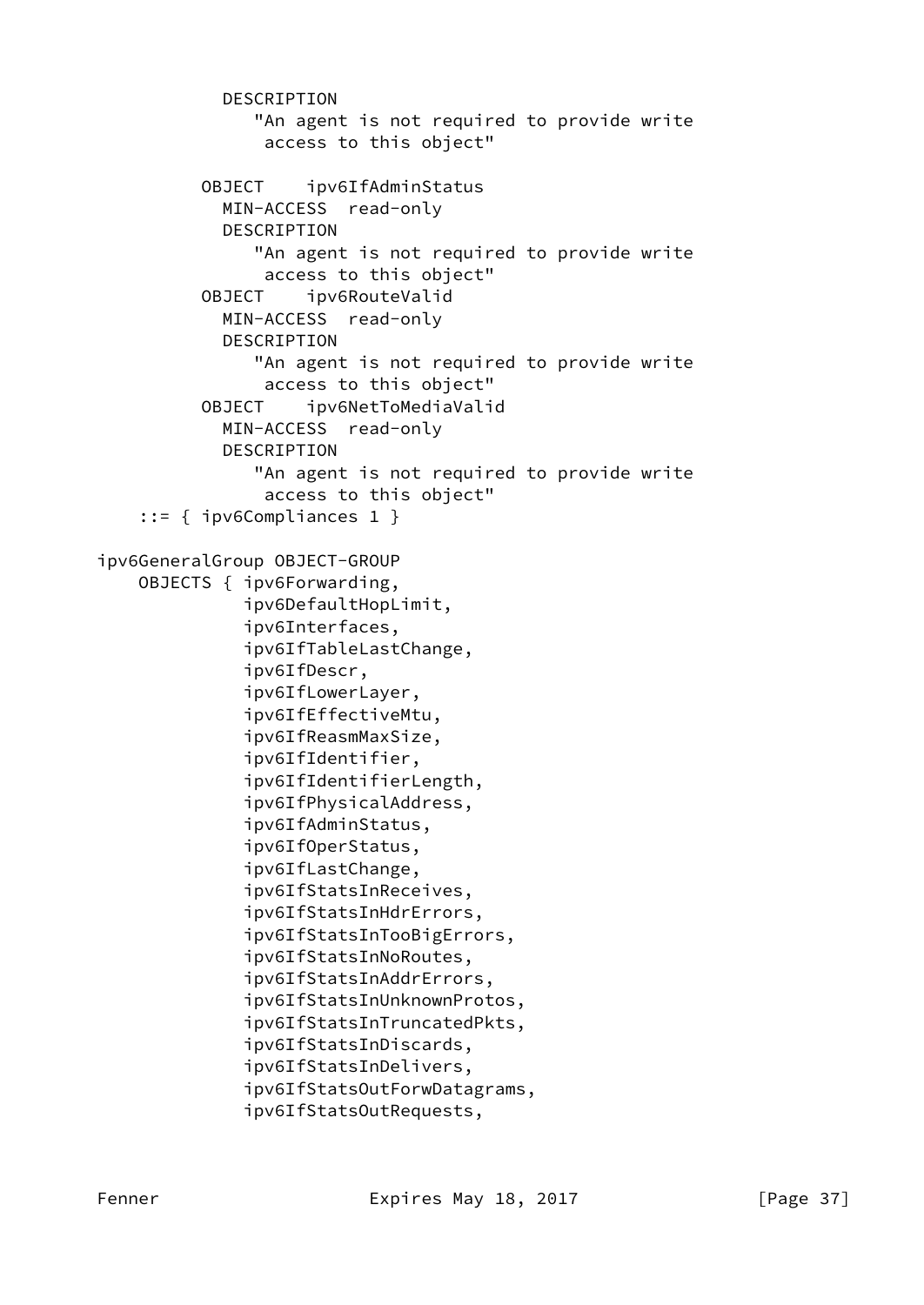ipv6IfStatsOutDiscards, ipv6IfStatsOutFragOKs, ipv6IfStatsOutFragFails, ipv6IfStatsOutFragCreates, ipv6IfStatsReasmReqds, ipv6IfStatsReasmOKs, ipv6IfStatsReasmFails, ipv6IfStatsInMcastPkts, ipv6IfStatsOutMcastPkts, ipv6AddrPrefixOnLinkFlag, ipv6AddrPrefixAutonomousFlag, ipv6AddrPrefixAdvPreferredLifetime, ipv6AddrPrefixAdvValidLifetime, ipv6AddrPfxLength, ipv6AddrType, ipv6AddrAnycastFlag, ipv6AddrStatus, ipv6RouteNumber, ipv6DiscardedRoutes, ipv6RouteIfIndex, ipv6RouteNextHop, ipv6RouteType, ipv6RouteProtocol, ipv6RoutePolicy, ipv6RouteAge, ipv6RouteNextHopRDI, ipv6RouteMetric, ipv6RouteWeight, ipv6RouteInfo, ipv6RouteValid, ipv6NetToMediaPhysAddress, ipv6NetToMediaType, ipv6IfNetToMediaState, ipv6IfNetToMediaLastUpdated, ipv6NetToMediaValid } STATUS obsolete DESCRIPTION "The IPv6 group of objects providing for basic management of IPv6 entities. This group is obsoleted by various groups in IP-MIB." ::= { ipv6Groups 1 } ipv6NotificationGroup NOTIFICATION-GROUP

NOTIFICATIONS { ipv6IfStateChange }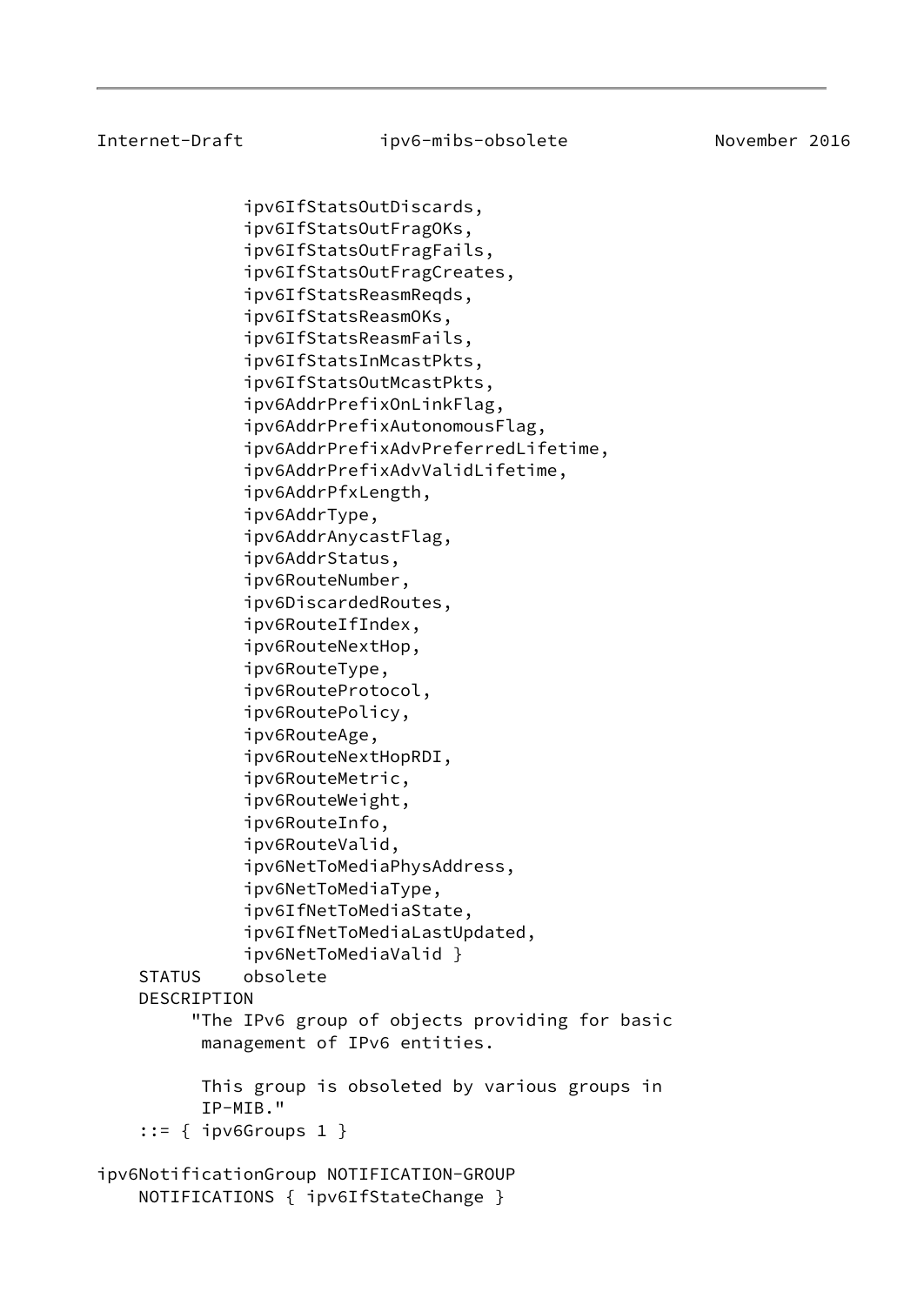STATUS obsolete DESCRIPTION

<span id="page-43-0"></span>

| Fenner                                     |                  | Expires May 18, 2017                                                                        |                                   |               | [Page $38$ ] |
|--------------------------------------------|------------------|---------------------------------------------------------------------------------------------|-----------------------------------|---------------|--------------|
| Internet-Draft                             |                  | ipv6-mibs-obsolete                                                                          |                                   | November 2016 |              |
|                                            | to implement.    | "The notification that an IPv6 entity is required                                           |                                   |               |              |
| $::=$ { ipv6Groups 2 }                     |                  | This group is obsoleted by<br>IF-MIB::linkUpDownNotificationsGroup."                        |                                   |               |              |
| <b>END</b>                                 |                  |                                                                                             |                                   |               |              |
| Historic IPV6-ICMP-MIB<br>$\overline{4}$ . |                  |                                                                                             |                                   |               |              |
|                                            |                  | IPV6-ICMP-MIB DEFINITIONS ::= BEGIN                                                         |                                   |               |              |
| <b>IMPORTS</b><br>ipv6IfEntry              | Counter32, mib-2 | MODULE-IDENTITY, OBJECT-TYPE,<br>MODULE-COMPLIANCE, OBJECT-GROUP FROM SNMPv2-CONF           | FROM SNMPv2-SMI<br>FROM IPV6-MIB; |               |              |
| ipv6IcmpMIB MODULE-IDENTITY<br>11          | CONTACT-INFO     | LAST-UPDATED "201505282112Z"<br>ORGANIZATION "IETF IPv6 Working Group"<br>Dimitry Haskin    |                                   |               |              |
|                                            |                  | Postal: Bay Networks, Inc.<br>660 Techology Park Drive.<br>Billerica, MA 01821<br><b>US</b> |                                   |               |              |
|                                            |                  | $Tel: +1-978-916-8124$<br>E-mail: dhaskin@baynetworks.com                                   |                                   |               |              |
|                                            |                  | Steve Onishi                                                                                |                                   |               |              |
|                                            |                  | Postal: Bay Networks, Inc.<br>3 Federal Street<br>Billerica, MA 01821<br><b>US</b>          |                                   |               |              |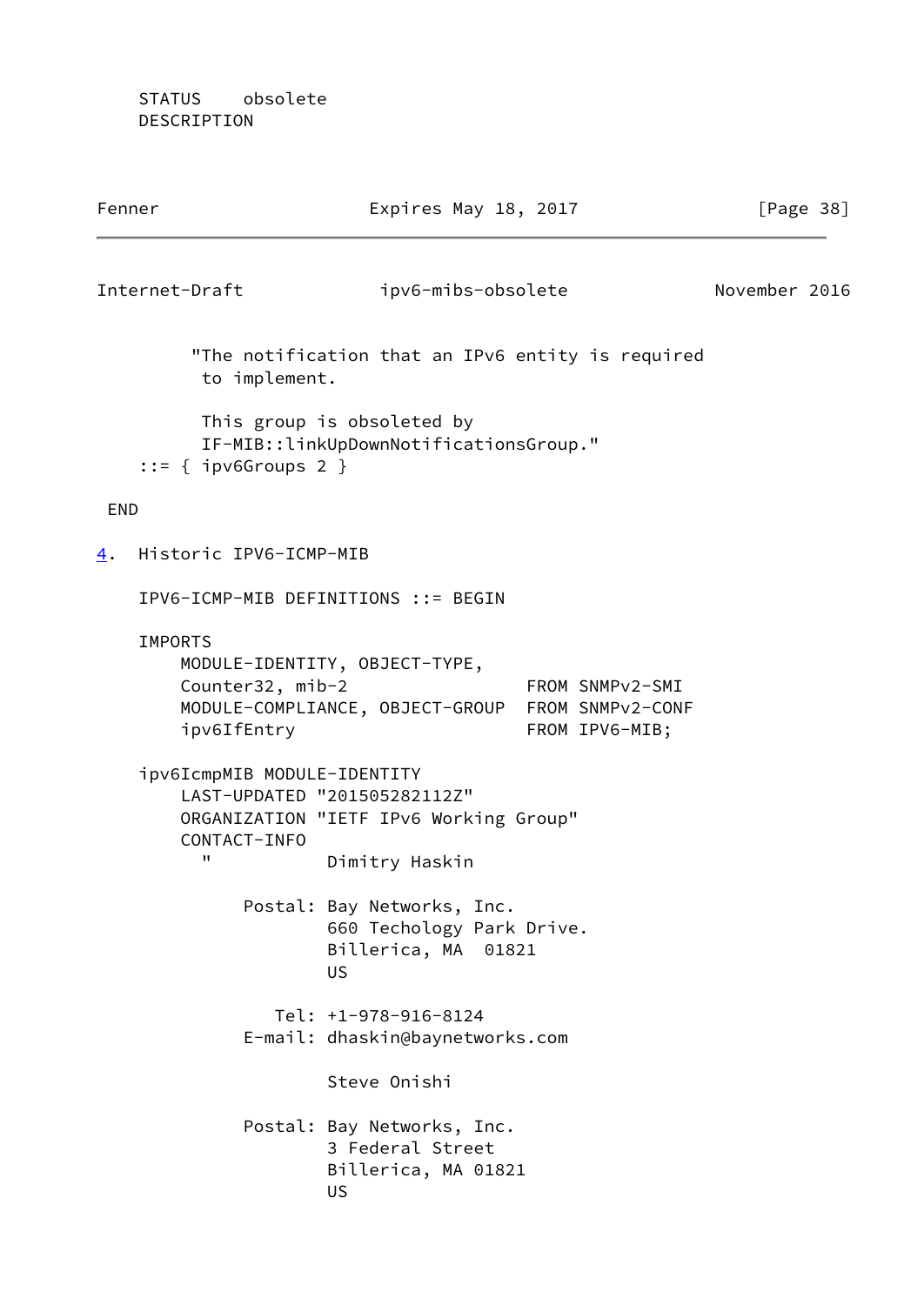Tel: +1-978-916-3816 E-mail: sonishi@baynetworks.com" DESCRIPTION "The obsolete MIB module for entities implementing the ICMPv6. Use the IP-MIB instead." REVISION "201505282112Z" DESCRIPTION "Obsoleting this MIB module; it has been replaced by Fenner Expires May 18, 2017 [Page 39] Internet-Draft ipv6-mibs-obsolete November 2016 the revised IP-MIB ([RFC4293](https://datatracker.ietf.org/doc/pdf/rfc4293))." REVISION "9801082155Z" DESCRIPTION "First revision, published as [RFC2466](https://datatracker.ietf.org/doc/pdf/rfc2466)" ::= { mib-2 56 } -- the ICMPv6 group ipv6IcmpMIBObjects OBJECT IDENTIFIER ::= { ipv6IcmpMIB 1 } -- Per-interface ICMPv6 statistics table ipv6IfIcmpTable OBJECT-TYPE SYNTAX SEQUENCE OF Ipv6IfIcmpEntry MAX-ACCESS not-accessible STATUS obsolete DESCRIPTION "IPv6 ICMP statistics. This table contains statistics of ICMPv6 messages that are received and sourced by the entity. This table is obsolete, because systems were found not to maintain these statistics per-interface." ::= { ipv6IcmpMIBObjects 1 } ipv6IfIcmpEntry OBJECT-TYPE SYNTAX Ipv6IfIcmpEntry MAX-ACCESS not-accessible STATUS obsolete DESCRIPTION "An ICMPv6 statistics entry containing objects at a particular IPv6 interface.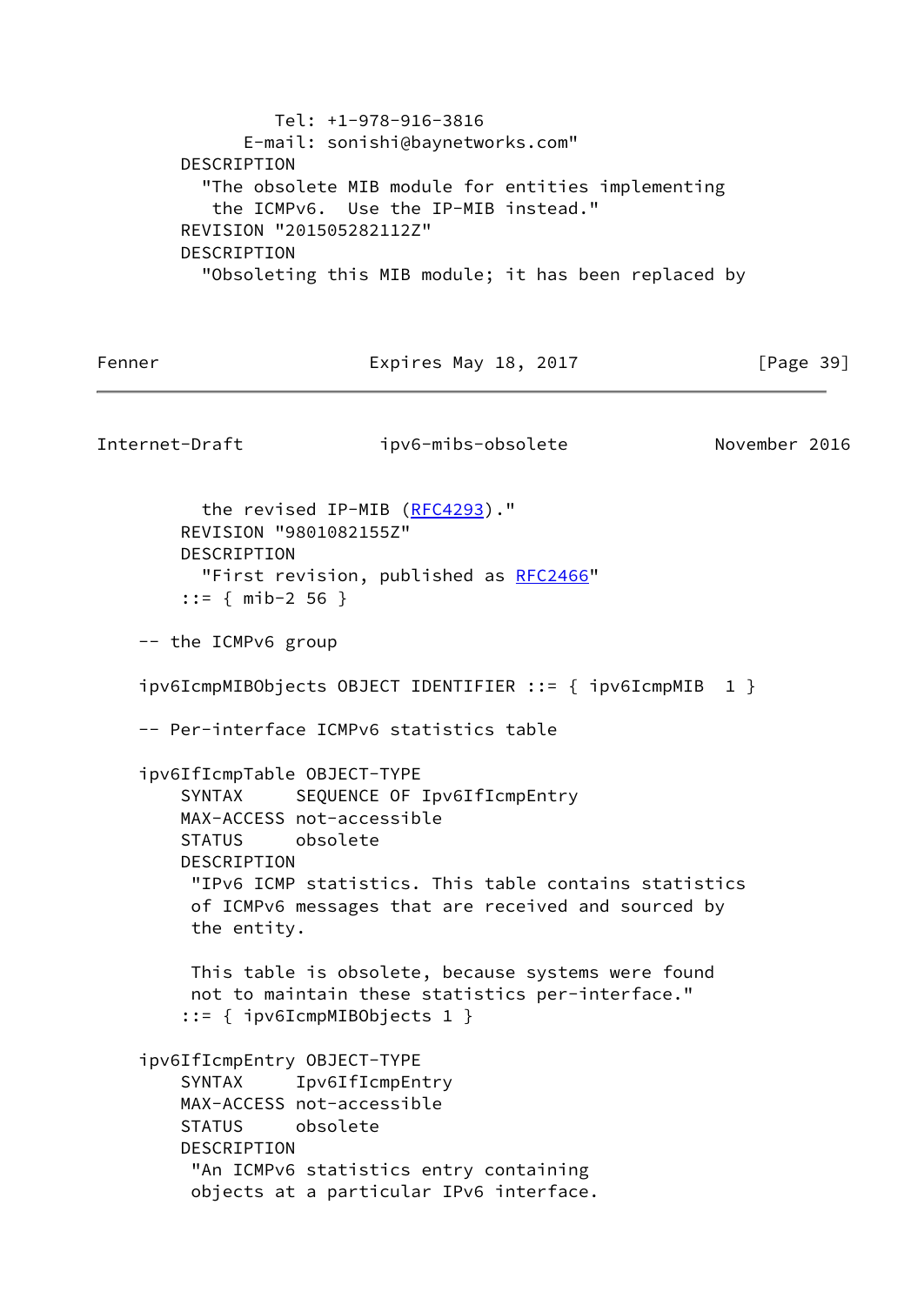Note that a receiving interface is the interface to which a given ICMPv6 message is addressed which may not be necessarily the input interface for the message.

 Similarly, the sending interface is the interface that sources a given ICMP message which is usually but not necessarily the output interface for the message.

 This table is obsolete, because systems were found not to maintain these statistics per-interface." AUGMENTS { ipv6IfEntry } ::= { ipv6IfIcmpTable 1 }

Fenner Expires May 18, 2017 [Page 40]

| Ipv6IfIcmpEntry ::= SEQUENCE {<br>ipv6IfIcmpInMsgs<br>Counter32<br>$\cdot$<br>ipv6IfIcmpInErrors<br>Counter32<br>$\overline{\phantom{a}}$<br>ipv6IfIcmpInDestUnreachs<br>Counter32<br>ipv6IfIcmpInAdminProhibs<br>Counter32<br>ipv6IfIcmpInTimeExcds<br>Counter32<br>,<br>ipv6IfIcmpInParmProblems | November 2016 |
|----------------------------------------------------------------------------------------------------------------------------------------------------------------------------------------------------------------------------------------------------------------------------------------------------|---------------|
|                                                                                                                                                                                                                                                                                                    |               |
|                                                                                                                                                                                                                                                                                                    |               |
|                                                                                                                                                                                                                                                                                                    |               |
|                                                                                                                                                                                                                                                                                                    |               |
|                                                                                                                                                                                                                                                                                                    |               |
|                                                                                                                                                                                                                                                                                                    |               |
|                                                                                                                                                                                                                                                                                                    |               |
|                                                                                                                                                                                                                                                                                                    |               |
|                                                                                                                                                                                                                                                                                                    |               |
|                                                                                                                                                                                                                                                                                                    |               |
|                                                                                                                                                                                                                                                                                                    |               |
|                                                                                                                                                                                                                                                                                                    |               |
|                                                                                                                                                                                                                                                                                                    |               |
| Counter32                                                                                                                                                                                                                                                                                          |               |
| ipv6IfIcmpInPktTooBigs                                                                                                                                                                                                                                                                             |               |
| Counter32<br>$\overline{\phantom{a}}$                                                                                                                                                                                                                                                              |               |
| ipv6IfIcmpInEchos                                                                                                                                                                                                                                                                                  |               |
| Counter32                                                                                                                                                                                                                                                                                          |               |
| ipv6IfIcmpInEchoReplies                                                                                                                                                                                                                                                                            |               |
| Counter32                                                                                                                                                                                                                                                                                          |               |
| ipv6IfIcmpInRouterSolicits                                                                                                                                                                                                                                                                         |               |
| Counter32                                                                                                                                                                                                                                                                                          |               |
| ipv6IfIcmpInRouterAdvertisements                                                                                                                                                                                                                                                                   |               |
| Counter32<br>,                                                                                                                                                                                                                                                                                     |               |
| ipv6IfIcmpInNeighborSolicits                                                                                                                                                                                                                                                                       |               |
| Counter32<br>,                                                                                                                                                                                                                                                                                     |               |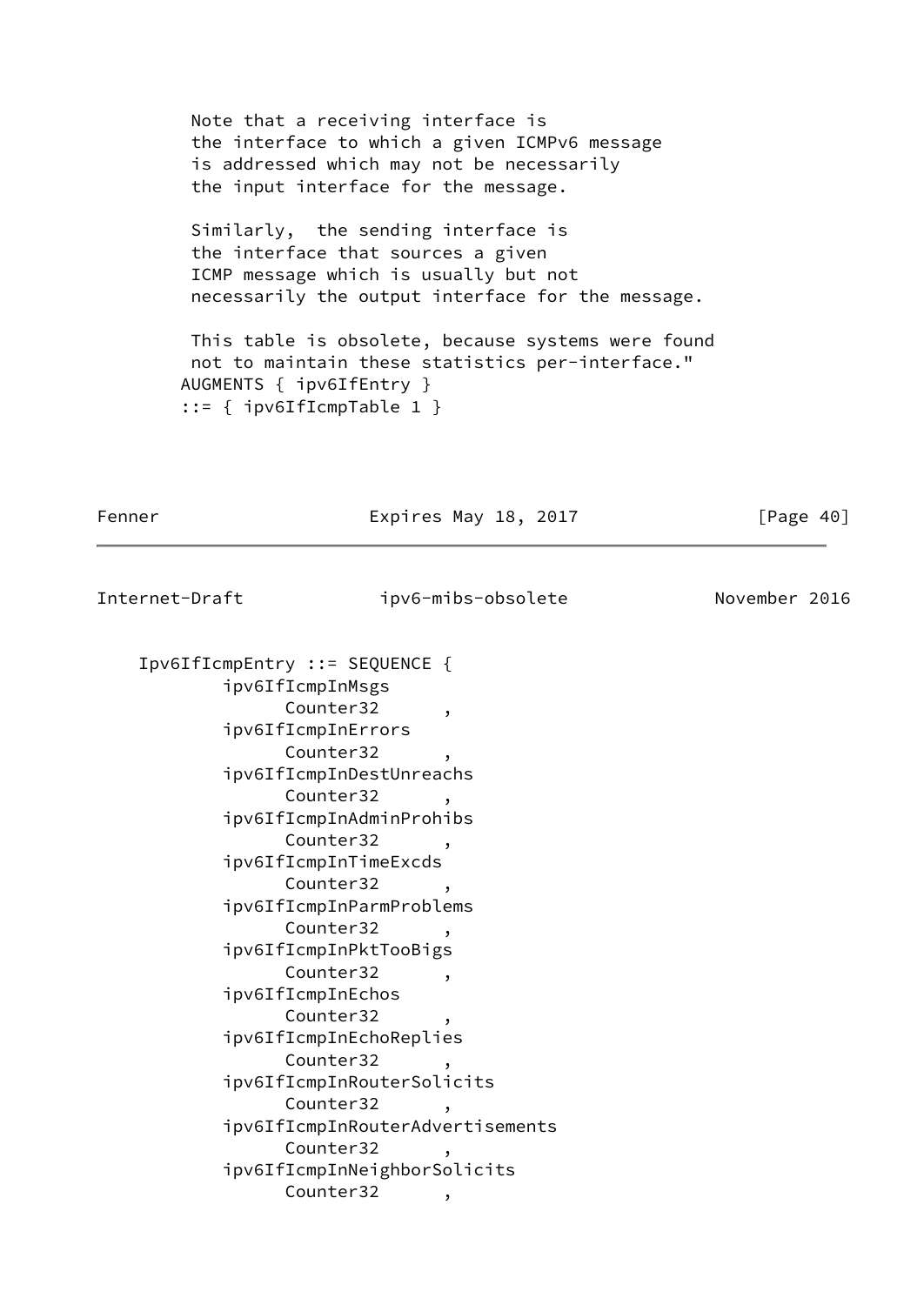| ipv6IfIcmpInNeighborAdvertisements |                |
|------------------------------------|----------------|
| Counter32                          |                |
| ipv6IfIcmpInRedirects              |                |
| Counter32                          | ,              |
| ipv6IfIcmpInGroupMembQueries       |                |
| Counter32                          | $\overline{ }$ |
| ipv6IfIcmpInGroupMembResponses     |                |
| Counter32                          |                |
| ipv6IfIcmpInGroupMembReductions    |                |
| Counter32                          | ,              |
| ipv6IfIcmpOutMsgs                  |                |
| Counter32                          | ,              |
| ipv6IfIcmp0utErrors                |                |
| Counter32                          | $\overline{ }$ |
| ipv6IfIcmpOutDestUnreachs          |                |
| Counter32                          |                |
| ipv6IfIcmpOutAdminProhibs          |                |
| Counter32                          |                |
| ipv6IfIcmp0utTimeExcds             |                |
| Counter32                          | ,              |
| ipv6IfIcmpOutParmProblems          |                |
| Counter32                          |                |
| ipv6IfIcmpOutPktTooBigs            |                |

Fenner Expires May 18, 2017 [Page 41]

Internet-Draft ipv6-mibs-obsolete November 2016

Counter32, ipv6IfIcmpOutEchos Counter32 ipv6IfIcmpOutEchoReplies Counter32 ipv6IfIcmpOutRouterSolicits Counter32, ipv6IfIcmpOutRouterAdvertisements Counter32, ipv6IfIcmpOutNeighborSolicits Counter32, ipv6IfIcmpOutNeighborAdvertisements Counter32 ipv6IfIcmpOutRedirects Counter32, ipv6IfIcmpOutGroupMembQueries Counter32, ipv6IfIcmpOutGroupMembResponses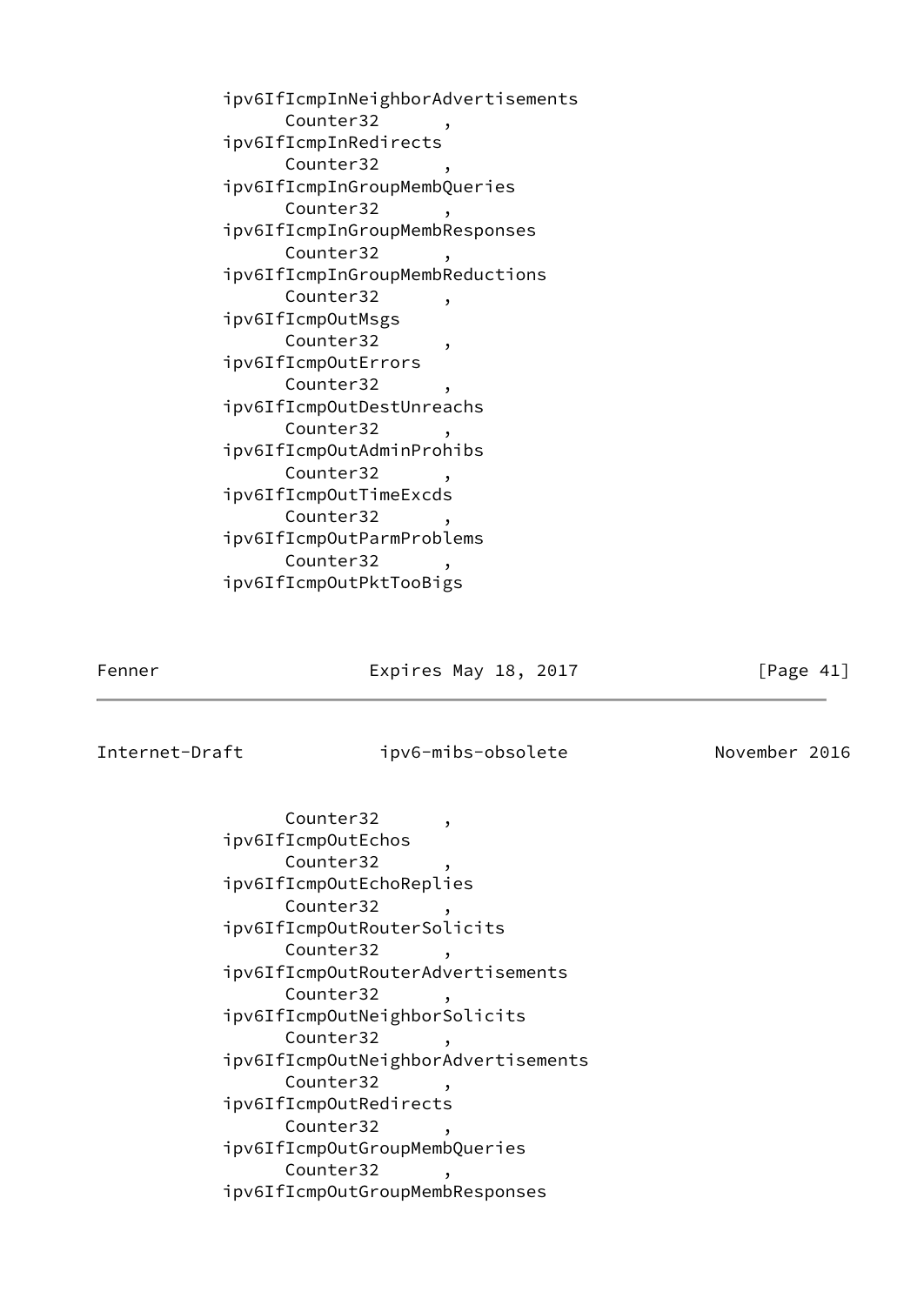Counter32 ipv6IfIcmpOutGroupMembReductions Counter32 } ipv6IfIcmpInMsgs OBJECT-TYPE SYNTAX Counter32 MAX-ACCESS read-only STATUS obsolete DESCRIPTION "The total number of ICMP messages received by the interface which includes all those counted by ipv6IfIcmpInErrors. Note that this interface is the interface to which the ICMP messages were addressed which may not be necessarily the input interface for the messages. This object has been obsoleted by IP-MIB::icmpStatsInMsgs." ::= { ipv6IfIcmpEntry 1 } ipv6IfIcmpInErrors OBJECT-TYPE SYNTAX Counter32 MAX-ACCESS read-only STATUS obsolete DESCRIPTION "The number of ICMP messages which the interface received but determined as having ICMP-specific errors (bad ICMP checksums, bad length, etc.). This object has been obsoleted by IP-MIB::icmpStatsInErrors." Fenner **Expires May 18, 2017** [Page 42] Internet-Draft ipv6-mibs-obsolete November 2016 ::= { ipv6IfIcmpEntry 2 } ipv6IfIcmpInDestUnreachs OBJECT-TYPE SYNTAX Counter32 MAX-ACCESS read-only STATUS obsolete DESCRIPTION "The number of ICMP Destination Unreachable messages received by the interface. This object has been obsoleted by IP-MIB::icmpMsgStatsInPkts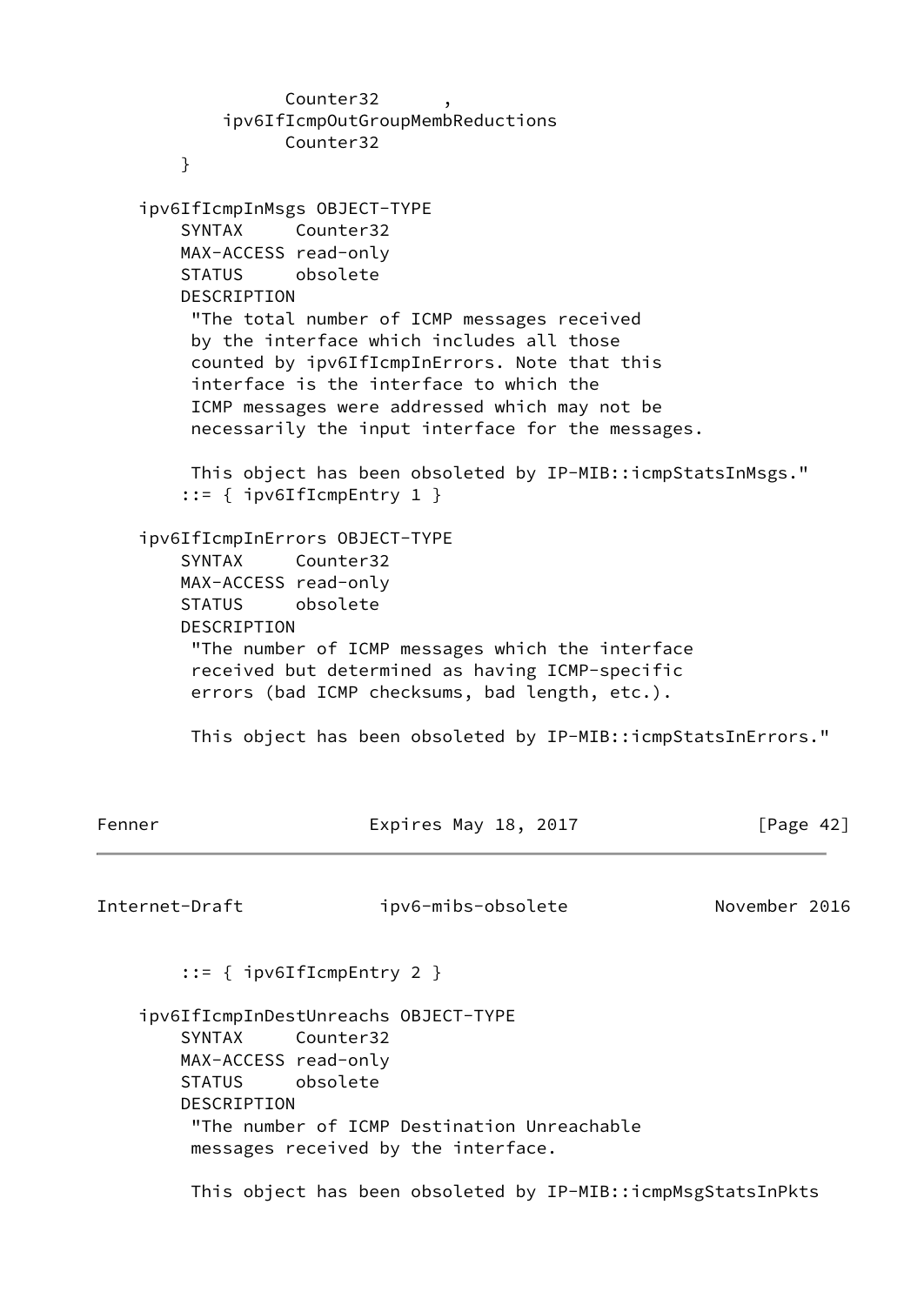in the row corresponding to this message type." ::= { ipv6IfIcmpEntry 3 } ipv6IfIcmpInAdminProhibs OBJECT-TYPE SYNTAX Counter32 MAX-ACCESS read-only STATUS obsolete DESCRIPTION "The number of ICMP destination unreachable/communication administratively prohibited messages received by the interface. This object has been obsoleted by IP-MIB::icmpMsgStatsInPkts in the row corresponding to this message type." ::= { ipv6IfIcmpEntry 4 } ipv6IfIcmpInTimeExcds OBJECT-TYPE SYNTAX Counter32 MAX-ACCESS read-only STATUS obsolete DESCRIPTION "The number of ICMP Time Exceeded messages received by the interface. This object has been obsoleted by IP-MIB::icmpMsgStatsInPkts in the row corresponding to this message type." ::= { ipv6IfIcmpEntry 5 } ipv6IfIcmpInParmProblems OBJECT-TYPE SYNTAX Counter32 MAX-ACCESS read-only STATUS obsolete DESCRIPTION "The number of ICMP Parameter Problem messages received by the interface. This object has been obsoleted by IP-MIB::icmpMsgStatsInPkts Fenner **Expires May 18, 2017** [Page 43] Internet-Draft ipv6-mibs-obsolete November 2016 in the row corresponding to this message type." ::=  $\{$  ipv6IfIcmpEntry 6  $\}$ 

ipv6IfIcmpInPktTooBigs OBJECT-TYPE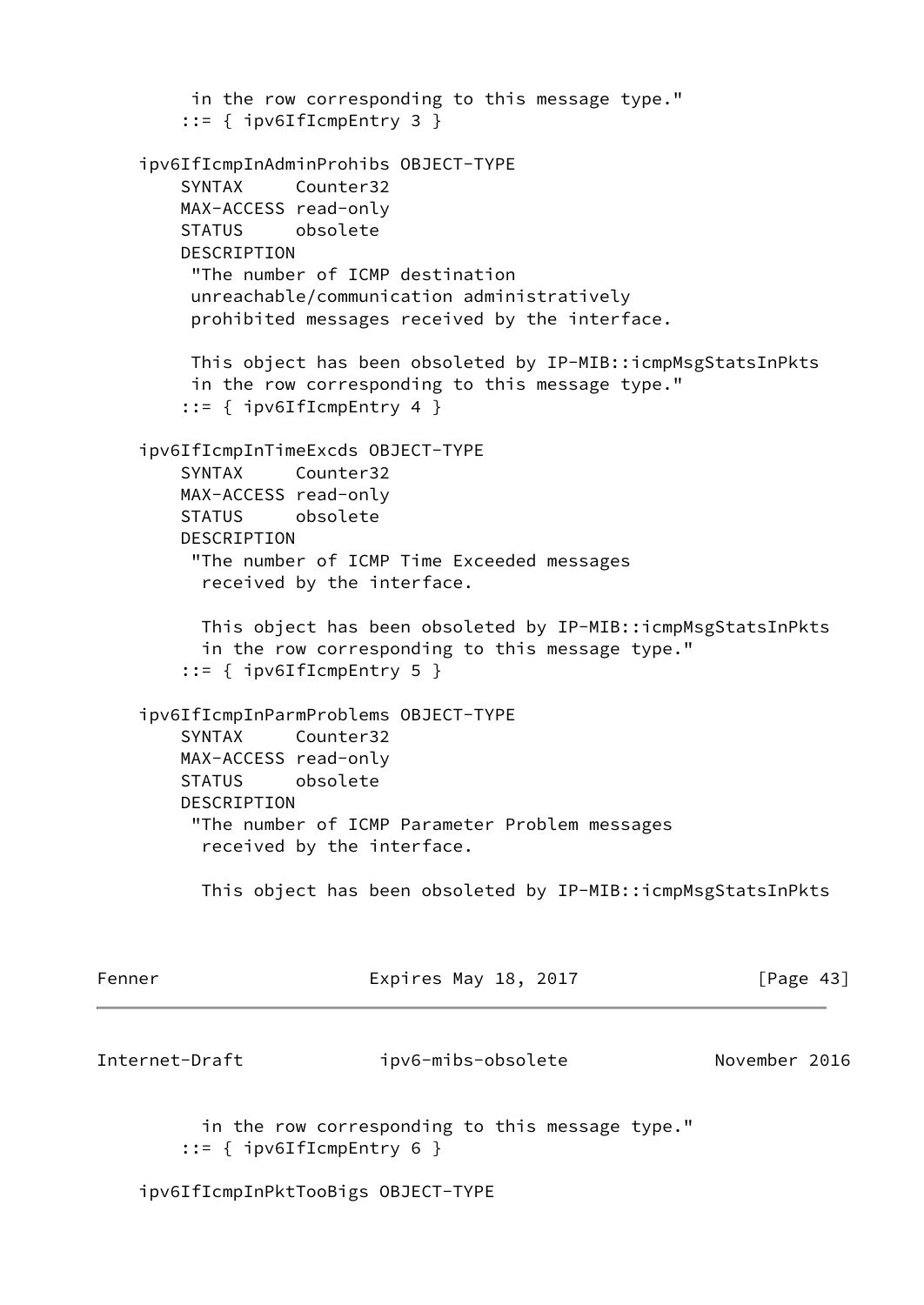```
 SYNTAX Counter32
    MAX-ACCESS read-only
    STATUS obsolete
    DESCRIPTION
      "The number of ICMP Packet Too Big messages
      received by the interface.
     This object has been obsoleted by IP-MIB::icmpMsgStatsInPkts
     in the row corresponding to this message type."
     ::= { ipv6IfIcmpEntry 7 }
 ipv6IfIcmpInEchos OBJECT-TYPE
    SYNTAX Counter32
    MAX-ACCESS read-only
    STATUS obsolete
    DESCRIPTION
      "The number of ICMP Echo (request) messages
       received by the interface.
      This object has been obsoleted by IP-MIB::icmpMsgStatsInPkts
       in the row corresponding to this message type."
     ::= { ipv6IfIcmpEntry 8 }
 ipv6IfIcmpInEchoReplies OBJECT-TYPE
    SYNTAX Counter32
    MAX-ACCESS read-only
    STATUS obsolete
    DESCRIPTION
      "The number of ICMP Echo Reply messages received
      by the interface.
     This object has been obsoleted by IP-MIB::icmpMsgStatsInPkts
      in the row corresponding to this message type."
     ::= { ipv6IfIcmpEntry 9 }
 ipv6IfIcmpInRouterSolicits OBJECT-TYPE
     SYNTAX Counter32
    MAX-ACCESS read-only
    STATUS obsolete
    DESCRIPTION
      "The number of ICMP Router Solicit messages
       received by the interface.
       This object has been obsoleted by IP-MIB::icmpMsgStatsInPkts
```
Fenner Expires May 18, 2017 [Page 44]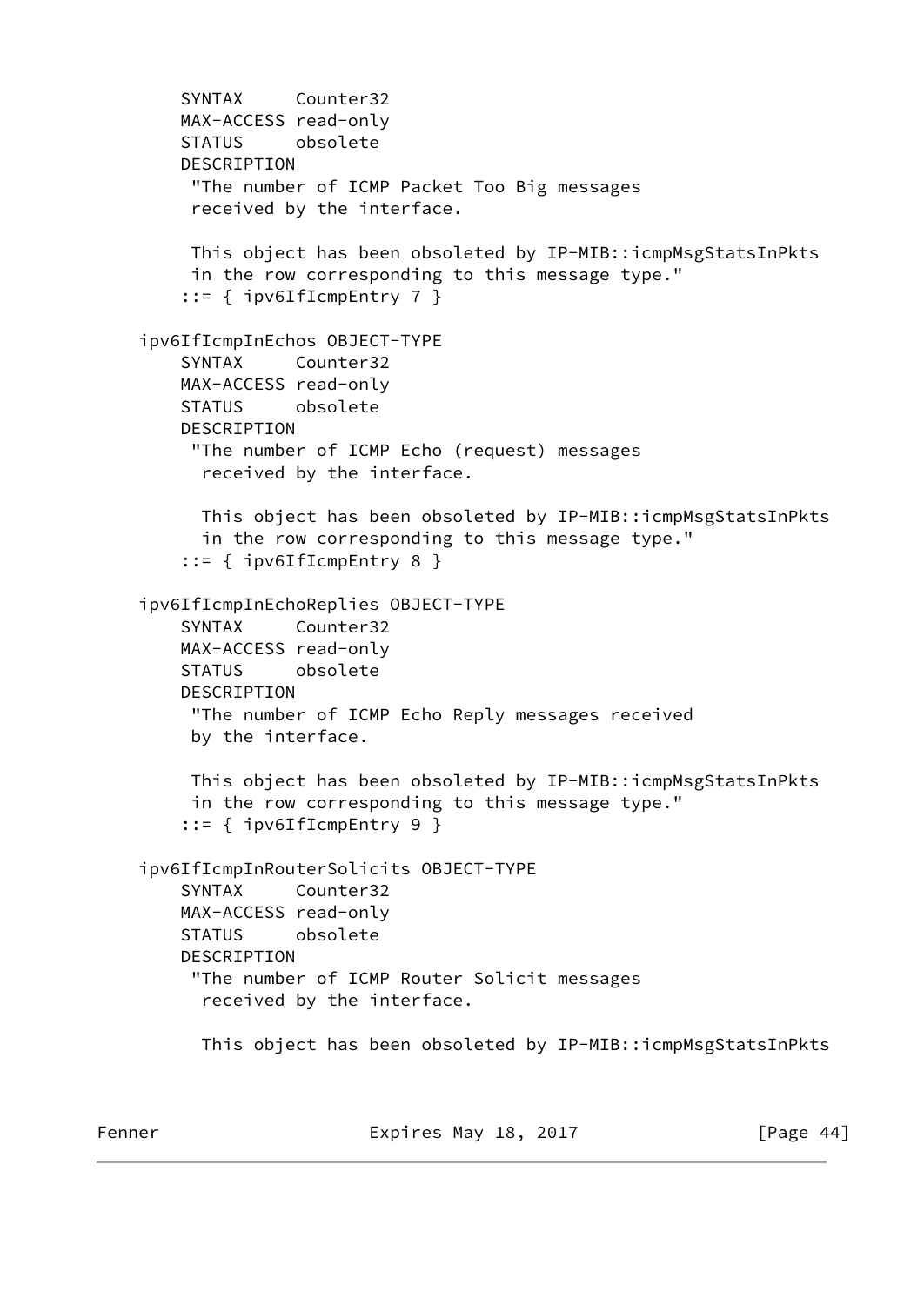```
Internet-Draft ipv6-mibs-obsolete November 2016
           in the row corresponding to this message type."
        ::= { ipv6IfIcmpEntry 10 }
     ipv6IfIcmpInRouterAdvertisements OBJECT-TYPE
         SYNTAX Counter32
         MAX-ACCESS read-only
         STATUS obsolete
         DESCRIPTION
          "The number of ICMP Router Advertisement messages
          received by the interface.
         This object has been obsoleted by IP-MIB::icmpMsgStatsInPkts
          in the row corresponding to this message type."
         ::= { ipv6IfIcmpEntry 11 }
     ipv6IfIcmpInNeighborSolicits OBJECT-TYPE
         SYNTAX Counter32
        MAX-ACCESS read-only
         STATUS obsolete
         DESCRIPTION
          "The number of ICMP Neighbor Solicit messages
           received by the interface.
           This object has been obsoleted by IP-MIB::icmpMsgStatsInPkts
           in the row corresponding to this message type."
         ::= { ipv6IfIcmpEntry 12 }
     ipv6IfIcmpInNeighborAdvertisements OBJECT-TYPE
         SYNTAX Counter32
        MAX-ACCESS read-only
         STATUS obsolete
         DESCRIPTION
          "The number of ICMP Neighbor Advertisement
          messages received by the interface.
          This object has been obsoleted by IP-MIB::icmpMsgStatsInPkts
          in the row corresponding to this message type."
         ::= { ipv6IfIcmpEntry 13 }
     ipv6IfIcmpInRedirects OBJECT-TYPE
         SYNTAX Counter32
        MAX-ACCESS read-only
         STATUS obsolete
         DESCRIPTION
          "The number of Redirect messages received
          by the interface.
```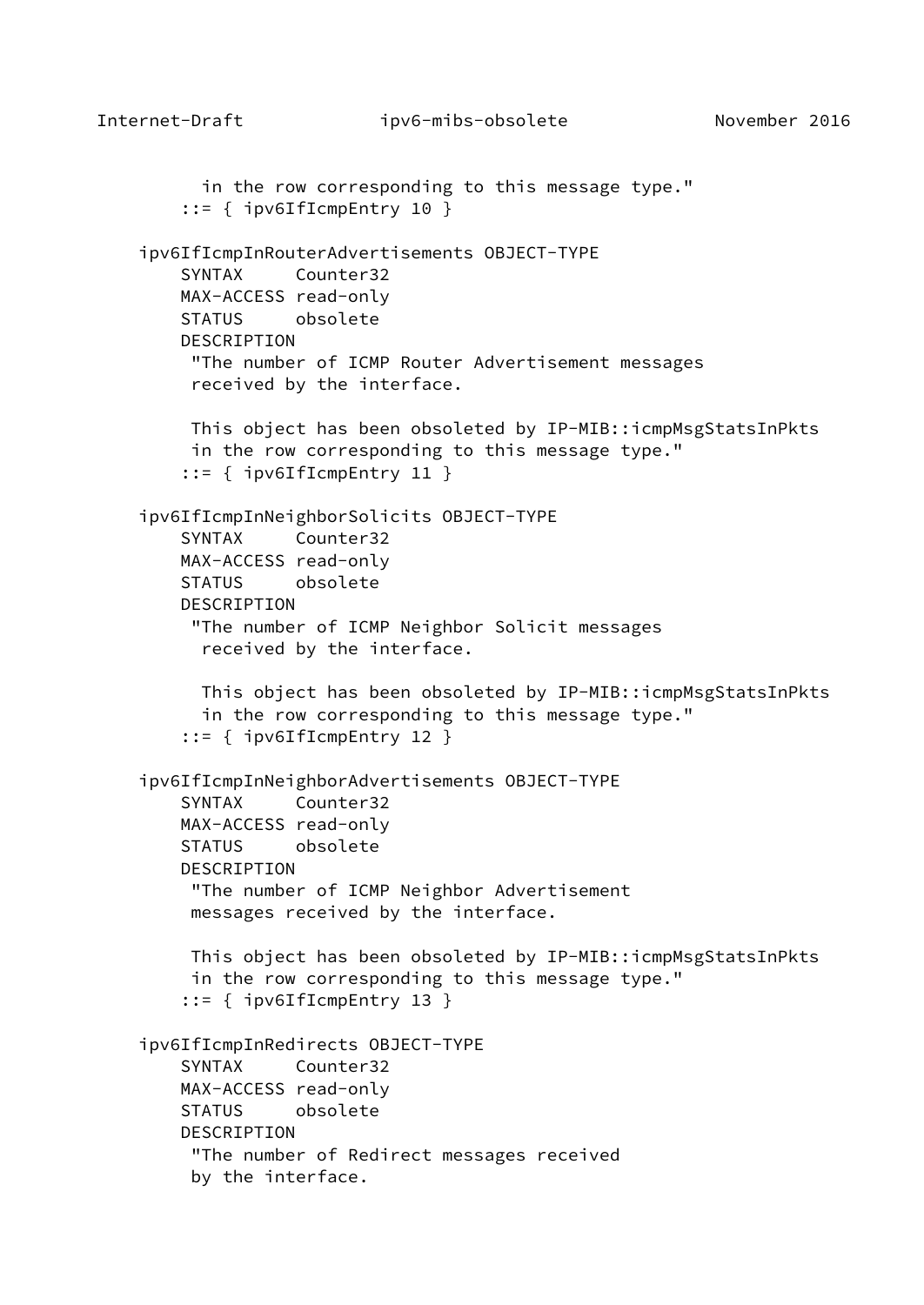This object has been obsoleted by IP-MIB::icmpMsgStatsInPkts

```
Fenner Expires May 18, 2017 [Page 45]
Internet-Draft ipv6-mibs-obsolete November 2016
         in the row corresponding to this message type."
         ::= { ipv6IfIcmpEntry 14 }
     ipv6IfIcmpInGroupMembQueries OBJECT-TYPE
        SYNTAX Counter32
        MAX-ACCESS read-only
        STATUS obsolete
        DESCRIPTION
         "The number of ICMPv6 Group Membership Query
         messages received by the interface.
         This object has been obsoleted by IP-MIB::icmpMsgStatsInPkts
         in the row corresponding to this message type."
         ::= { ipv6IfIcmpEntry 15}
     ipv6IfIcmpInGroupMembResponses OBJECT-TYPE
        SYNTAX Counter32
        MAX-ACCESS read-only
        STATUS obsolete
        DESCRIPTION
         "The number of ICMPv6 Group Membership Response messages
         received by the interface.
         This object has been obsoleted by IP-MIB::icmpMsgStatsInPkts
         in the row corresponding to this message type."
         ::= { ipv6IfIcmpEntry 16}
     ipv6IfIcmpInGroupMembReductions OBJECT-TYPE
        SYNTAX Counter32
        MAX-ACCESS read-only
        STATUS obsolete
        DESCRIPTION
         "The number of ICMPv6 Group Membership Reduction messages
         received by the interface.
         This object has been obsoleted by IP-MIB::icmpMsgStatsInPkts
         in the row corresponding to this message type."
         ::= { ipv6IfIcmpEntry 17}
```
ipv6IfIcmpOutMsgs OBJECT-TYPE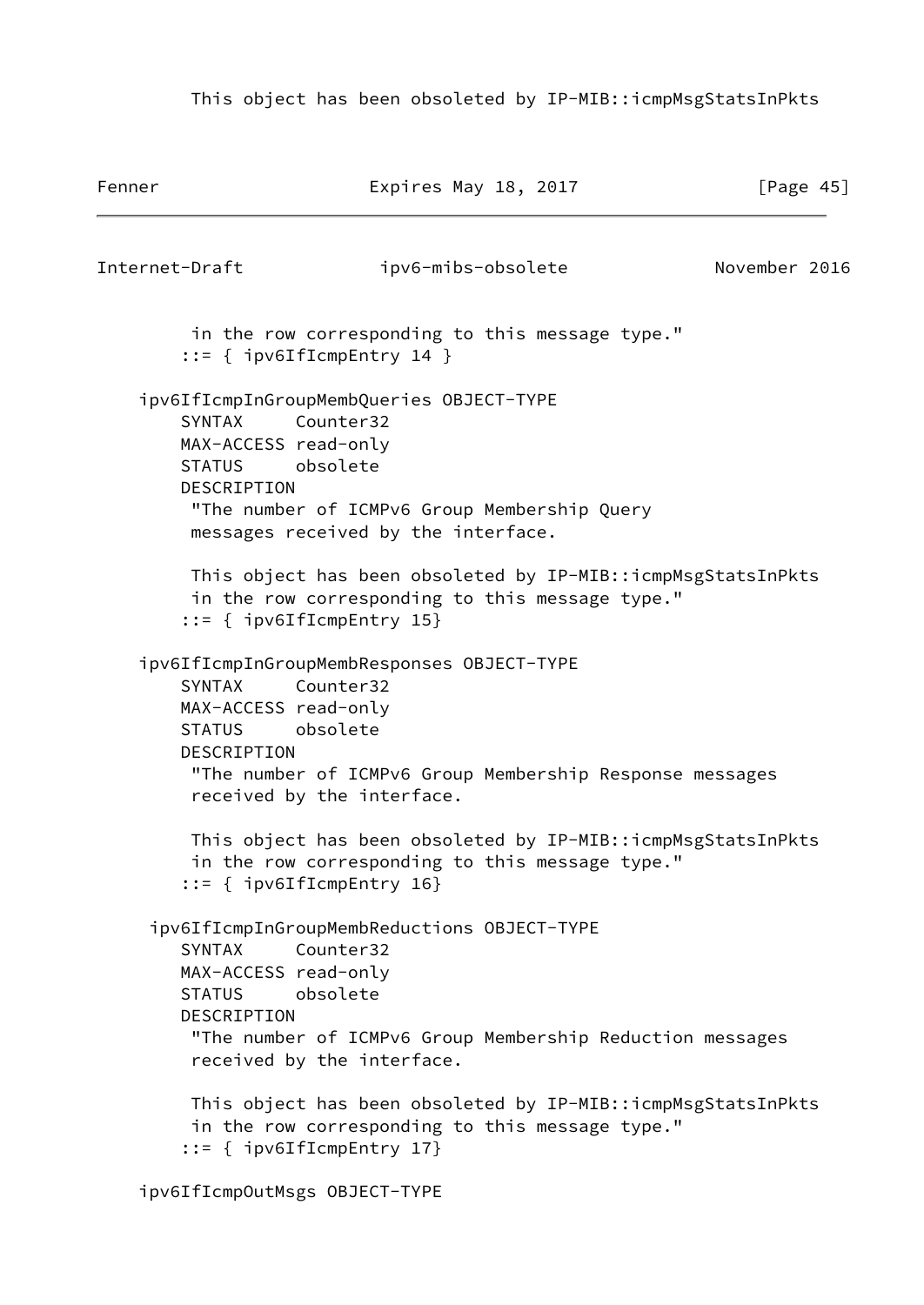SYNTAX Counter32 MAX-ACCESS read-only STATUS obsolete DESCRIPTION "The total number of ICMP messages which this interface attempted to send. Note that this counter includes all those counted by icmpOutErrors.

Fenner Expires May 18, 2017 [Page 46]

Internet-Draft ipv6-mibs-obsolete November 2016 This object has been obsoleted by IP-MIB::icmpStatsOutMsgs." ::= { ipv6IfIcmpEntry 18 } ipv6IfIcmpOutErrors OBJECT-TYPE SYNTAX Counter32 MAX-ACCESS read-only STATUS obsolete DESCRIPTION "The number of ICMP messages which this interface did not send due to problems discovered within ICMP such as a lack of buffers. This value should not include errors discovered outside the ICMP layer such as the inability of IPv6 to route the resultant datagram. In some implementations there may be no types of error which contribute to this counter's value. This object has been obsoleted by IP-MIB::icmpStatsOutErrors." ::= { ipv6IfIcmpEntry 19 } ipv6IfIcmpOutDestUnreachs OBJECT-TYPE SYNTAX Counter32 MAX-ACCESS read-only STATUS obsolete DESCRIPTION "The number of ICMP Destination Unreachable messages sent by the interface. This object has been obsoleted by IP-MIB::icmpMsgStatsOutPkts in the row corresponding to this message type." ::= { ipv6IfIcmpEntry 20 }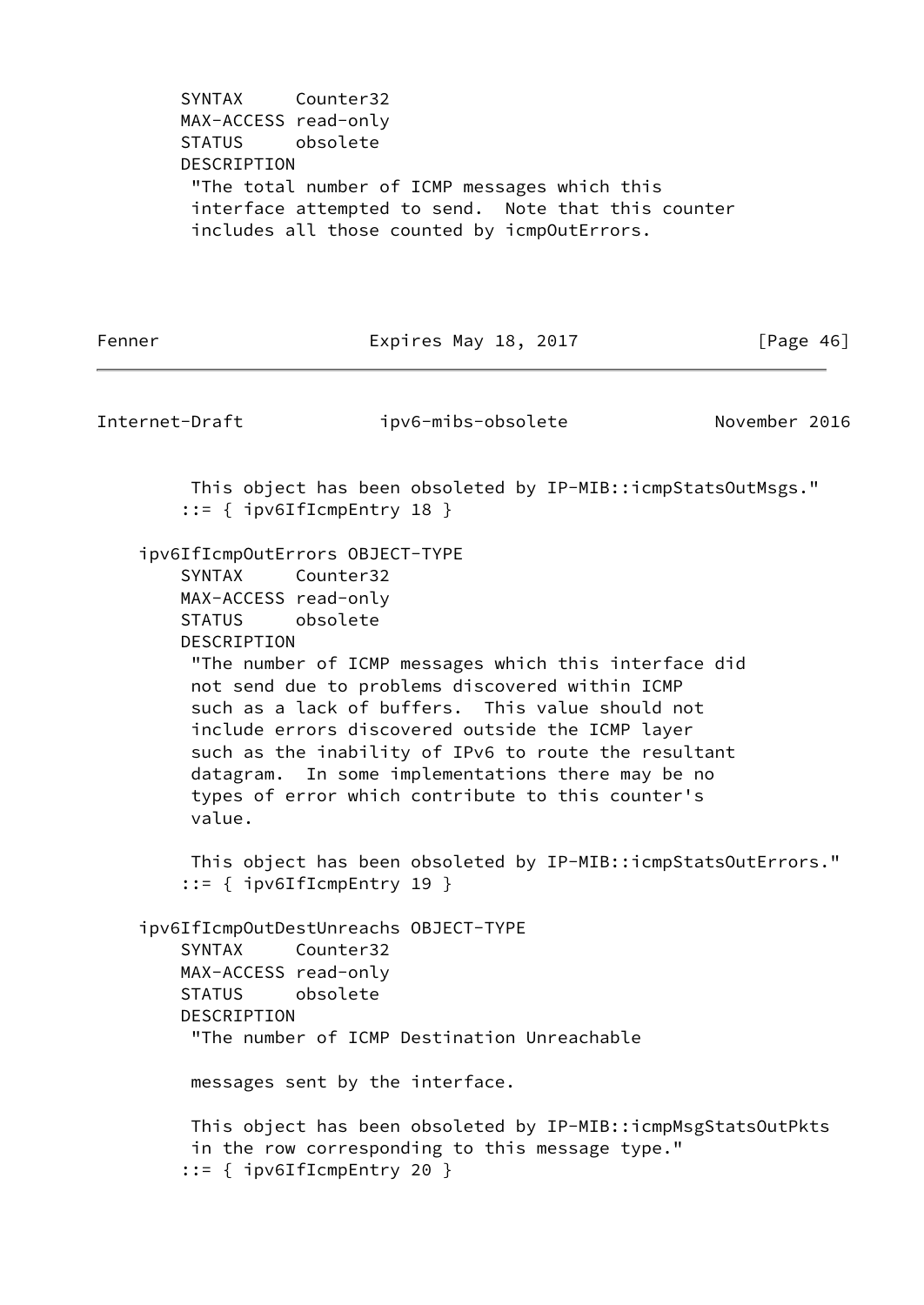ipv6IfIcmpOutAdminProhibs OBJECT-TYPE SYNTAX Counter32 MAX-ACCESS read-only STATUS obsolete DESCRIPTION "Number of ICMP dest unreachable/communication administratively prohibited messages sent. This object has been obsoleted by IP-MIB::icmpMsgStatsOutPkts in the row corresponding to this message type." ::= { ipv6IfIcmpEntry 21 } ipv6IfIcmpOutTimeExcds OBJECT-TYPE SYNTAX Counter32 MAX-ACCESS read-only Fenner Expires May 18, 2017 [Page 47] Internet-Draft ipv6-mibs-obsolete November 2016 STATUS obsolete DESCRIPTION "The number of ICMP Time Exceeded messages sent by the interface. This object has been obsoleted by IP-MIB::icmpMsgStatsOutPkts in the row corresponding to this message type." ::= { ipv6IfIcmpEntry 22 } ipv6IfIcmpOutParmProblems OBJECT-TYPE SYNTAX Counter32 MAX-ACCESS read-only STATUS obsolete DESCRIPTION "The number of ICMP Parameter Problem messages sent by the interface. This object has been obsoleted by IP-MIB::icmpMsgStatsOutPkts in the row corresponding to this message type." ::= { ipv6IfIcmpEntry 23 } ipv6IfIcmpOutPktTooBigs OBJECT-TYPE SYNTAX Counter32 MAX-ACCESS read-only STATUS obsolete DESCRIPTION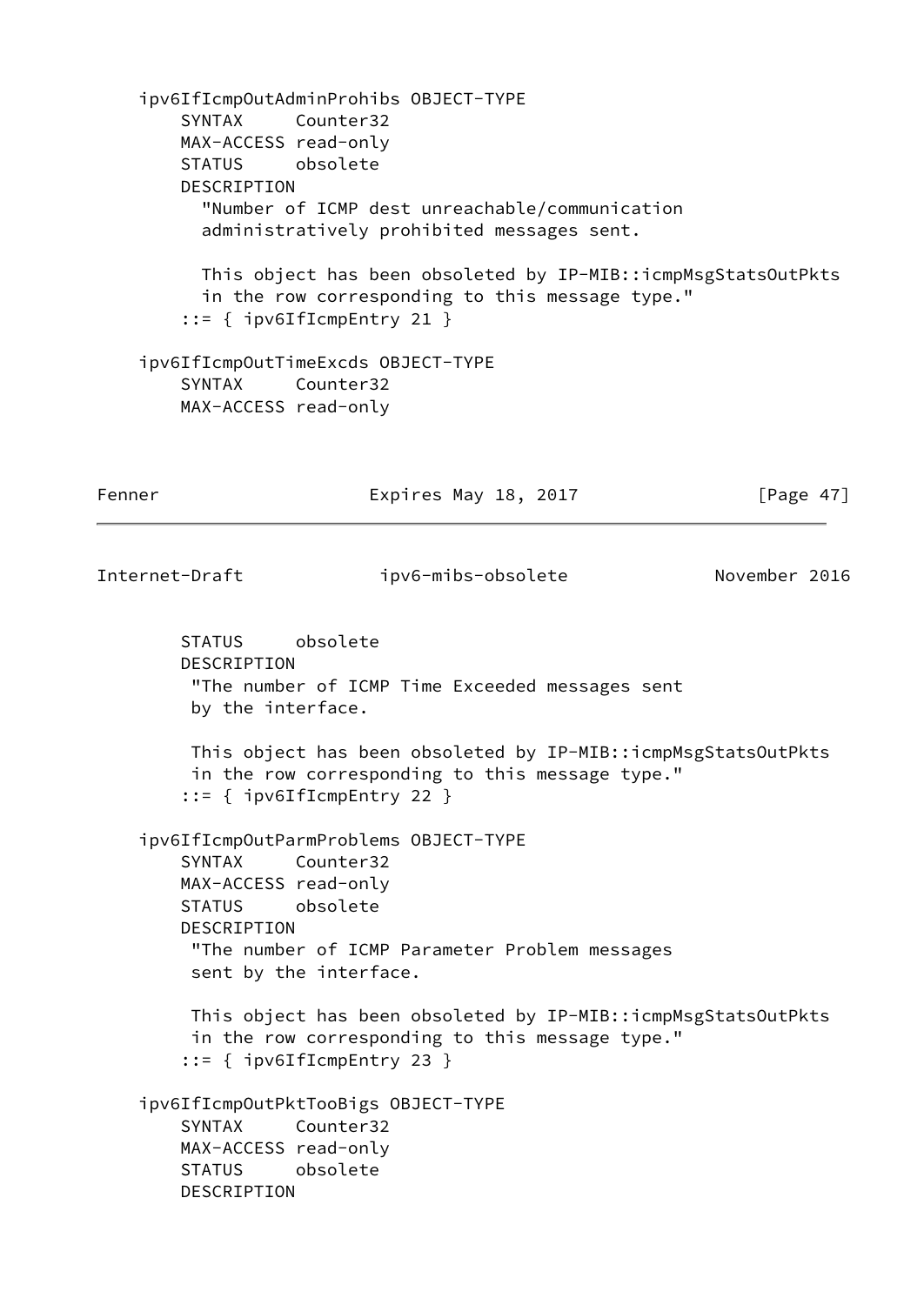```
 "The number of ICMP Packet Too Big messages sent
         by the interface.
         This object has been obsoleted by IP-MIB::icmpMsgStatsOutPkts
         in the row corresponding to this message type."
         ::= { ipv6IfIcmpEntry 24 }
     ipv6IfIcmpOutEchos OBJECT-TYPE
        SYNTAX Counter32
        MAX-ACCESS read-only
        STATUS obsolete
        DESCRIPTION
         "The number of ICMP Echo (request) messages sent
         by the interface.
         This object has been obsoleted by IP-MIB::icmpMsgStatsOutPkts
         in the row corresponding to this message type."
         ::= { ipv6IfIcmpEntry 25 }
     ipv6IfIcmpOutEchoReplies OBJECT-TYPE
        SYNTAX Counter32
        MAX-ACCESS read-only
Fenner Expires May 18, 2017 [Page 48]
Internet-Draft ipv6-mibs-obsolete November 2016
        STATUS obsolete
        DESCRIPTION
         "The number of ICMP Echo Reply messages sent
         by the interface.
         This object has been obsoleted by IP-MIB::icmpMsgStatsOutPkts
         in the row corresponding to this message type."
         ::= { ipv6IfIcmpEntry 26 }
     ipv6IfIcmpOutRouterSolicits OBJECT-TYPE
        SYNTAX Counter32
        MAX-ACCESS read-only
        STATUS obsolete
        DESCRIPTION
         "The number of ICMP Router Solicitation messages
          sent by the interface.
          This object has been obsoleted by IP-MIB::icmpMsgStatsOutPkts
          in the row corresponding to this message type."
```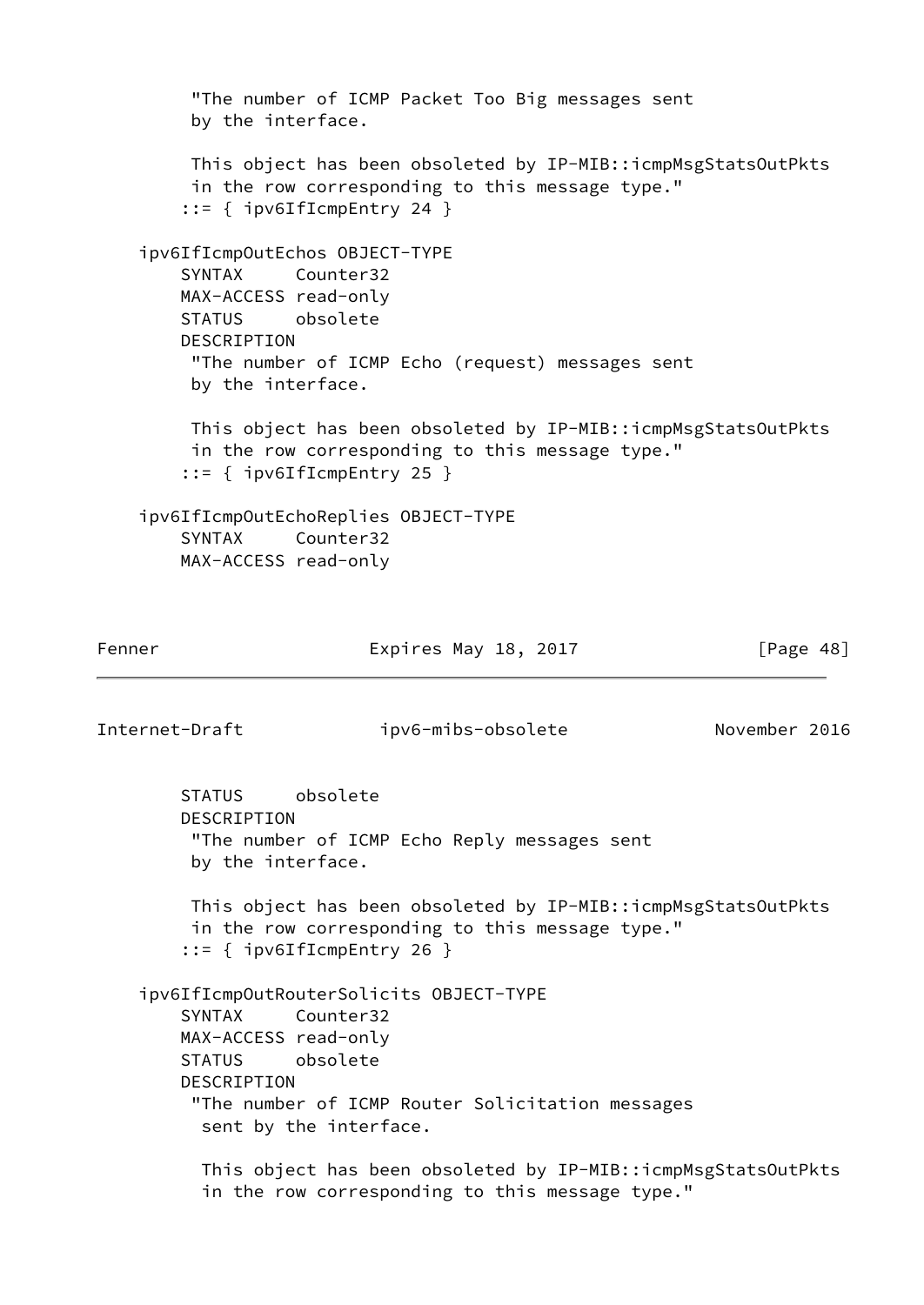```
 ::= { ipv6IfIcmpEntry 27 }
    ipv6IfIcmpOutRouterAdvertisements OBJECT-TYPE
        SYNTAX Counter32
        MAX-ACCESS read-only
        STATUS obsolete
        DESCRIPTION
         "The number of ICMP Router Advertisement messages
         sent by the interface.
         This object has been obsoleted by IP-MIB::icmpMsgStatsOutPkts
         in the row corresponding to this message type."
        ::= { ipv6IfIcmpEntry 28 }
    ipv6IfIcmpOutNeighborSolicits OBJECT-TYPE
        SYNTAX Counter32
        MAX-ACCESS read-only
        STATUS obsolete
        DESCRIPTION
         "The number of ICMP Neighbor Solicitation
          messages sent by the interface.
          This object has been obsoleted by IP-MIB::icmpMsgStatsOutPkts
          in the row corresponding to this message type."
        ::= { ipv6IfIcmpEntry 29 }
    ipv6IfIcmpOutNeighborAdvertisements OBJECT-TYPE
        SYNTAX Counter32
        MAX-ACCESS read-only
Fenner Expires May 18, 2017 [Page 49]
Internet-Draft ipv6-mibs-obsolete November 2016
        STATUS obsolete
        DESCRIPTION
         "The number of ICMP Neighbor Advertisement
         messages sent by the interface.
         This object has been obsoleted by IP-MIB::icmpMsgStatsOutPkts
         in the row corresponding to this message type."
        ::= { ipv6IfIcmpEntry 30 }
    ipv6IfIcmpOutRedirects OBJECT-TYPE
        SYNTAX Counter32
        MAX-ACCESS read-only
```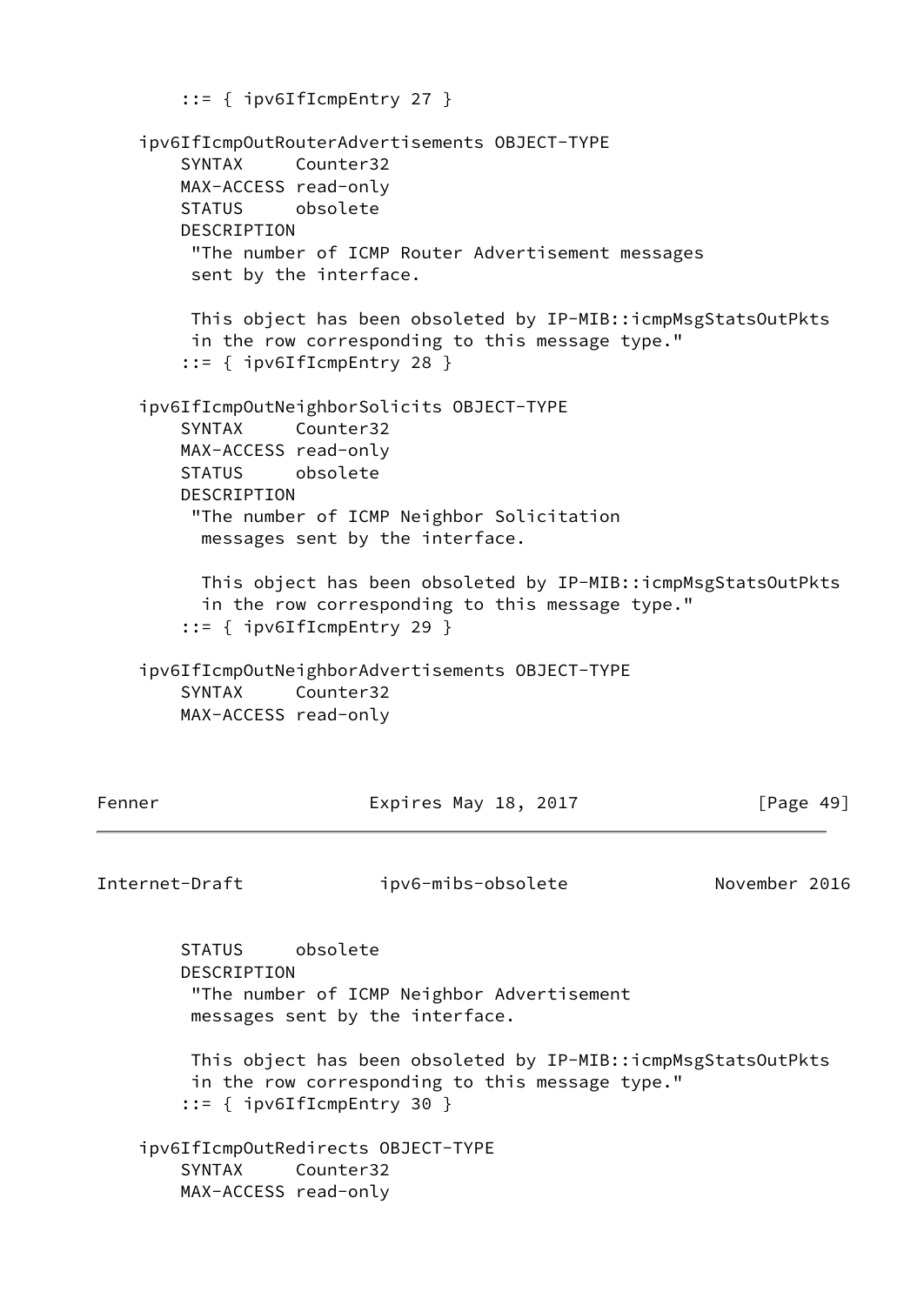STATUS obsolete DESCRIPTION "The number of Redirect messages sent. For a host, this object will always be zero, since hosts do not send redirects. This object has been obsoleted by IP-MIB::icmpMsgStatsOutPkts in the row corresponding to this message type." ::= { ipv6IfIcmpEntry 31 } ipv6IfIcmpOutGroupMembQueries OBJECT-TYPE SYNTAX Counter32 MAX-ACCESS read-only STATUS obsolete DESCRIPTION "The number of ICMPv6 Group Membership Query messages sent. This object has been obsoleted by IP-MIB::icmpMsgStatsOutPkts in the row corresponding to this message type." ::= { ipv6IfIcmpEntry 32} ipv6IfIcmpOutGroupMembResponses OBJECT-TYPE SYNTAX Counter32 MAX-ACCESS read-only STATUS obsolete DESCRIPTION "The number of ICMPv6 Group Membership Response messages sent. This object has been obsoleted by IP-MIB::icmpMsgStatsOutPkts in the row corresponding to this message type." ::= { ipv6IfIcmpEntry 33} ipv6IfIcmpOutGroupMembReductions OBJECT-TYPE SYNTAX Counter32 Fenner Expires May 18, 2017 [Page 50] Internet-Draft ipv6-mibs-obsolete November 2016 MAX-ACCESS read-only STATUS obsolete DESCRIPTION

 "The number of ICMPv6 Group Membership Reduction messages sent.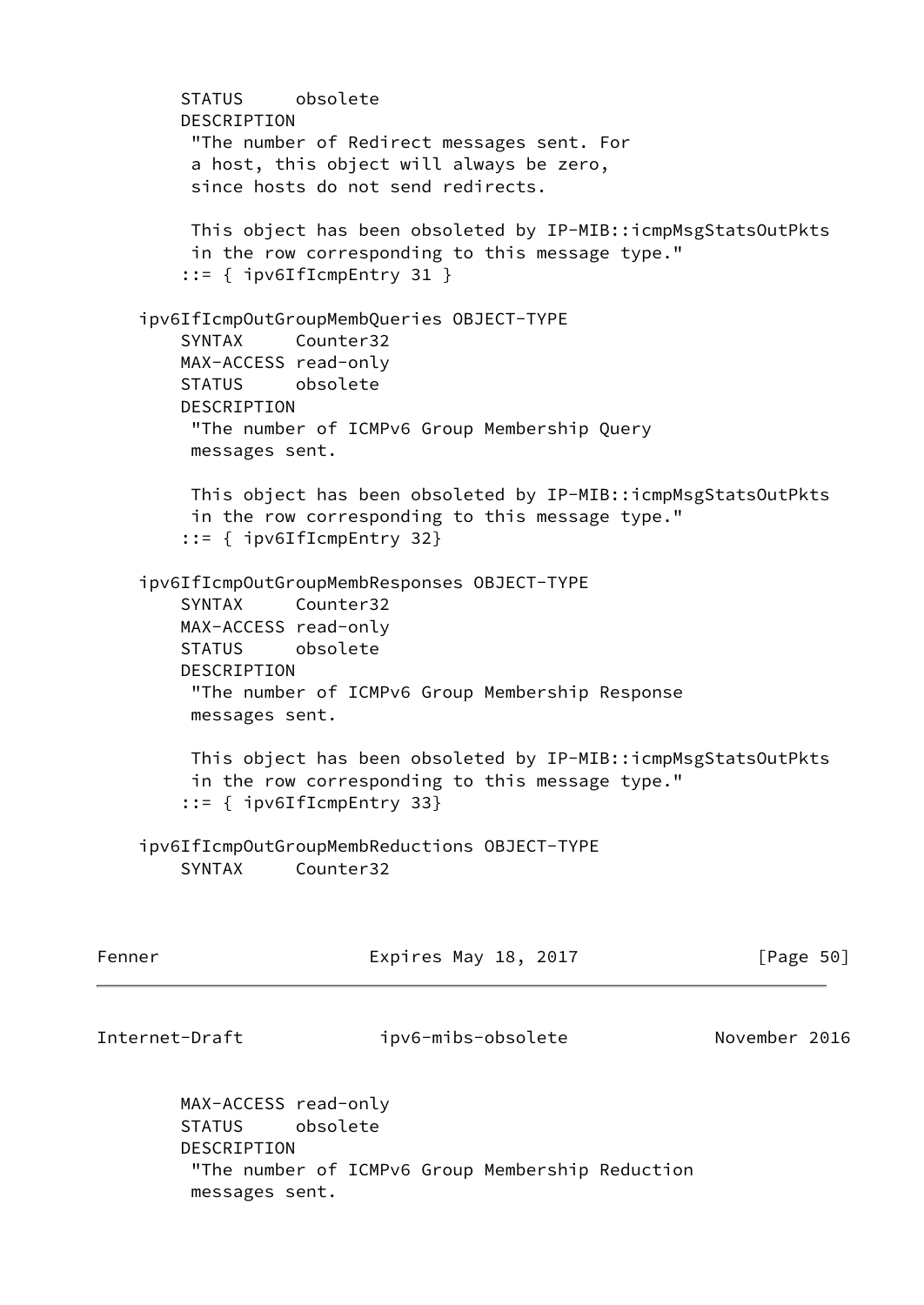```
 This object has been obsoleted by IP-MIB::icmpMsgStatsOutPkts
       in the row corresponding to this message type."
      ::= { ipv6IfIcmpEntry 34}
 -- conformance information
 ipv6IcmpConformance OBJECT IDENTIFIER ::= { ipv6IcmpMIB 2 }
 ipv6IcmpCompliances
         OBJECT IDENTIFIER ::= { ipv6IcmpConformance 1 }
 ipv6IcmpGroups
         OBJECT IDENTIFIER ::= { ipv6IcmpConformance 2 }
 -- compliance statements
 ipv6IcmpCompliance MODULE-COMPLIANCE
     STATUS obsolete
     DESCRIPTION
       "The compliance statement for SNMPv2 entities which
       implement ICMPv6.
       This compliance statement has been obsoleted by
       IP-MIB::ipMIBCompliance2."
     MODULE -- this module
         MANDATORY-GROUPS { ipv6IcmpGroup }
     ::= { ipv6IcmpCompliances 1 }
 ipv6IcmpGroup OBJECT-GROUP
     OBJECTS {
                 ipv6IfIcmpInMsgs,
                 ipv6IfIcmpInErrors,
                 ipv6IfIcmpInDestUnreachs,
                 ipv6IfIcmpInAdminProhibs,
                 ipv6IfIcmpInTimeExcds,
                 ipv6IfIcmpInParmProblems,
                 ipv6IfIcmpInPktTooBigs,
                 ipv6IfIcmpInEchos,
                 ipv6IfIcmpInEchoReplies,
                 ipv6IfIcmpInRouterSolicits,
                 ipv6IfIcmpInRouterAdvertisements,
                 ipv6IfIcmpInNeighborSolicits,
                 ipv6IfIcmpInNeighborAdvertisements,
```
Fenner Expires May 18, 2017 [Page 51]

Internet-Draft ipv6-mibs-obsolete November 2016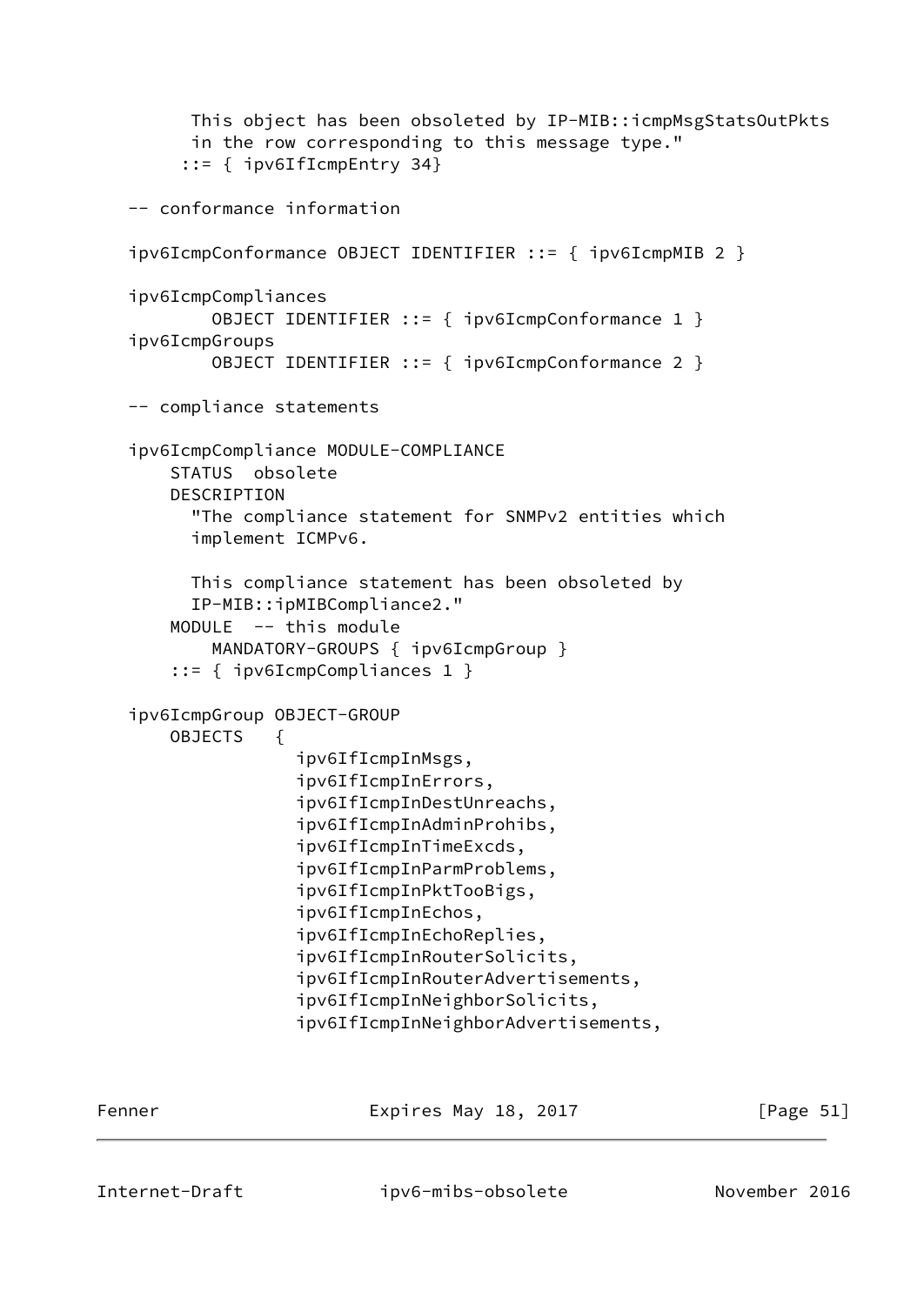<span id="page-58-0"></span>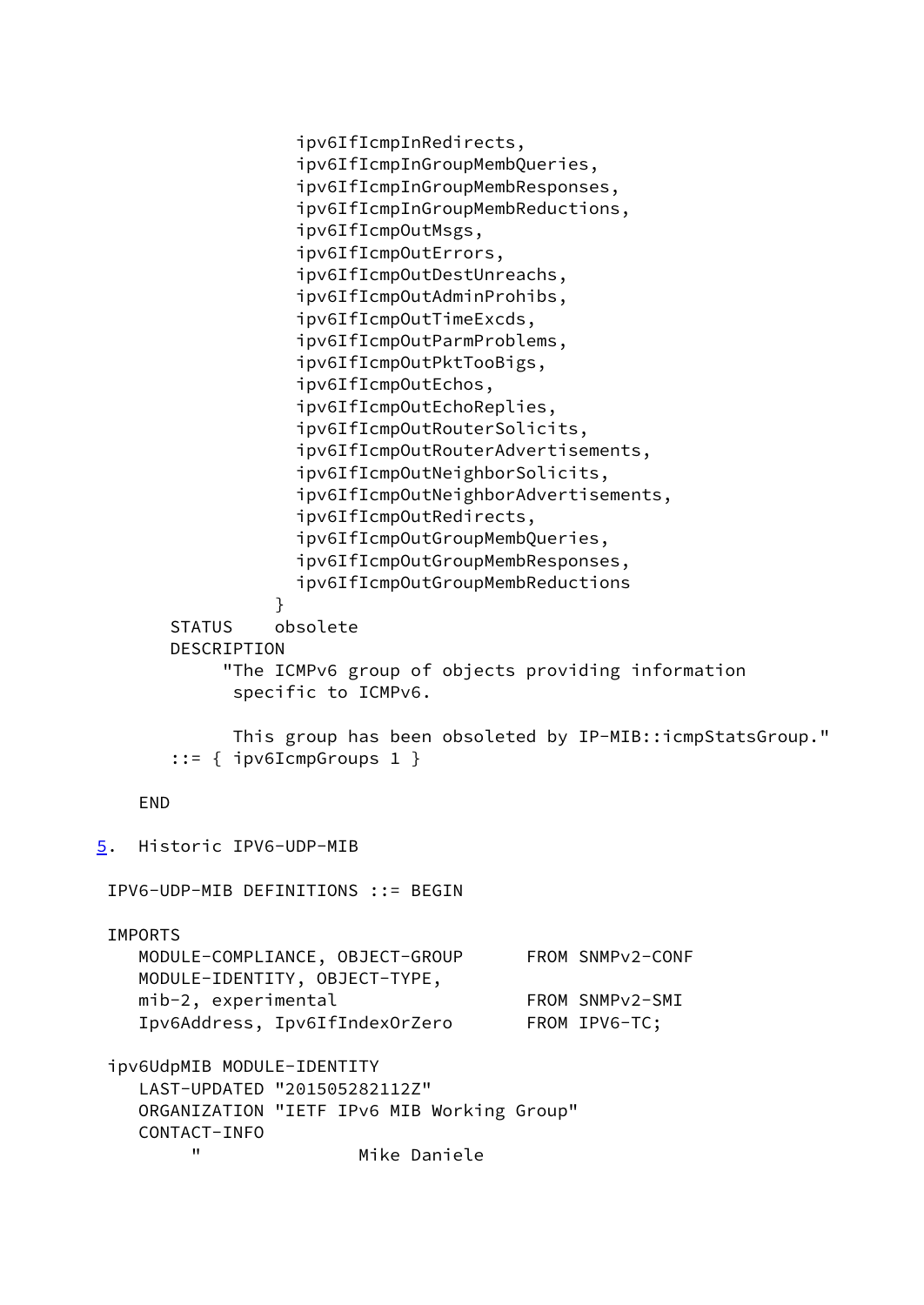Internet-Draft ipv6-mibs-obsolete November 2016 Postal: Compaq Computer Corporation 110 Spitbrook Rd Nashua, NH 03062. **US** *US US*  Phone: +1 603 884 1423 Email: daniele@zk3.dec.com" DESCRIPTION "The obsolete MIB module for entities implementing UDP over IPv6. Use the UDP-MIB instead." REVISION "201505282112Z" DESCRIPTION "Obsoleting this MIB module; it has been replaced by the revised UDP-MIB ([RFC4113](https://datatracker.ietf.org/doc/pdf/rfc4113))." REVISION "9801290000Z" DESCRIPTION "First revision, published as [RFC2454"](https://datatracker.ietf.org/doc/pdf/rfc2454)  $::=$  { experimental 87 } -- objects specific to UDP for IPv6 udp 0BJECT IDENTIFIER ::=  $\{ \text{mib-2 } 7 \}$  -- the UDP over IPv6 Listener table -- This table contains information about this entity's -- UDP/IPv6 endpoints. Only endpoints utilizing IPv6 addresses -- are contained in this table. This entity's UDP/IPv4 endpoints -- are contained in udpTable. ipv6UdpTable OBJECT-TYPE SYNTAX SEQUENCE OF Ipv6UdpEntry MAX-ACCESS not-accessible STATUS obsolete DESCRIPTION "A table containing UDP listener information for UDP/IPv6 endpoints. This table is obsoleted by UDP-MIB::udpEndpointTable."  $::= {$  udp 6 } ipv6UdpEntry OBJECT-TYPE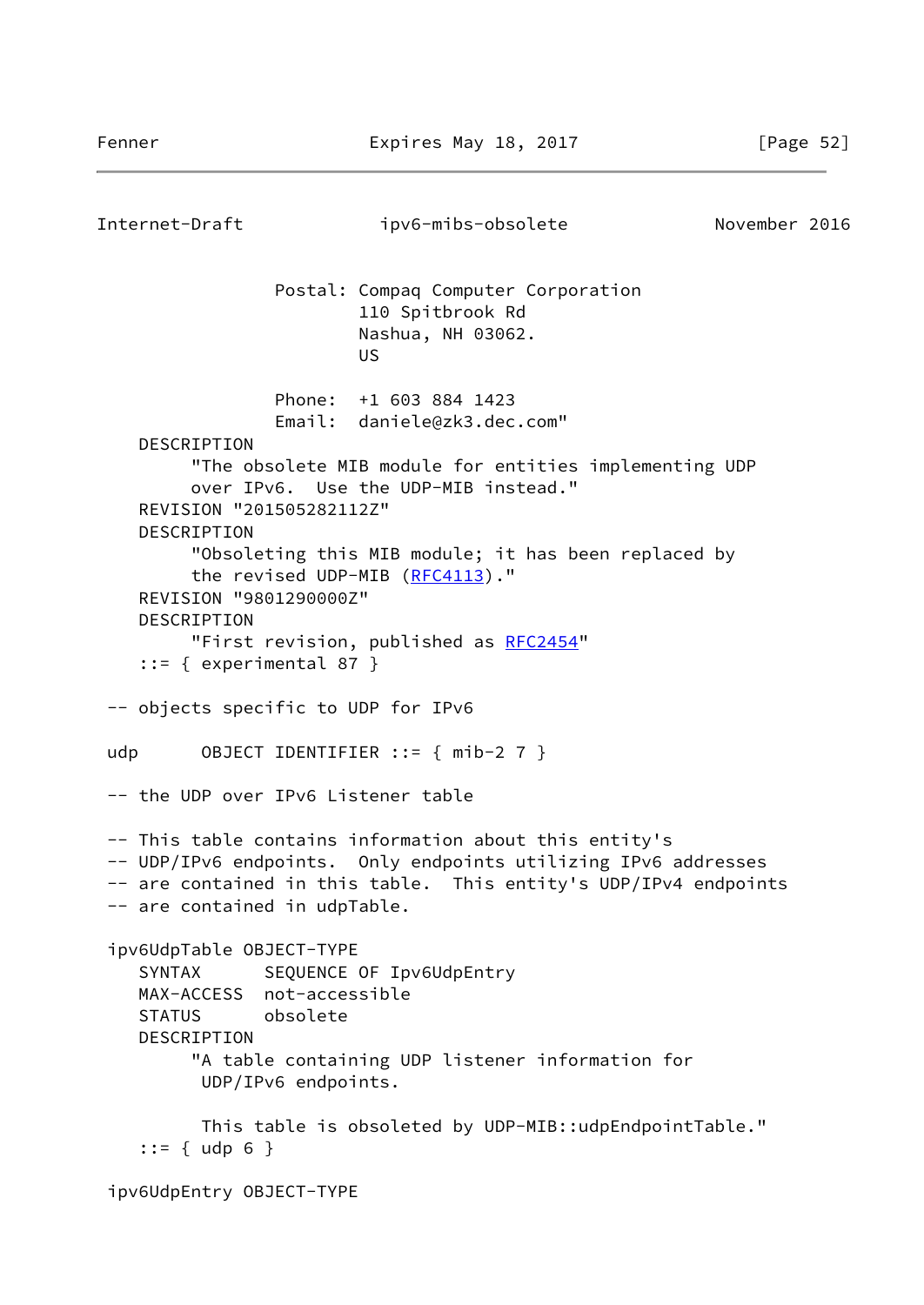SYNTAX Ipv6UdpEntry MAX-ACCESS not-accessible STATUS obsolete DESCRIPTION "Information about a particular current UDP listener.

Fenner Expires May 18, 2017 [Page 53] Internet-Draft ipv6-mibs-obsolete November 2016 Note that conceptual rows in this table require an additional index object compared to udpTable, since IPv6 addresses are not guaranteed to be unique on the managed node. This entry is obsoleted by UDP-MIB::udpEndpointTable." INDEX { ipv6UdpLocalAddress, ipv6UdpLocalPort, ipv6UdpIfIndex } ::= { ipv6UdpTable 1 } Ipv6UdpEntry ::= SEQUENCE { ipv6UdpLocalAddress Ipv6Address, ipv6UdpLocalPort INTEGER, ipv6UdpIfIndex Ipv6IfIndexOrZero } ipv6UdpLocalAddress OBJECT-TYPE SYNTAX Ipv6Address MAX-ACCESS not-accessible STATUS obsolete DESCRIPTION "The local IPv6 address for this UDP listener. In the case of a UDP listener which is willing to accept datagrams for any IPv6 address associated with the managed node, the value ::0 is used. This object is obsoleted by UDP-MIB::udpEndpointLocalAddress." ::= { ipv6UdpEntry 1 } ipv6UdpLocalPort OBJECT-TYPE SYNTAX INTEGER (0..65535) MAX-ACCESS not-accessible STATUS obsolete DESCRIPTION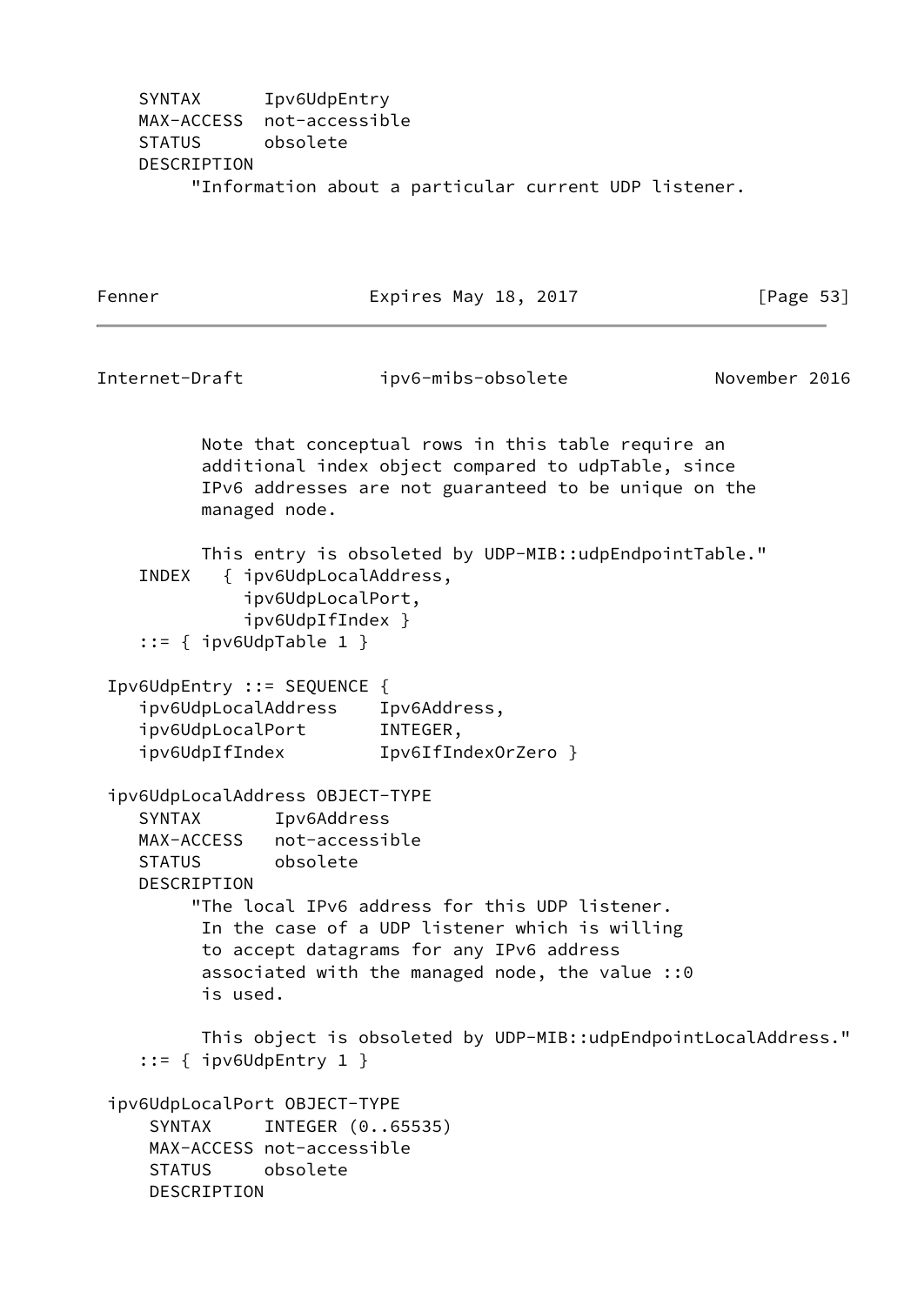```
 "The local port number for this UDP listener.
         This object is obsoleted by UDP-MIB::udpEndpointLocalPort."
      ::= { ipv6UdpEntry 2 }
 ipv6UdpIfIndex OBJECT-TYPE
    SYNTAX Ipv6IfIndexOrZero
    MAX-ACCESS read-only
    STATUS obsolete
   DESCRIPTION
         "An index object used to disambiguate conceptual rows in
          the table, since the ipv6UdpLocalAddress/ipv6UdpLocalPort
          pair may not be unique.
Fenner Expires May 18, 2017 [Page 54]
Internet-Draft ipv6-mibs-obsolete November 2016
          This object identifies the local interface that is
          associated with ipv6UdpLocalAddress for this UDP listener.
          If such a local interface cannot be determined, this object
          should take on the value 0. (A possible example of this
          would be if the value of ipv6UdpLocalAddress is ::0.)
          The interface identified by a particular non-0 value of
          this index is the same interface as identified by the same
          value of ipv6IfIndex.
          The value of this object must remain constant during
          the life of this UDP endpoint.
          This object is obsoleted by the zone identifier in
          an InetAddressIPv6z address in
          UDP-MIB::udpEndpointLocalAddress."
    ::= { ipv6UdpEntry 3 }
 --
 -- conformance information
- - ipv6UdpConformance OBJECT IDENTIFIER ::= { ipv6UdpMIB 2 }
 ipv6UdpCompliances OBJECT IDENTIFIER ::= { ipv6UdpConformance 1 }
 ipv6UdpGroups OBJECT IDENTIFIER ::= { ipv6UdpConformance 2 }
 -- compliance statements
```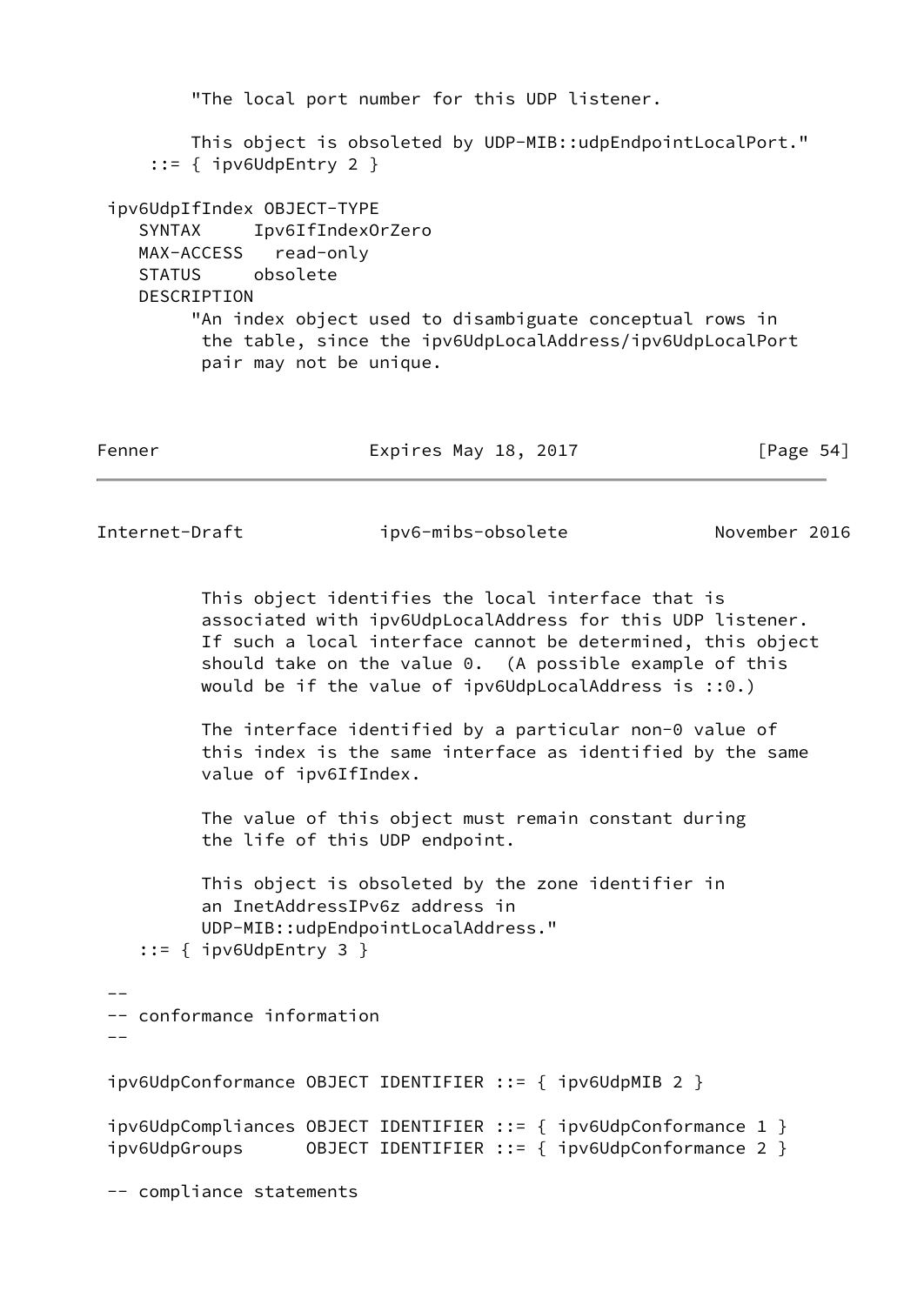<span id="page-62-0"></span> ipv6UdpCompliance MODULE-COMPLIANCE STATUS obsolete DESCRIPTION "The compliance statement for SNMPv2 entities which implement UDP over IPv6. This object is obsoleted by UDP-MIB::udpMIBCompliance2." MODULE -- this module MANDATORY-GROUPS { ipv6UdpGroup } ::= { ipv6UdpCompliances 1 } ipv6UdpGroup OBJECT-GROUP OBJECTS  $\{ --$  these are defined in this module -- ipv6UdpLocalAddress (not-accessible) -- ipv6UdpLocalPort (not-accessible) ipv6UdpIfIndex } STATUS obsolete DESCRIPTION "The group of objects providing management of Fenner Expires May 18, 2017 [Page 55] Internet-Draft ipv6-mibs-obsolete November 2016 UDP over IPv6. This group is obsoleted by several groups in UDP-MIB." ::= { ipv6UdpGroups 1 } END [6](#page-62-0). Historic IPV6-TCP-MIB IPV6-TCP-MIB DEFINITIONS ::= BEGIN IMPORTS MODULE-COMPLIANCE, OBJECT-GROUP FROM SNMPv2-CONF MODULE-IDENTITY, OBJECT-TYPE, mib-2, experimental FROM SNMPv2-SMI Ipv6Address, Ipv6IfIndexOrZero FROM IPV6-TC; ipv6TcpMIB MODULE-IDENTITY LAST-UPDATED "201505282112Z" ORGANIZATION "IETF IPv6 MIB Working Group" CONTACT-INFO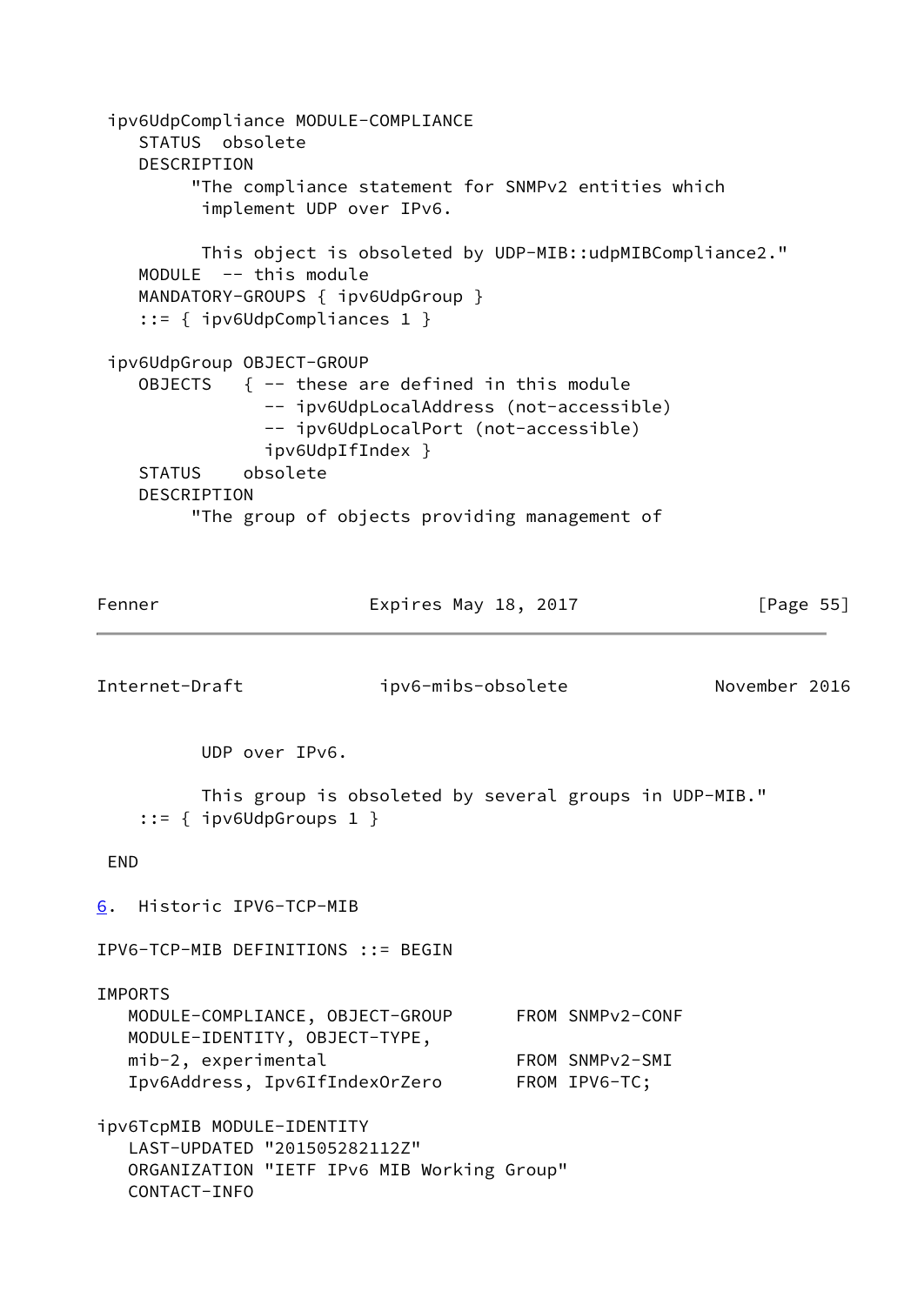" Mike Daniele Postal: Compaq Computer Corporation 110 Spitbrook Rd Nashua, NH 03062. **US** *US US*  Phone: +1 603 884 1423 Email: daniele@zk3.dec.com" **DESCRIPTION**  "The obsolete MIB module for entities implementing TCP over IPv6. Use the TCP-MIB instead." REVISION "201505282112Z" DESCRIPTION "Obsoleting this MIB module; it has been replaced by the revised TCP-MIB [\(RFC4022](https://datatracker.ietf.org/doc/pdf/rfc4022))." REVISION "9801290000Z" DESCRIPTION "First revision, published as [RFC2452](https://datatracker.ietf.org/doc/pdf/rfc2452)" ::= { experimental 86 } -- objects specific to TCP for IPv6 tcp OBJECT IDENTIFIER ::= { mib-2 6 } -- the TCP over IPv6 Connection table Fenner Expires May 18, 2017 [Page 56] Internet-Draft ipv6-mibs-obsolete November 2016 -- This connection table contains information about this -- entity's existing TCP connections between IPv6 endpoints. -- Only connections between IPv6 addresses are contained in -- this table. This entity's connections between IPv4 -- endpoints are contained in tcpConnTable.

ipv6TcpConnTable OBJECT-TYPE SYNTAX SEQUENCE OF Ipv6TcpConnEntry MAX-ACCESS not-accessible STATUS obsolete DESCRIPTION "A table containing TCP connection-specific information, for only those connections whose endpoints are IPv6 addresses.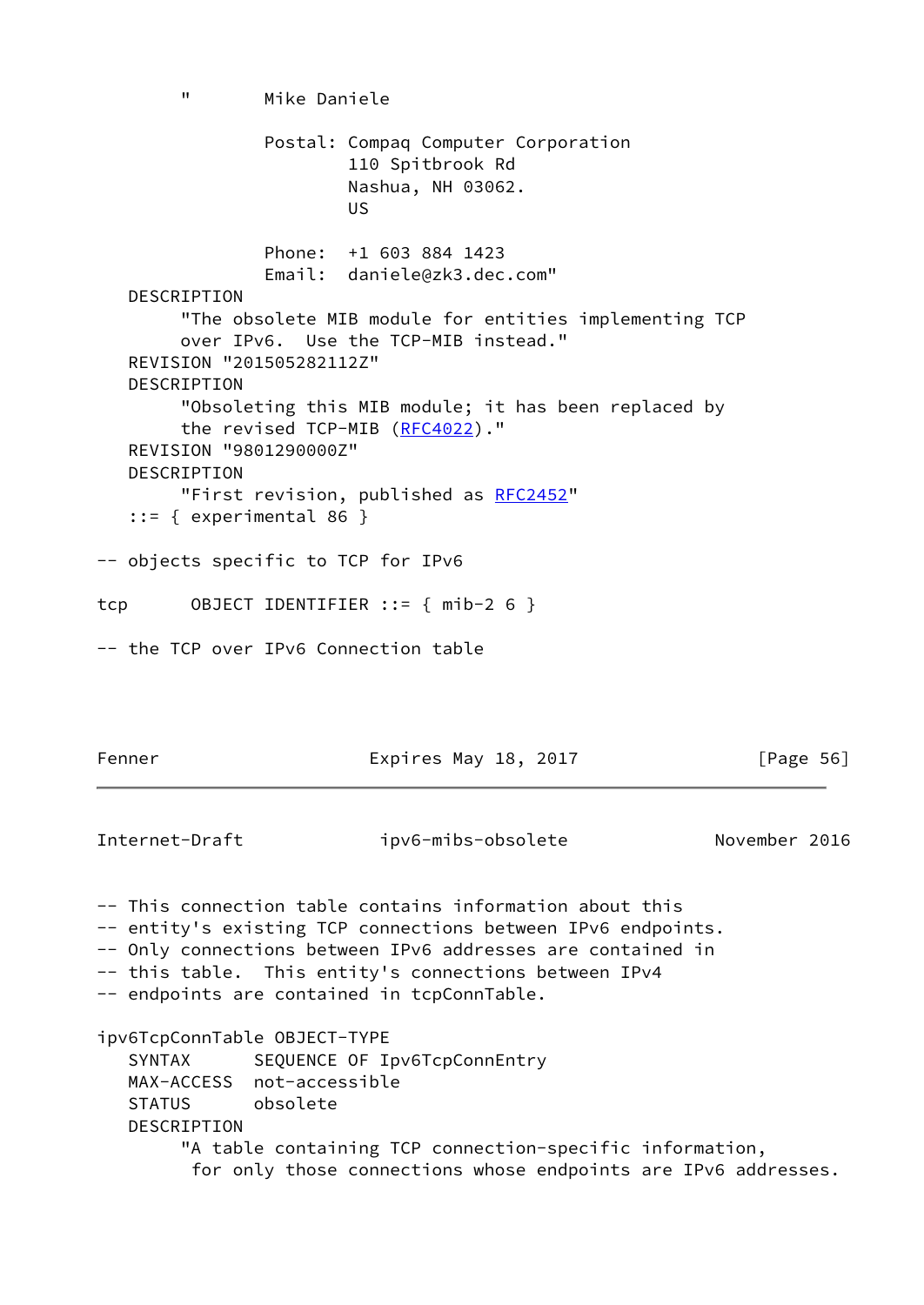|                                | $::= {$ tcp 16 }                                                                                                                        |                                                      | This table is obsoleted by TCP-MIB::tcpConnectionTable."                                                                                                                                                                                      |               |
|--------------------------------|-----------------------------------------------------------------------------------------------------------------------------------------|------------------------------------------------------|-----------------------------------------------------------------------------------------------------------------------------------------------------------------------------------------------------------------------------------------------|---------------|
| SYNTAX                         | ipv6TcpConnEntry OBJECT-TYPE<br>Ipv6TcpConnEntry<br>MAX-ACCESS not-accessible<br>STATUS obsolete<br>DESCRIPTION<br>to the CLOSED state. |                                                      | "A conceptual row of the ipv6TcpConnTable containing<br>information about a particular current TCP connection.<br>Each row of this table is transient, in that it ceases to<br>exist when (or soon after) the connection makes the transition |               |
|                                |                                                                                                                                         |                                                      | Note that conceptual rows in this table require an additional<br>index object compared to tcpConnTable, since IPv6 addresses<br>are not guaranteed to be unique on the managed node.                                                          |               |
| INDEX                          | ipv6TcpConnLocalPort,<br>ipv6TcpConnRemPort,<br>ipv6TcpConnIfIndex }<br>$::=$ { ipv6TcpConnTable 1 }                                    | { ipv6TcpConnLocalAddress,<br>ipv6TcpConnRemAddress, | This entry is obsoleted by TCP-MIB::tcpConnectionEntry."                                                                                                                                                                                      |               |
|                                | Ipv6TcpConnEntry ::=<br>SEQUENCE { ipv6TcpConnLocalAddress<br>ipv6TcpConnRemPort<br>ipv6TcpConnIfIndex<br>ipv6TcpConnState              | ipv6TcpConnLocalPort<br>ipv6TcpConnRemAddress        | Ipv6Address,<br>INTEGER,<br>Ipv6Address,<br>INTEGER,<br>Ipv6IfIndexOrZero,<br>INTEGER }                                                                                                                                                       |               |
| Fenner                         |                                                                                                                                         | Expires May 18, 2017                                 |                                                                                                                                                                                                                                               | [Page $57$ ]  |
| Internet-Draft                 |                                                                                                                                         | ipv6-mibs-obsolete                                   |                                                                                                                                                                                                                                               | November 2016 |
| <b>SYNTAX</b><br><b>STATUS</b> | ipv6TcpConnLocalAddress OBJECT-TYPE<br>Ipv6Address<br>MAX-ACCESS not-accessible<br>obsolete<br>DESCRIPTION                              |                                                      | "The local IPv6 address for this TCP connection. In                                                                                                                                                                                           |               |

the case of a connection in the listen state which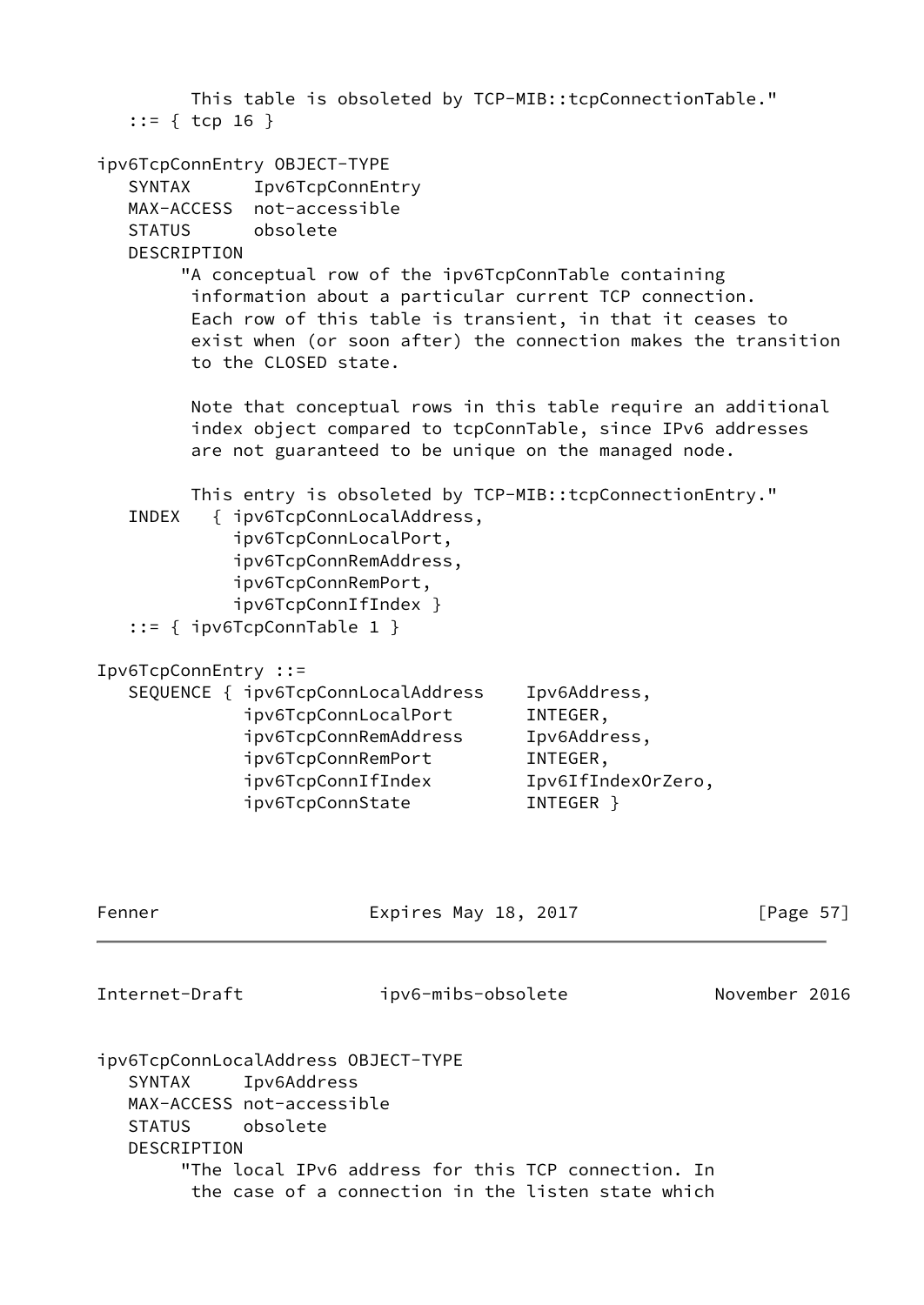```
 is willing to accept connections for any IPv6
         address associated with the managed node, the value
          ::0 is used.
         This object is obsoleted by
         TCP-MIB::tcpConnectionLocalAddressType."
    ::= { ipv6TcpConnEntry 1 }
ipv6TcpConnLocalPort OBJECT-TYPE
   SYNTAX INTEGER (0..65535)
   MAX-ACCESS not-accessible
   STATUS obsolete
   DESCRIPTION
        "The local port number for this TCP connection.
        This object is obsoleted by TCP-MIB::tcpConnectionLocalPort."
    ::= { ipv6TcpConnEntry 2 }
ipv6TcpConnRemAddress OBJECT-TYPE
   SYNTAX Ipv6Address
   MAX-ACCESS not-accessible
   STATUS obsolete
   DESCRIPTION
        "The remote IPv6 address for this TCP connection.
        This object is obsoleted by TCP-MIB::tcpConnectionRemAddress."
    ::= { ipv6TcpConnEntry 3 }
ipv6TcpConnRemPort OBJECT-TYPE
  SYNTAX INTEGER (0..65535)
   MAX-ACCESS not-accessible
   STATUS obsolete
   DESCRIPTION
        "The remote port number for this TCP connection.
        This object is obsoleted by TCP-MIB::tcpConnectionRemPort."
    ::= { ipv6TcpConnEntry 4 }
ipv6TcpConnIfIndex OBJECT-TYPE
   SYNTAX Ipv6IfIndexOrZero
   MAX-ACCESS not-accessible
Fenner Expires May 18, 2017 [Page 58]
```
Internet-Draft ipv6-mibs-obsolete November 2016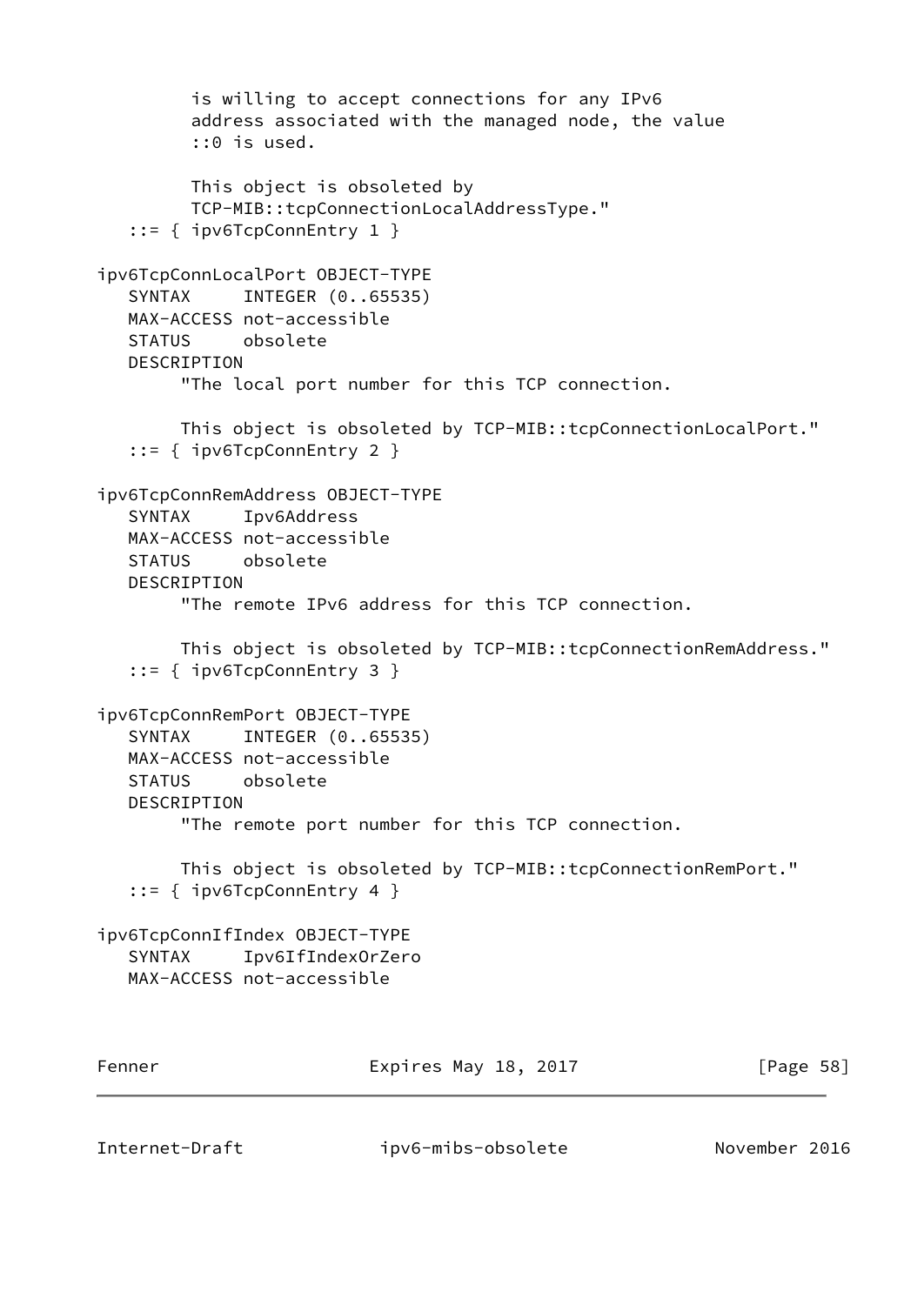```
 STATUS obsolete
   DESCRIPTION
         "An index object used to disambiguate conceptual rows in
          the table, since the connection 4-tuple may not be unique.
          If the connection's remote address (ipv6TcpConnRemAddress)
          is a link-local address and the connection's local address
          (ipv6TcpConnLocalAddress) is not a link-local address, this
          object identifies a local interface on the same link as
          the connection's remote link-local address.
          Otherwise, this object identifies the local interface that
          is associated with the ipv6TcpConnLocalAddress for this
          TCP connection. If such a local interface cannot be determined,
          this object should take on the value 0. (A possible example
          of this would be if the value of ipv6TcpConnLocalAddress is ::0.)
          The interface identified by a particular non-0 value of this
          index is the same interface as identified by the same value
          of ipv6IfIndex.
          The value of this object must remain constant during the life
          of the TCP connection.
          This object is obsoleted by the zone identifier in
          an InetAddressIPv6z address in either
          TCP-MIB::tcpConnectionLocalAddress or
          TCP-MIB::tcpConnectionRemAddress."
    ::= { ipv6TcpConnEntry 5 }
ipv6TcpConnState OBJECT-TYPE
    SYNTAX INTEGER {
         closed(1),
         listen(2),
         synSent(3),
         synReceived(4),
         established(5),
         finWait1(6),
         finWait2(7),
         closeWait(8),
         lastAck(9),
         closing(10),
         timeWait(11),
         deleteTCB(12) }
   MAX-ACCESS read-write
   STATUS obsolete
   DESCRIPTION
         "The state of this TCP connection.
```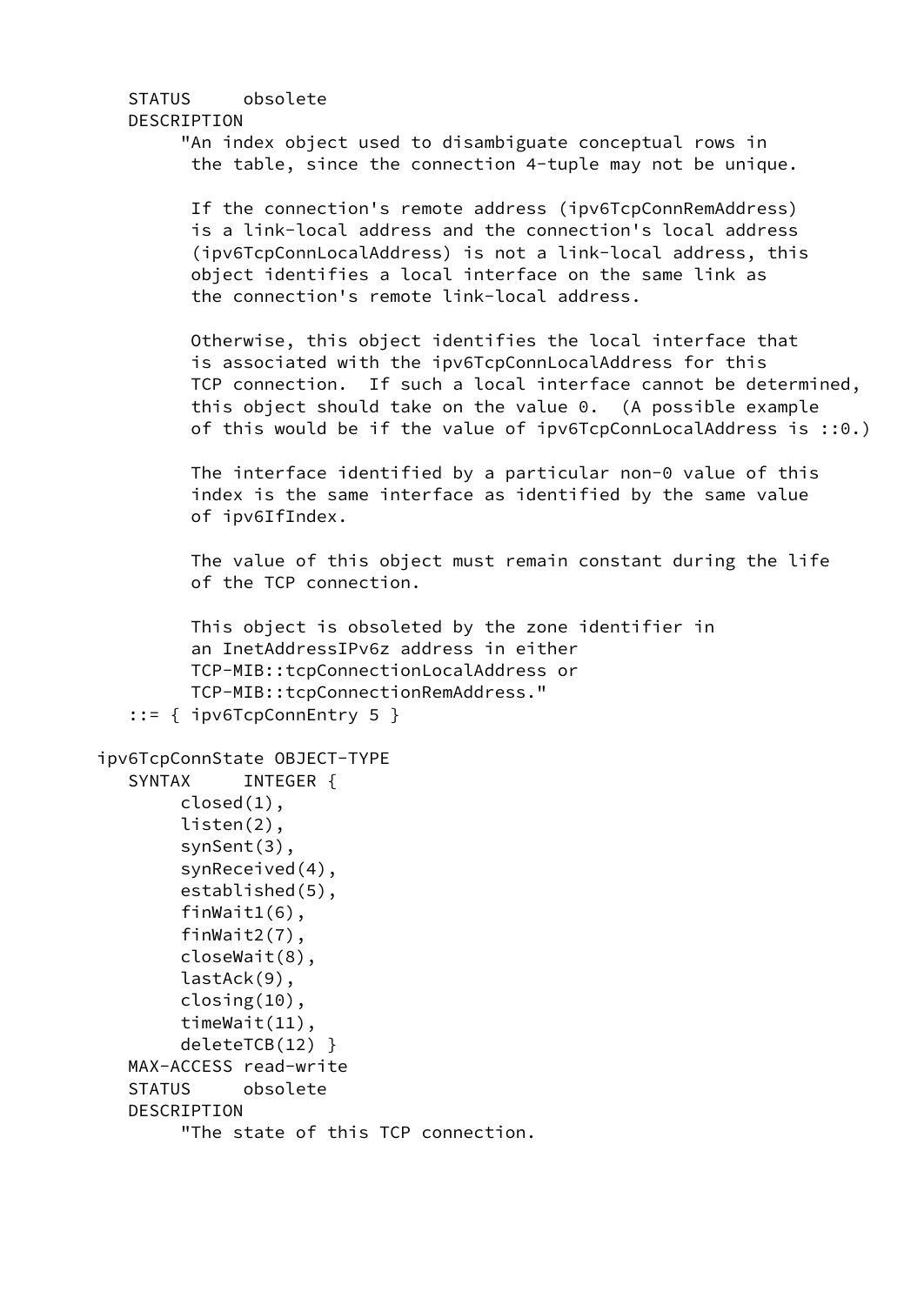Internet-Draft ipv6-mibs-obsolete November 2016 The only value which may be set by a management station is deleteTCB(12). Accordingly, it is appropriate for an agent to return an error response (`badValue' for SNMPv1, 'wrongValue' for SNMPv2) if a management station attempts to set this object to any other value. If a management station sets this object to the value deleteTCB(12), then this has the effect of deleting the TCB (as defined in [RFC 793](https://datatracker.ietf.org/doc/pdf/rfc793)) of the corresponding connection on the managed node, resulting in immediate termination of the connection. As an implementation-specific option, a RST segment may be sent from the managed node to the other TCP endpoint (note however that RST segments are not sent reliably). This object is obsoleted by TCP-MIB::tcpConnectionState." ::= { ipv6TcpConnEntry 6 } -- -- conformance information  $$ ipv6TcpConformance OBJECT IDENTIFIER ::= { ipv6TcpMIB 2 } ipv6TcpCompliances OBJECT IDENTIFIER ::= { ipv6TcpConformance 1 } ipv6TcpGroups OBJECT IDENTIFIER ::= { ipv6TcpConformance 2 } -- compliance statements ipv6TcpCompliance MODULE-COMPLIANCE STATUS obsolete DESCRIPTION "The compliance statement for SNMPv2 entities which implement TCP over IPv6. This compliance statement is obsoleted by TCP-MIB::tcpMIBCompliance2." MODULE -- this module MANDATORY-GROUPS { ipv6TcpGroup } ::= { ipv6TcpCompliances 1 } ipv6TcpGroup OBJECT-GROUP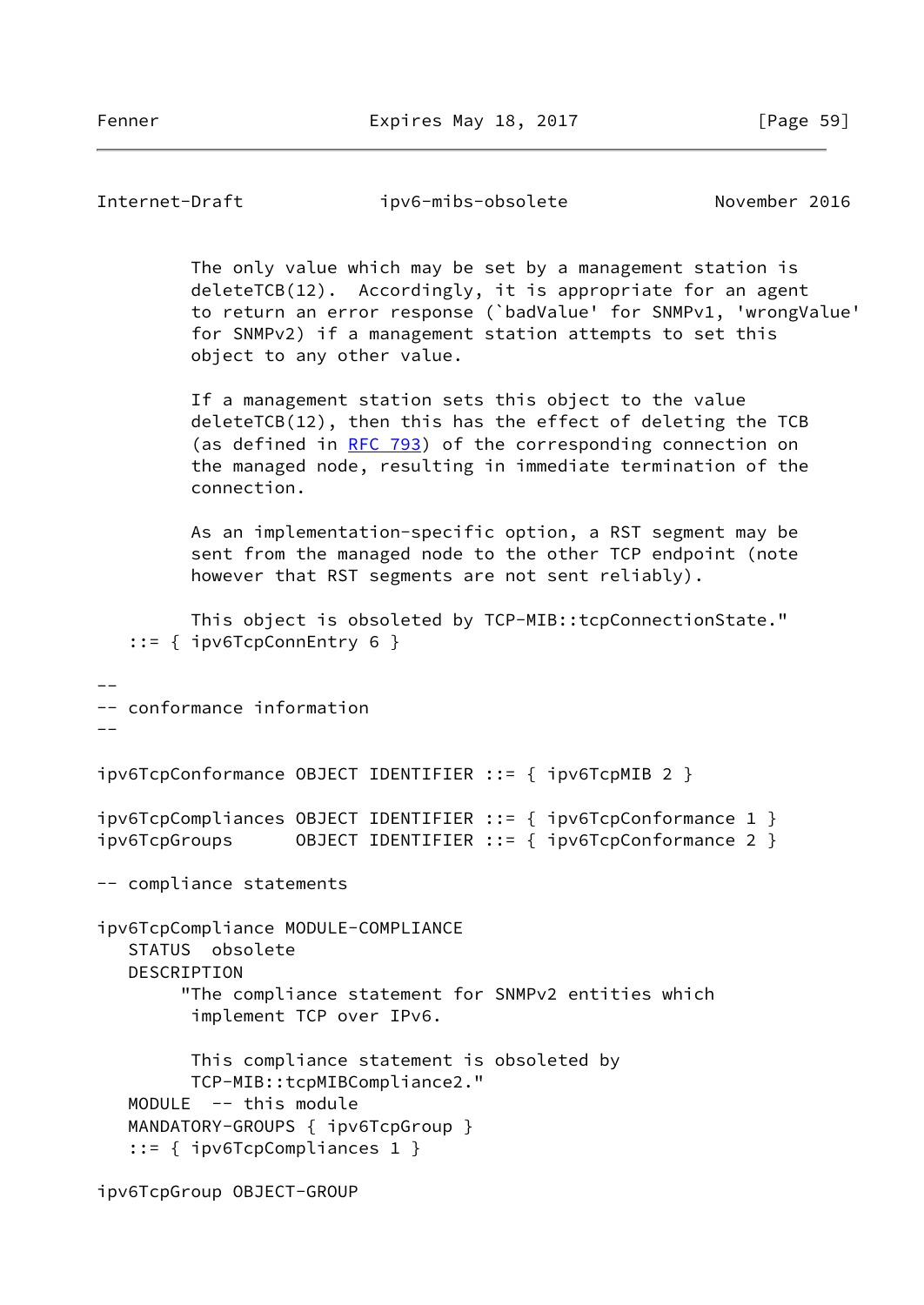|  | OBJECTS $\{- -$ these are defined in this module                                                                                                                                                                                                                                                                                                                      |
|--|-----------------------------------------------------------------------------------------------------------------------------------------------------------------------------------------------------------------------------------------------------------------------------------------------------------------------------------------------------------------------|
|  | -- ipv6TcpConnLocalAddress (not-accessible)                                                                                                                                                                                                                                                                                                                           |
|  | -- ipv6TcpConnLocalPort (not-accessible)                                                                                                                                                                                                                                                                                                                              |
|  | -- ipv6TcpConnRemAddress (not-accessible)                                                                                                                                                                                                                                                                                                                             |
|  | $\mathcal{L}_{\mathcal{L}}$ . $\mathcal{L}_{\mathcal{L}}$ . $\mathcal{L}_{\mathcal{L}}$ . $\mathcal{L}_{\mathcal{L}}$ . $\mathcal{L}_{\mathcal{L}}$ . $\mathcal{L}_{\mathcal{L}}$ . $\mathcal{L}_{\mathcal{L}}$ . $\mathcal{L}_{\mathcal{L}}$ . $\mathcal{L}_{\mathcal{L}}$ . $\mathcal{L}_{\mathcal{L}}$ . $\mathcal{L}_{\mathcal{L}}$ . $\mathcal{L}_{\mathcal{L}}$ |

-- ipv6TcpConnRemPort (not-accessible)

Fenner Expires May 18, 2017 [Page 60]

Internet-Draft ipv6-mibs-obsolete November 2016

 -- ipv6TcpConnIfIndex (not-accessible) ipv6TcpConnState } STATUS obsolete DESCRIPTION "The group of objects providing management of TCP over IPv6.

 This group is obsoleted by several groups in TCP-MIB." ::=  $\{$  ipv6TcpGroups 1  $\}$ 

END

<span id="page-68-0"></span>[7](#page-68-0). Reclassification

This document reclassifies [[RFC2452\]](https://datatracker.ietf.org/doc/pdf/rfc2452), [[RFC2454](https://datatracker.ietf.org/doc/pdf/rfc2454)], [\[RFC2465](https://datatracker.ietf.org/doc/pdf/rfc2465)], and [\[RFC2466](https://datatracker.ietf.org/doc/pdf/rfc2466)] to Historic.

<span id="page-68-1"></span>[8](#page-68-1). Security Considerations

This document contains only obsolete objects, which [\[RFC2578](https://datatracker.ietf.org/doc/pdf/rfc2578)] says "should not be implemented and/or can be removed if previously implemented". Since the contents of this document should not be implemented, it has no security implications. If there were any security implications based on these objects in an implementation, removing these objects as [[RFC2578](https://datatracker.ietf.org/doc/pdf/rfc2578)] suggests would improve the security of that implementation.

<span id="page-68-2"></span>[9](#page-68-2). IANA Considerations

In smi-numbers  $[1]$  $[1]$ , the entries for [RFC2452](https://datatracker.ietf.org/doc/pdf/rfc2452) and [RFC2454](https://datatracker.ietf.org/doc/pdf/rfc2454), in the "SMI Experimental Codes" section, have an annotation "(Historic)" or "(Historical)".

 IANA is asked to make the following changes to the "SMI Network Management MGMT Codes Internet-standard MIB" section: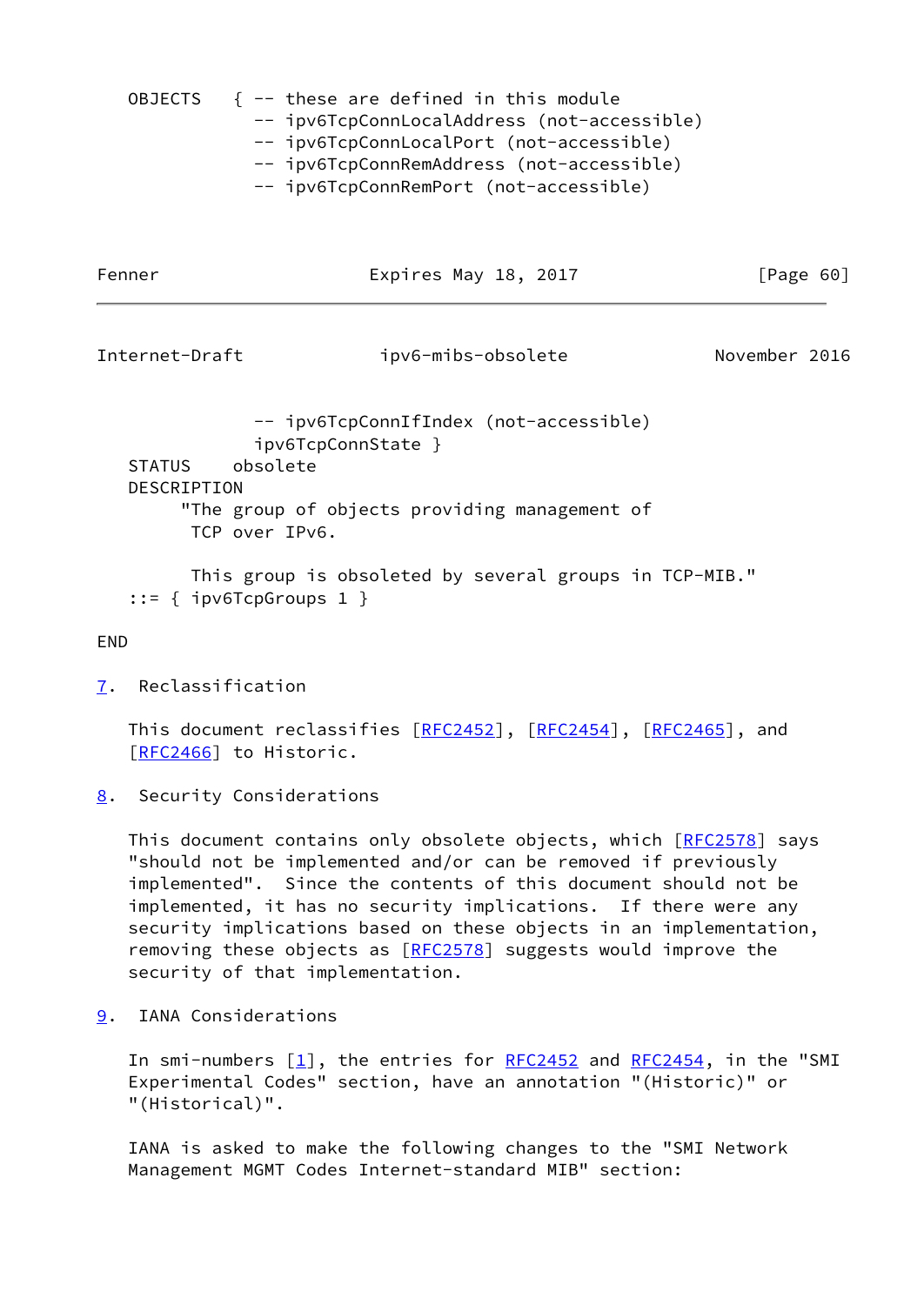- o Remove [RFC1213](https://datatracker.ietf.org/doc/pdf/rfc1213) from the references for mib-2.5 "icmp".
- o Update the reference for mib-2.6 "tcp" to point to [RFC4022](https://datatracker.ietf.org/doc/pdf/rfc4022).
- o Remove [RFC1213](https://datatracker.ietf.org/doc/pdf/rfc1213) from the references for mib-2.7 "udp".
- o Remove [RFC2012](https://datatracker.ietf.org/doc/pdf/rfc2012) from the references for mib-2.49 "tcpMIB".
- o Add the "(Historic)" annotation for the entries for mib-2.55 "ipv6MIB" and for mib-2.56 "ipv6IcmpMIB", and update the reference to point to this document.

| Fenner | Expires May 18, 2017 |  |  | [Page 61] |  |
|--------|----------------------|--|--|-----------|--|
|--------|----------------------|--|--|-----------|--|

Internet-Draft ipv6-mibs-obsolete November 2016

 IANA is asked to make the following changes to the "SMI Experimental Codes" section:

- o Add the "(Historic)" annotation for experimental.74 "IPV6 MIB"
- o Change the "(Historical)" annotation for experimental.87 "ipv6UdpMIB" to "(Historic)"
- o Update the reference for experimental.86 "ipv6TcpMIB" and experimental.87 "ipv6UdpMIB" to point to this document.

<span id="page-69-0"></span>[10.](#page-69-0) References

<span id="page-69-1"></span>[10.1](#page-69-1). Normative References

 [RFC2578] McCloghrie, K., Ed., Perkins, D., Ed., and J. Schoenwaelder, Ed., "Structure of Management Information Version 2 (SMIv2)", STD 58, [RFC 2578,](https://datatracker.ietf.org/doc/pdf/rfc2578) DOI 10.17487/ [RFC2578](https://datatracker.ietf.org/doc/pdf/rfc2578), April 1999, <<http://www.rfc-editor.org/info/rfc2578>>.

<span id="page-69-2"></span>[10.2](#page-69-2). Informative References

 [RFC2452] Daniele, M., "IP Version 6 Management Information Base for the Transmission Control Protocol", [RFC 2452,](https://datatracker.ietf.org/doc/pdf/rfc2452) DOI 10.17487/RFC2452, December 1998, <<http://www.rfc-editor.org/info/rfc2452>>.

[RFC2454] Daniele, M., "IP Version 6 Management Information Base for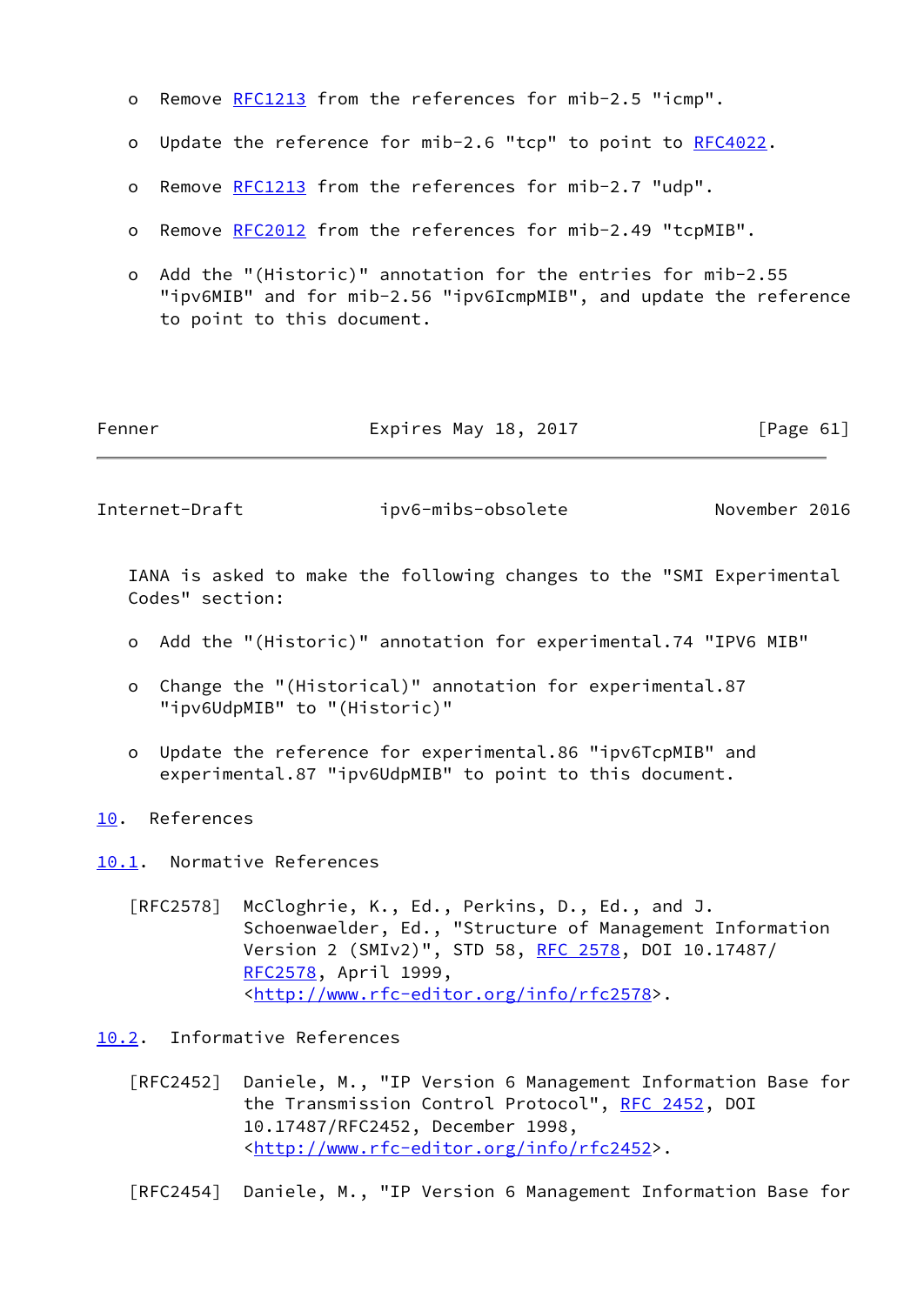the User Datagram Protocol", [RFC 2454](https://datatracker.ietf.org/doc/pdf/rfc2454), DOI 10.17487/ [RFC2454](https://datatracker.ietf.org/doc/pdf/rfc2454), December 1998, <<http://www.rfc-editor.org/info/rfc2454>>.

- [RFC2465] Haskin, D. and S. Onishi, "Management Information Base for IP Version 6: Textual Conventions and General Group", [RFC](https://datatracker.ietf.org/doc/pdf/rfc2465) [2465,](https://datatracker.ietf.org/doc/pdf/rfc2465) DOI 10.17487/RFC2465, December 1998, <<http://www.rfc-editor.org/info/rfc2465>>.
- [RFC2466] Haskin, D. and S. Onishi, "Management Information Base for IP Version 6: ICMPv6 Group", [RFC 2466](https://datatracker.ietf.org/doc/pdf/rfc2466), DOI 10.17487/ [RFC2466](https://datatracker.ietf.org/doc/pdf/rfc2466), December 1998, <<http://www.rfc-editor.org/info/rfc2466>>.
- [RFC4022] Raghunarayan, R., Ed., "Management Information Base for the Transmission Control Protocol (TCP)", [RFC 4022](https://datatracker.ietf.org/doc/pdf/rfc4022), DOI 10.17487/RFC4022, March 2005, <<http://www.rfc-editor.org/info/rfc4022>>.

| Fenner | Expires May 18, 2017 | [Page 62] |
|--------|----------------------|-----------|
|        |                      |           |

| Internet-Draft | ipv6-mibs-obsolete | November 2016 |  |
|----------------|--------------------|---------------|--|

- [RFC4113] Fenner, B. and J. Flick, "Management Information Base for the User Datagram Protocol (UDP)", [RFC 4113](https://datatracker.ietf.org/doc/pdf/rfc4113), DOI 10.17487/ [RFC4113](https://datatracker.ietf.org/doc/pdf/rfc4113), June 2005, <<http://www.rfc-editor.org/info/rfc4113>>.
- [RFC4292] Haberman, B., "IP Forwarding Table MIB", [RFC 4292,](https://datatracker.ietf.org/doc/pdf/rfc4292) DOI 10.17487/RFC4292, April 2006, <<http://www.rfc-editor.org/info/rfc4292>>.
- [RFC4293] Routhier, S., Ed., "Management Information Base for the Internet Protocol (IP)", [RFC 4293,](https://datatracker.ietf.org/doc/pdf/rfc4293) DOI 10.17487/RFC4293, April 2006, [<http://www.rfc-editor.org/info/rfc4293](http://www.rfc-editor.org/info/rfc4293)>.

## <span id="page-70-1"></span>[10.3](#page-70-1). URIs

<span id="page-70-0"></span>[1] <http://www.iana.org/assignments/smi-numbers/smi-numbers.xhtml>

<span id="page-70-2"></span>[Appendix A.](#page-70-2) Change history

- <span id="page-70-3"></span>[A.1](#page-70-3). Changes since [draft-ietf-6man-ipv6-mibs-obsolete-01](https://datatracker.ietf.org/doc/pdf/draft-ietf-6man-ipv6-mibs-obsolete-01)
	- o Thanks to ops-dir comments by Dan Romascanu and Juergen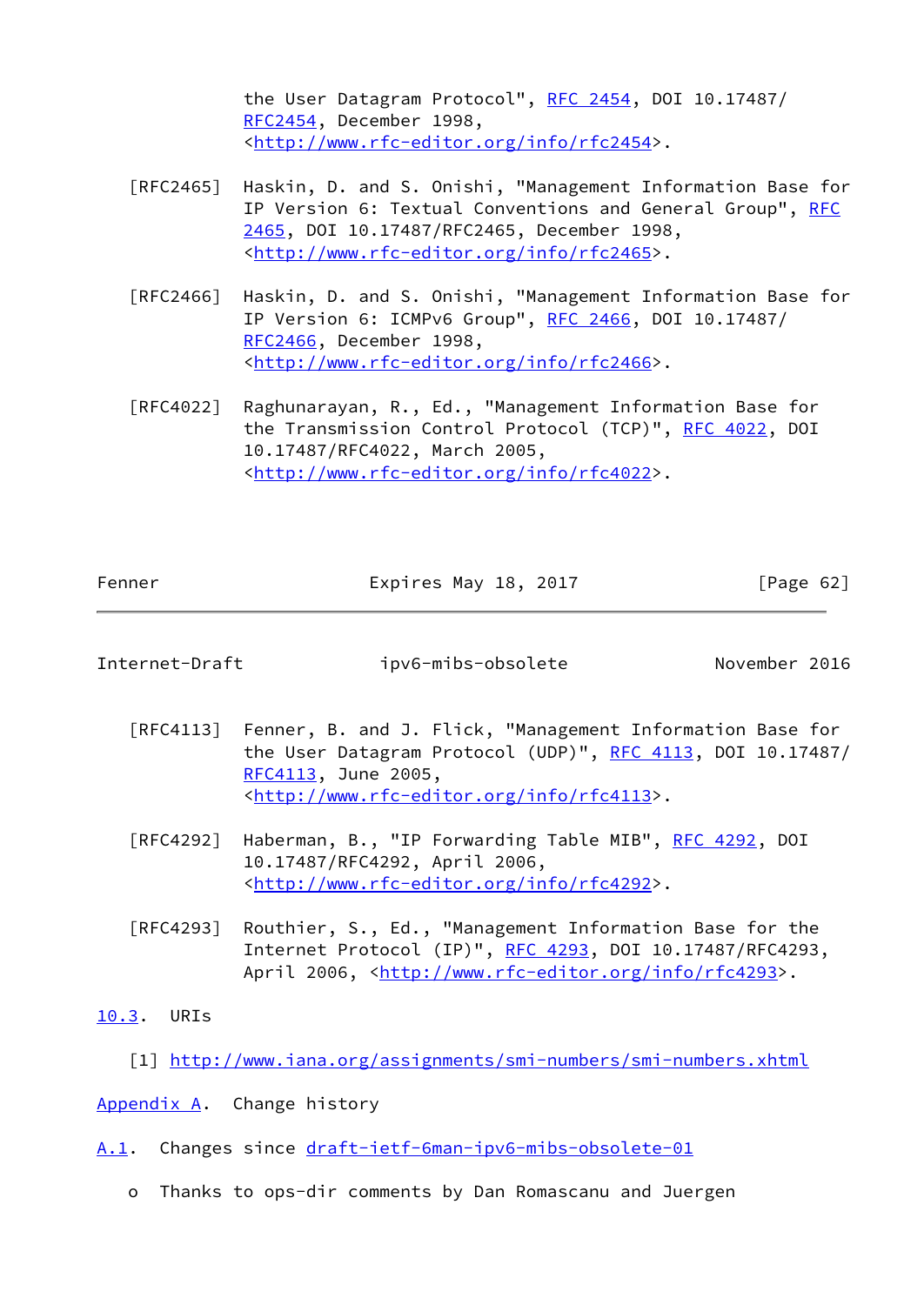Schoenwaelder, updated the motiviation text to include Juergen's ASCII art history and a specific mention that this is not the intended disposition of all obsolete MIBs.

 o Thanks to gen-art review by Jouni Korhonen, who pointed out that I had neglected [RFC2579](https://datatracker.ietf.org/doc/pdf/rfc2579)'s requirement to note the obsoleting object for TEXTUAL-CONVENTIONs too.

<span id="page-71-0"></span>[A.2](#page-71-0). Changes since [draft-ietf-6man-ipv6-mibs-obsolete-00](https://datatracker.ietf.org/doc/pdf/draft-ietf-6man-ipv6-mibs-obsolete-00)

Thanks to an excellent review by Mike Heard.

- o Correct the REVISION clause for the original IPV6-MIB
- o Remove the illegal sub-typing from SEQUENCE definitions in IPV6-MIB, IPV6-UDP-MIB and IPV6-TCP-MIB.

<span id="page-71-1"></span>[A.3](#page-71-1). Changes since [draft-fenner-ipv6-mibs-obsolete-00](https://datatracker.ietf.org/doc/pdf/draft-fenner-ipv6-mibs-obsolete-00)

- o Realized that IPV6-ICMP-MIB was [[RFC2466\]](https://datatracker.ietf.org/doc/pdf/rfc2466), so modified the added REVISION clause and the Reclassification section.
- o Added Security Considerations
- o Added IANA Considerations

| Fenner | Expires May 18, 2017 | [Page 63] |  |
|--------|----------------------|-----------|--|
|        |                      |           |  |

Internet-Draft ipv6-mibs-obsolete November 2016

- o Added the 6.c.iii Legend to the copyright statement, since the original RFCs were published before pre-5378.
- o Used "MIB module" instead of "MIB" when referring to a module, and changed REVISION DESCRIPTION to "Obsoleting", not "Deprecating".
- o Added "Obsoletes:" header to document
- o Switched to pre-5378 IPR statement, since the original RFCs were pre-5378.

<span id="page-71-2"></span>[A.4](#page-71-2). Changes since [draft-fenner-ipv6-mibs-obsolete-01](https://datatracker.ietf.org/doc/pdf/draft-fenner-ipv6-mibs-obsolete-01)

 o Updated the DESCRIPTION of MODULE-IDENTITY to improve the "MIB index" problem.